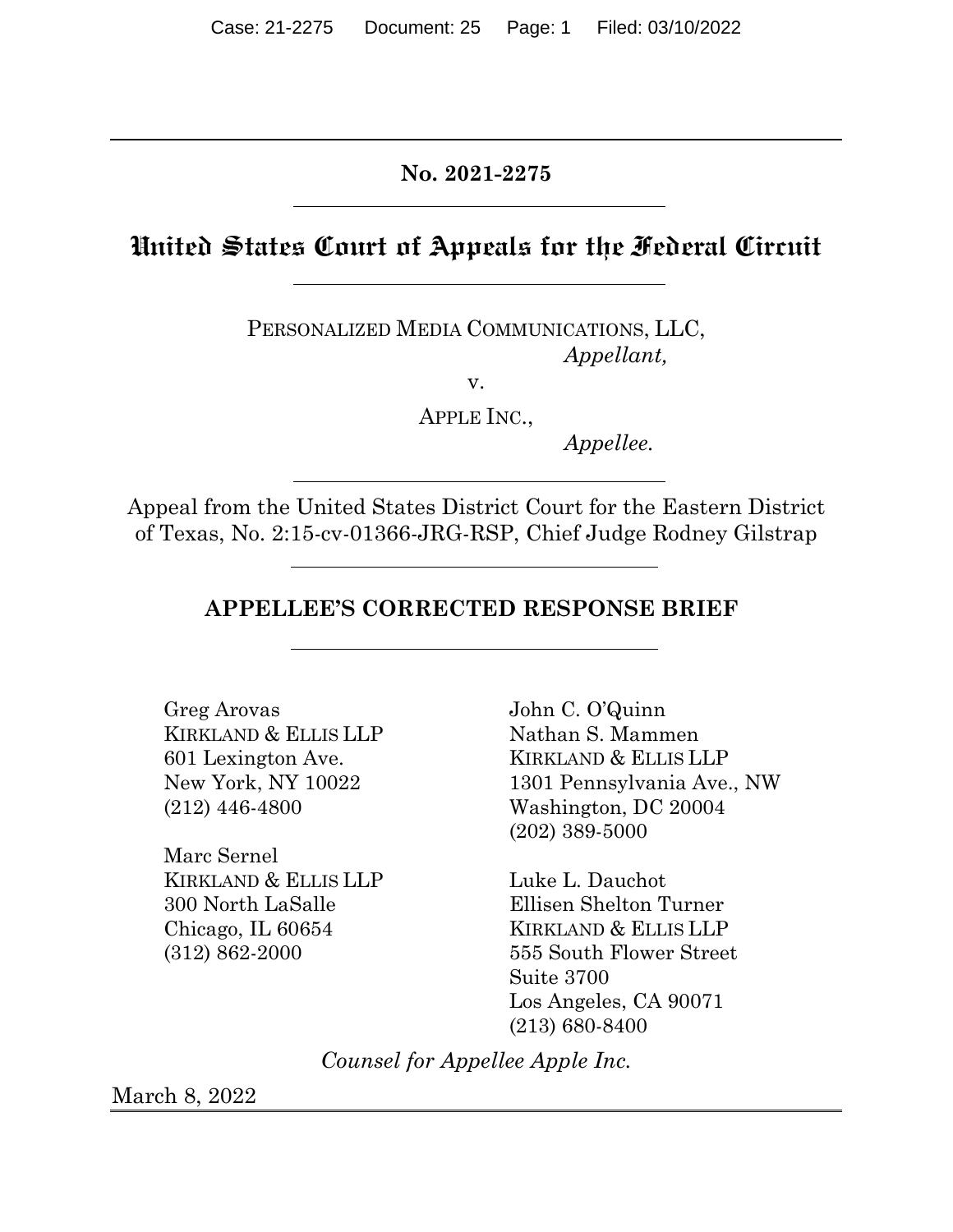# **U.S. Patent No. 8,191,091 (Appx45-244)**

13. A method of decrypting programming at a receiver station, said method comprising the steps of:

receiving an encrypted digital information transmission including encrypted information;

detecting in said encrypted digital information transmission the presence of an instruct-to-enable signal;

passing said instruct-to-enable signal to a processor;

determining a fashion in which said receiver station locates a first decryption key by processing said instruct-to-enable signal;

locating said first decryption key based on said step of determining;

decrypting said encrypted information using said first decryption key; and

outputting said programming based on said step of decrypting.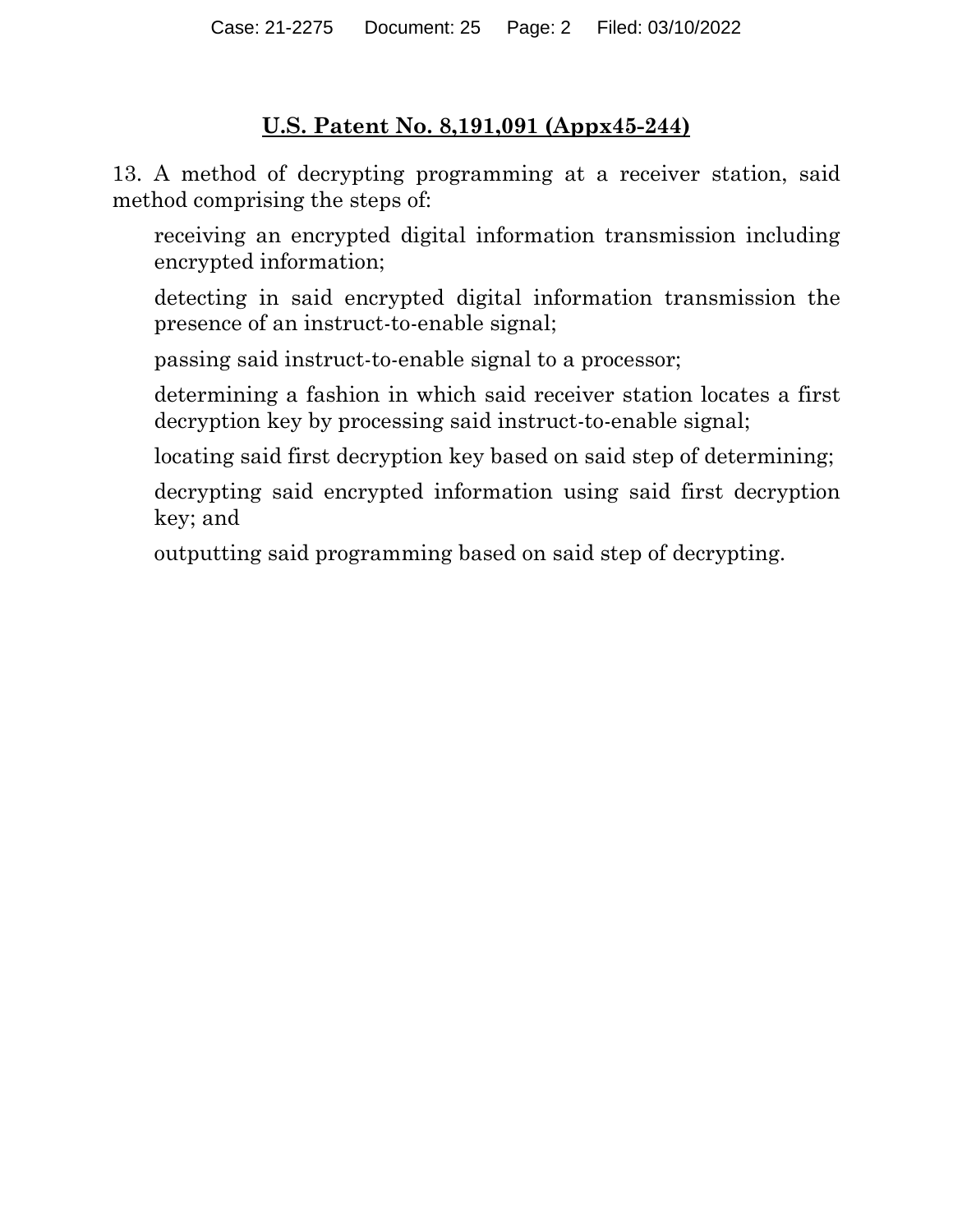# **CERTIFICATE OF INTEREST**

| 1. Full Name of Party<br>Represented by me: | 2. Name of Real Party<br>in interest repre-<br>sented by me: | 3. Parent corpora-<br>tions and publicly<br>held companies that<br>own 10% or more of<br>stock in the party: |
|---------------------------------------------|--------------------------------------------------------------|--------------------------------------------------------------------------------------------------------------|
| Apple Inc.                                  | None                                                         | None                                                                                                         |

## **4. The names of all law firms and the partners or associates who appeared for the party now represented by us in the trial court or agency or are expected to appear in this Court (and who have not or will not enter an appearance in this case) are:**

Kirkland & Ellis LLP: Robert A. Appleby, Jonathan D. Brit, Edward C. Donovan, Sean M. McEldowney, Joel R. Merkin\*, Gregory M. Polins, Alan M. Rabinowitz, Jacob Rambeau, Meredith Zinanni

Gillam & Smith LLP: Allen F. Gardner\*, Harry L. Gillam, Andrew T. Gorham, Melissa R. Smith, James Travis Underwood

\**no longer with the firm*

**5. The title and number of any case known to counsel to be pending in this or any other court or agency that will directly affect or be directly affected by this Court's decision in the pending appeal, per Fed. Cir. R. 47.4(a) and 47.5(b):**

None

# **6. Required information under Fed. Cir. R. 47(a)(6), Fed. R. App. 26.1(b) (organizational victims in criminal cases) and 26.1(c) (bankruptcy debtors and trustees):**

None/Not Applicable.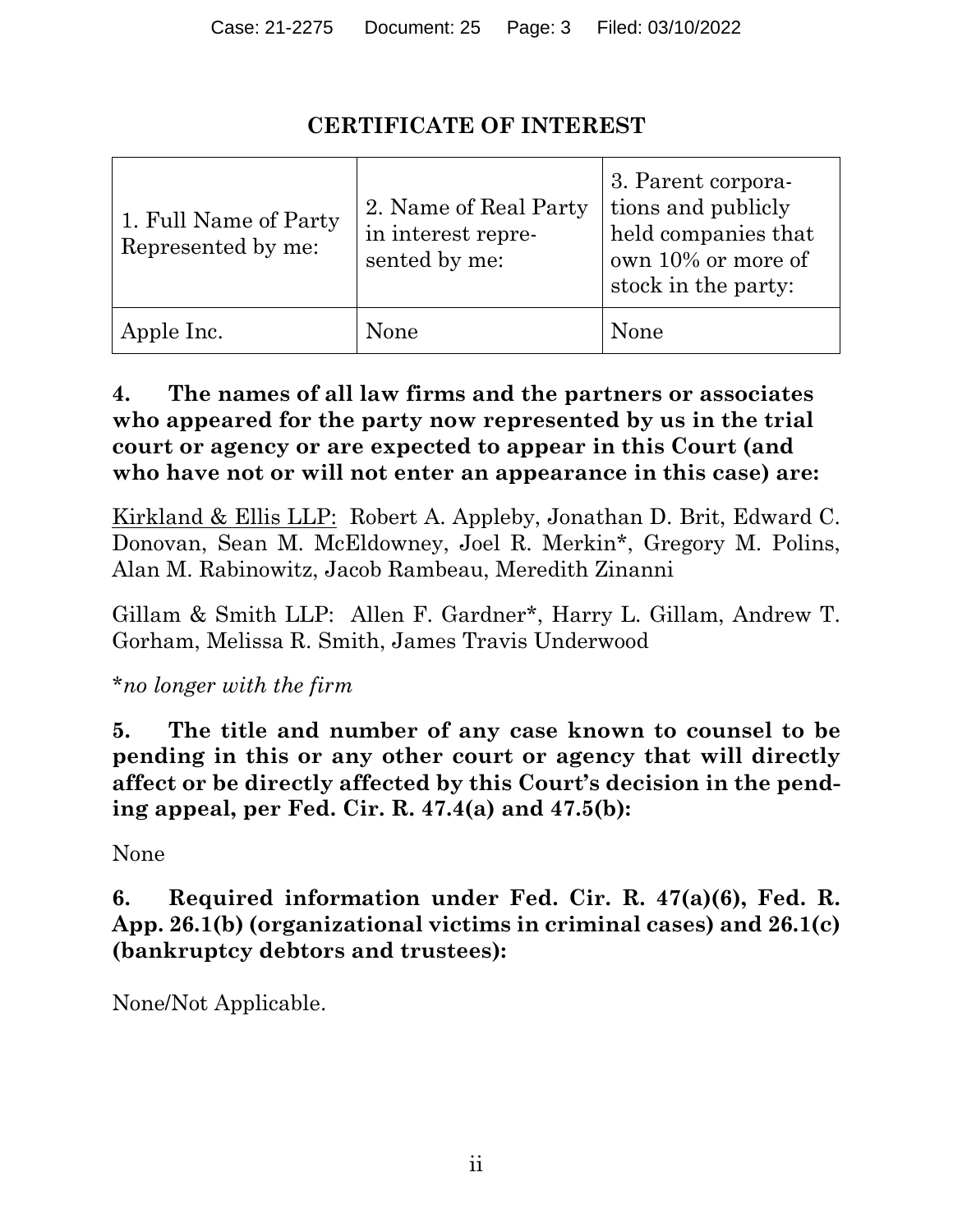# **TABLE OF CONTENTS**

|    | A.                                                                                                                |    | Prosecution of PMC's Patent Applications (1981-2012)6                                         |  |
|----|-------------------------------------------------------------------------------------------------------------------|----|-----------------------------------------------------------------------------------------------|--|
|    |                                                                                                                   | 1. |                                                                                               |  |
|    |                                                                                                                   | 2. |                                                                                               |  |
|    |                                                                                                                   | 3. | PMC's "Daisy-Chain" Prosecution (1987-1994)<br>and 328 Bulk-Filed Placeholder Applications at |  |
|    |                                                                                                                   | 4. | PMC's Post-GATT Prosecution Conduct11                                                         |  |
|    |                                                                                                                   | 5. | The Consolidation Plan for PMC's Applications                                                 |  |
|    |                                                                                                                   | 6. |                                                                                               |  |
|    | <b>B.</b>                                                                                                         |    |                                                                                               |  |
|    | C.                                                                                                                |    |                                                                                               |  |
|    | D.                                                                                                                |    | The District Court's Decision Finding Prosecution                                             |  |
|    |                                                                                                                   |    |                                                                                               |  |
|    |                                                                                                                   |    |                                                                                               |  |
| Ι. |                                                                                                                   |    |                                                                                               |  |
| П. | The District Court Reasonably Exercised Its Discretion In<br>Finding That the '091 Patent Is Unenforceable Due to |    |                                                                                               |  |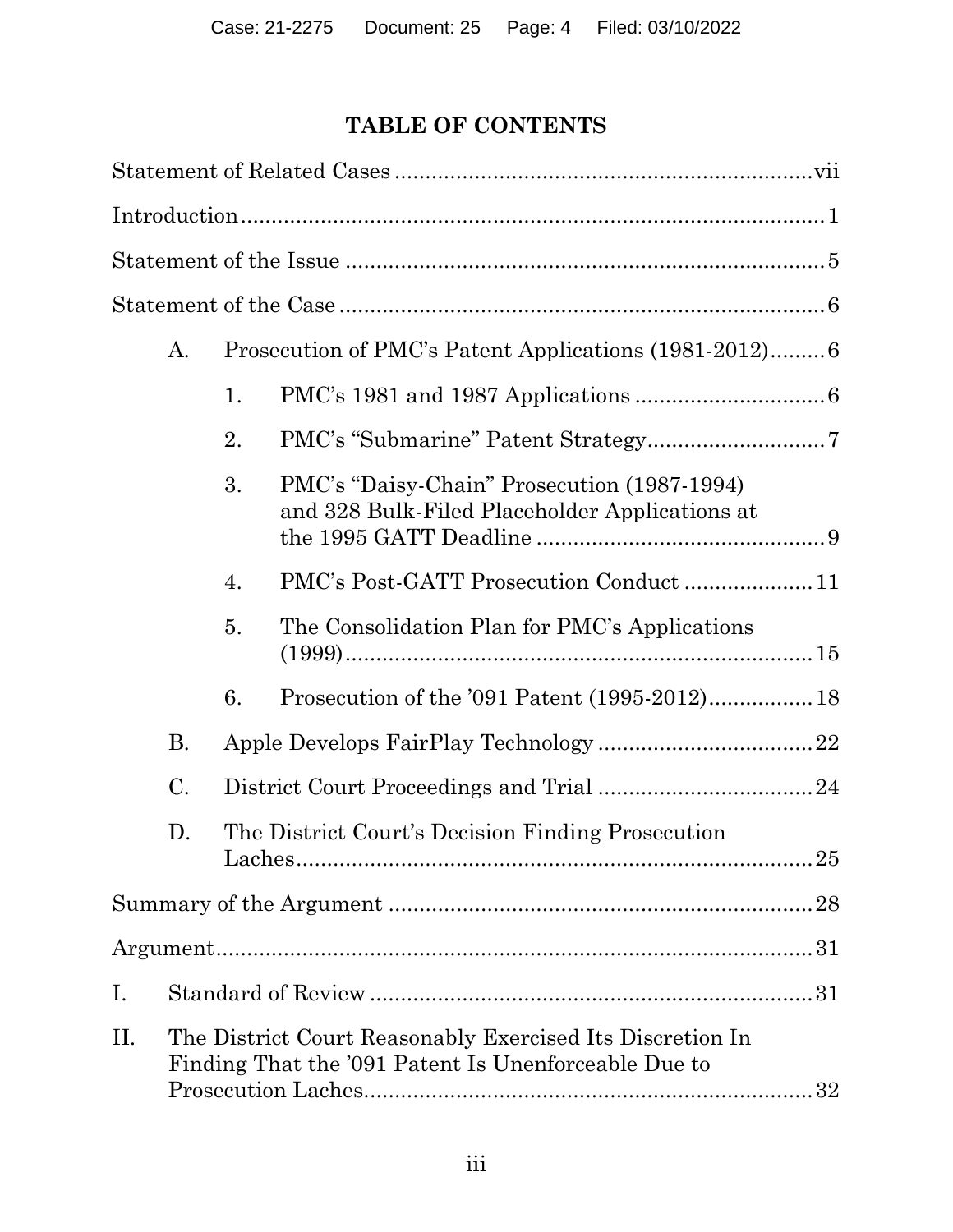| A.        |    | The District Court Properly Found That PMC's Delay<br>In Prosecution Was Unreasonable and Inexcusable |  |
|-----------|----|-------------------------------------------------------------------------------------------------------|--|
|           | 1. | <b>PMC Achieved Delay Through Its Application</b>                                                     |  |
|           | 2. | <b>PMC Achieved Delay Through Its Prosecution</b>                                                     |  |
|           | 3. | PMC Achieved Delay Through Its Approach to                                                            |  |
|           | 4. | <b>PMC Achieved Delay Through Its Amendment</b>                                                       |  |
|           | 5. | The District Court Reasonably Found PMC's                                                             |  |
| <b>B.</b> |    | The District Court Properly Found That Apple Suffered                                                 |  |
|           |    |                                                                                                       |  |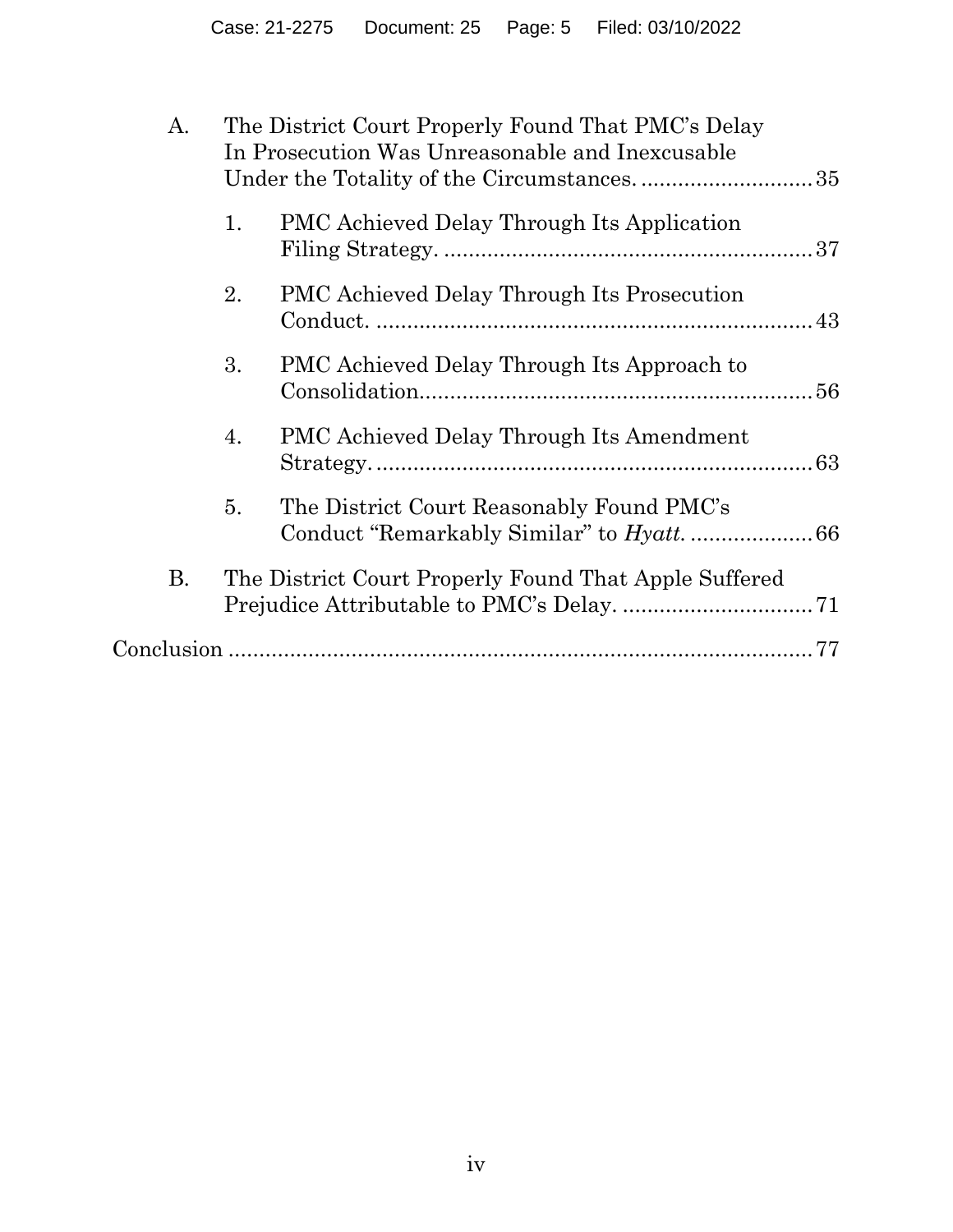# **TABLE OF AUTHORITIES**

# **Page(s)**

# **Cases**

| Anderson v. Bessemer City,                        |
|---------------------------------------------------|
| In re Bogese,                                     |
| Cancer Rsch. Tech. Ltd. v. Barr Lab'ys, Inc.,     |
| Centricut, LLC v. Esab Grp., Inc.,                |
| Dainippon Screen Mfg. Co. v. CFMT, Inc.,          |
| District of Columbia v. Wesby,                    |
| Energy Heating, LLC v. Heat On-The-Fly, LLC,      |
| Highmark Inc. v. Allcare Health Mgmt. Sys., Inc., |
| Hyatt v. Hirshfeld,                               |
| <i>Inwood Lab'ys, Inc. v. Ives Lab'ys, Inc.,</i>  |
| Miller v. Brass Co.,                              |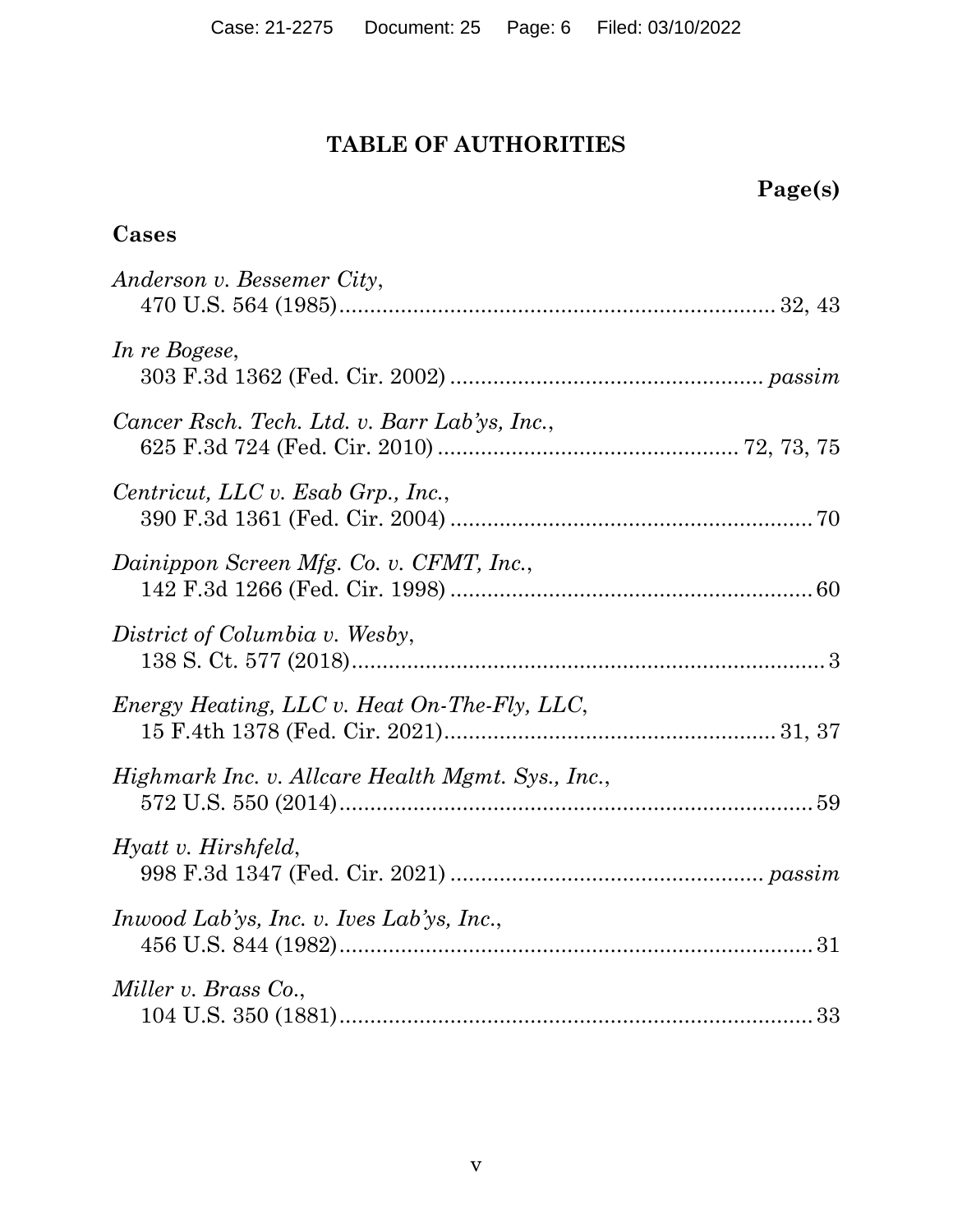| $PMC$ v. Amazon.com, Inc.,<br>161 F.Supp.3d 325 (D. Del. 2015), aff'd, 671 F. App'x. 777 |
|------------------------------------------------------------------------------------------|
| SCA Hygiene Prods. v. First Quality Baby Prods.,                                         |
| In re Schneller,                                                                         |
| Symbol Techs., Inc. v. Lemelson Med., Educ. & Research<br>Found., LP,                    |
| Symbol Techs., Inc. v. Lemelson Med. Found.,                                             |
| Vanda Pharms. Inc. v. West-Ward Pharms. Int'l Ltd.,                                      |
| Webster Elec. Co. v. Splitdorf Elec. Co.,                                                |
| Wollensak v. Reiher,                                                                     |
| Woodbridge v. United States,                                                             |
| <b>Statutes</b>                                                                          |
|                                                                                          |
|                                                                                          |
|                                                                                          |
|                                                                                          |
|                                                                                          |
|                                                                                          |

# **Note: All emphasis added unless otherwise indicated.**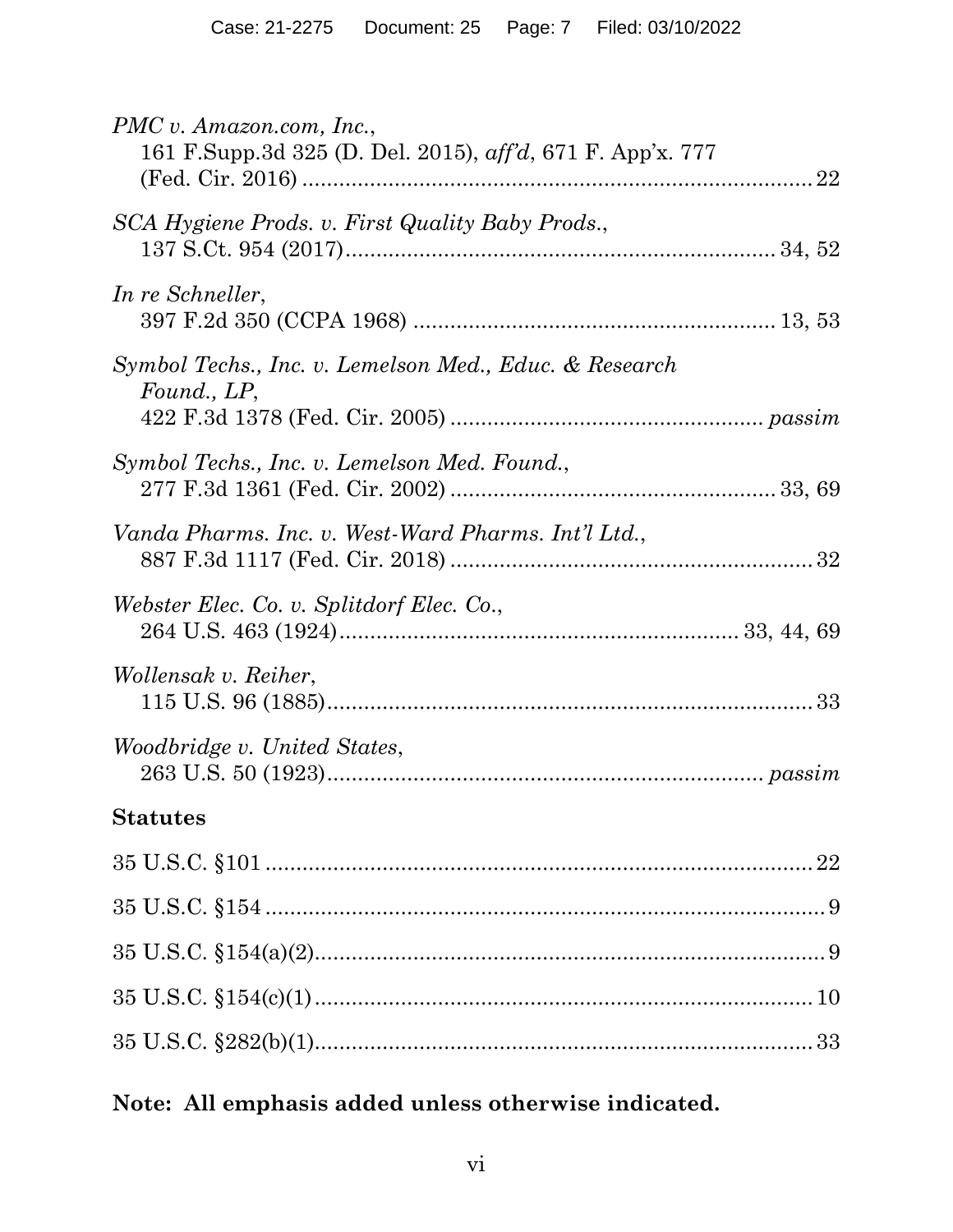### **STATEMENT OF RELATED CASES**

No appeal has been previously taken from the proceedings below.

*Personalized Media Communications, LLC v. Apple Inc.*, 952 F.3d 1336 (Fed. Cir. 2020) ("*PMC*"), (Stoll, J., joined by Reyna and Taranto, JJ) was an appeal from IPR2016-00755, which concerned the same patent at issue in this appeal, U.S. No. 8,191,091.

This Court designated Appeal Nos. 20-1197, 20-1198, as companion cases. Both are appeals from the Patent Trial and Appeal Board concerning a different patent, U.S. No. 8,559,635.

*Personalized Media Communications, LLC v. Google LLC*, Fed. Cir. Nos. 21-1788,-1835 is also related.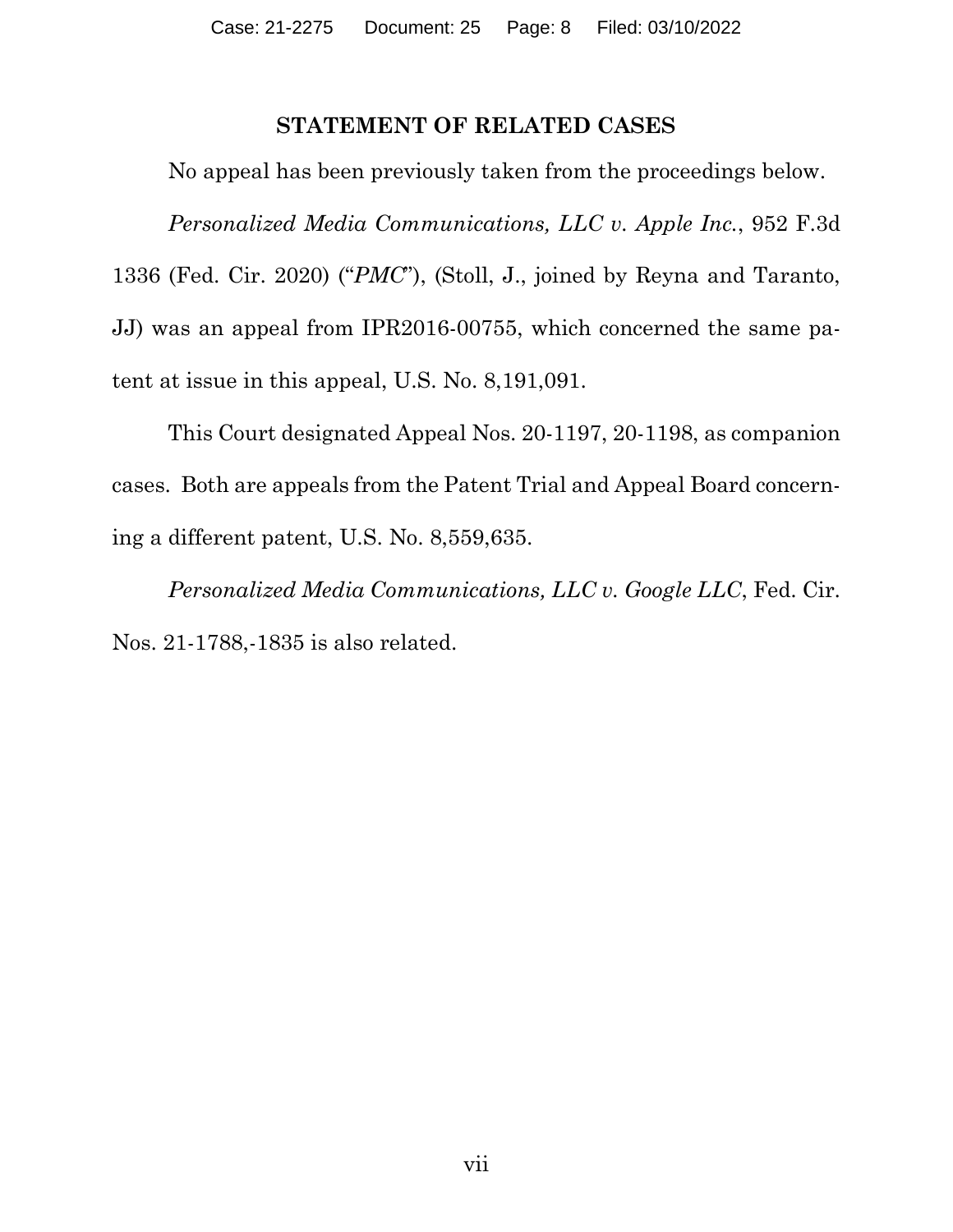#### **INTRODUCTION**

Nearly 30 years ago, PMC explained its patent prosecution strategy to potential investors: prosecute applications in a manner so the "duration of coverage is prolonged as long as possible." Appx37731. PMC's goal was to obtain patents "to exercise far-reaching market control for as long as 30 to 50 years"—"considerably longer than the seventeen year term of the first patent to issue." Appx39220; Appx37730. To maximize revenue from those patents, PMC would keep its purported inventions hidden, monitor industry activity, and then "roll out the patents … in the future, after the [PMC] technology has been widely adopted." Appx37818. In PMC's words, its strategy was what "was classically called [a] submarine." Appx9427(63:16-19). Apple was identified as a future target.

This case is the culmination of PMC's strategy. From 1981 through 1994, PMC prosecuted a "daisy chain" of seven serially-filed applications, to take advantage of the way patent terms were calculated. When Congress announced in 1994 that it would change patent terms to run 20 years from filing, rather than 17 years from issuance, PMC responded by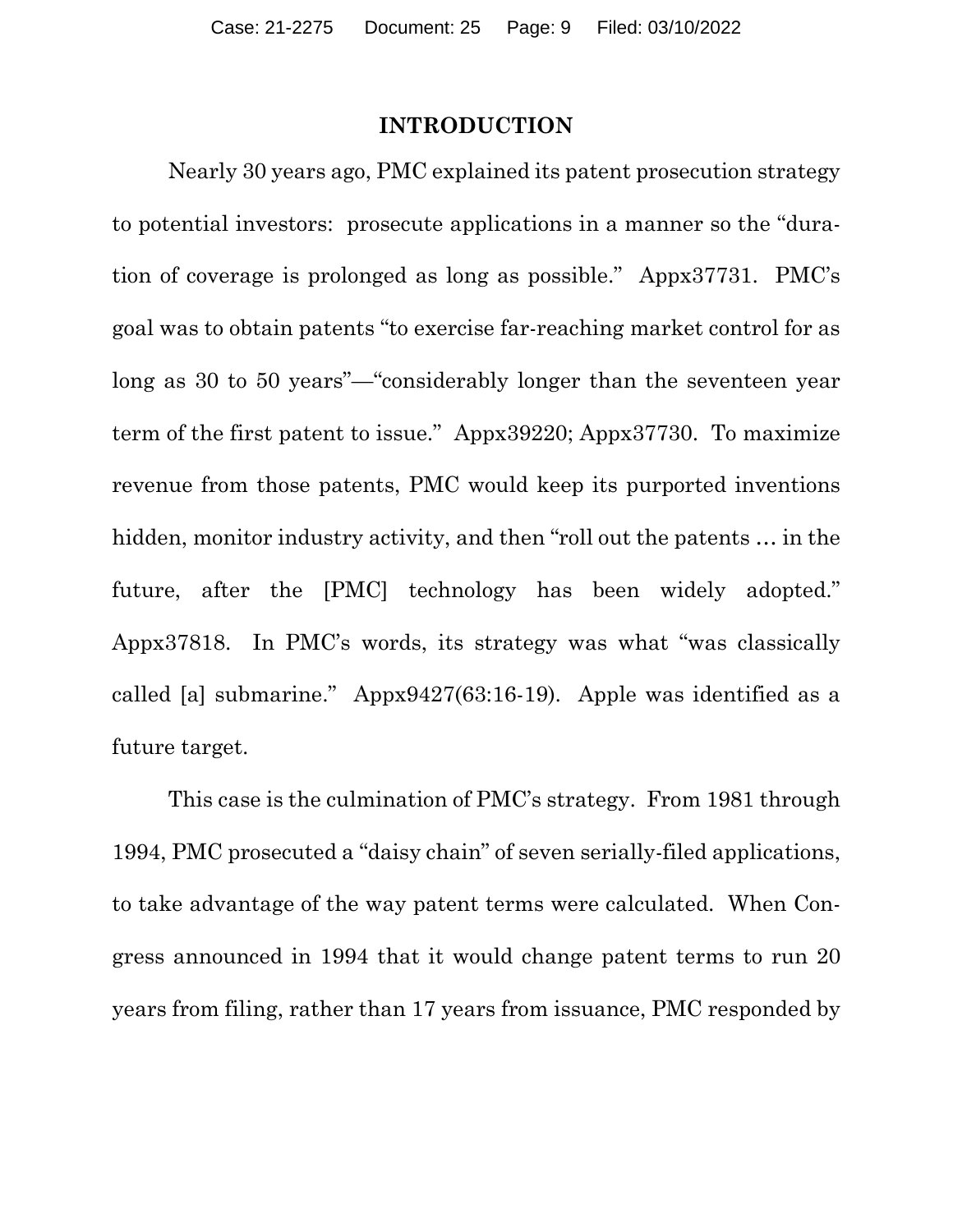dumping *328* new continuation applications on the Patent and Trademark Office ("PTO"). Each application spanned more than 550 pages, and asserted priority to PMC's applications from 1981 and 1987. Each was only a placeholder: PMC would later amend the claims to execute its "submarine" strategy while still taking advantage of the 17-year fixed term.

The sheer volume of interrelated applications was guaranteed to benefit PMC by delaying prosecution. PMC further ensured delay with other tactics. It inundated the PTO with numerous "prior art" references including admittedly irrelevant material: "a cover sheet with only the word 'ZING', a computer printout from a library search …, and a page of business cards...." Appx40177. And PMC obfuscated when examiners asked what (if any) patentable differences existed among the purported inventions.

One of the 328 applications was No. 08/485,507, which was filed in 1995, the day before the change in patent terms went into effect, but did not issue until 2012 as U.S. Patent 8,191,091. Following the strategy announced decades earlier, PMC asserted the '091 patent against Apple in 2015 for technology Apple developed independently in the early 2000s.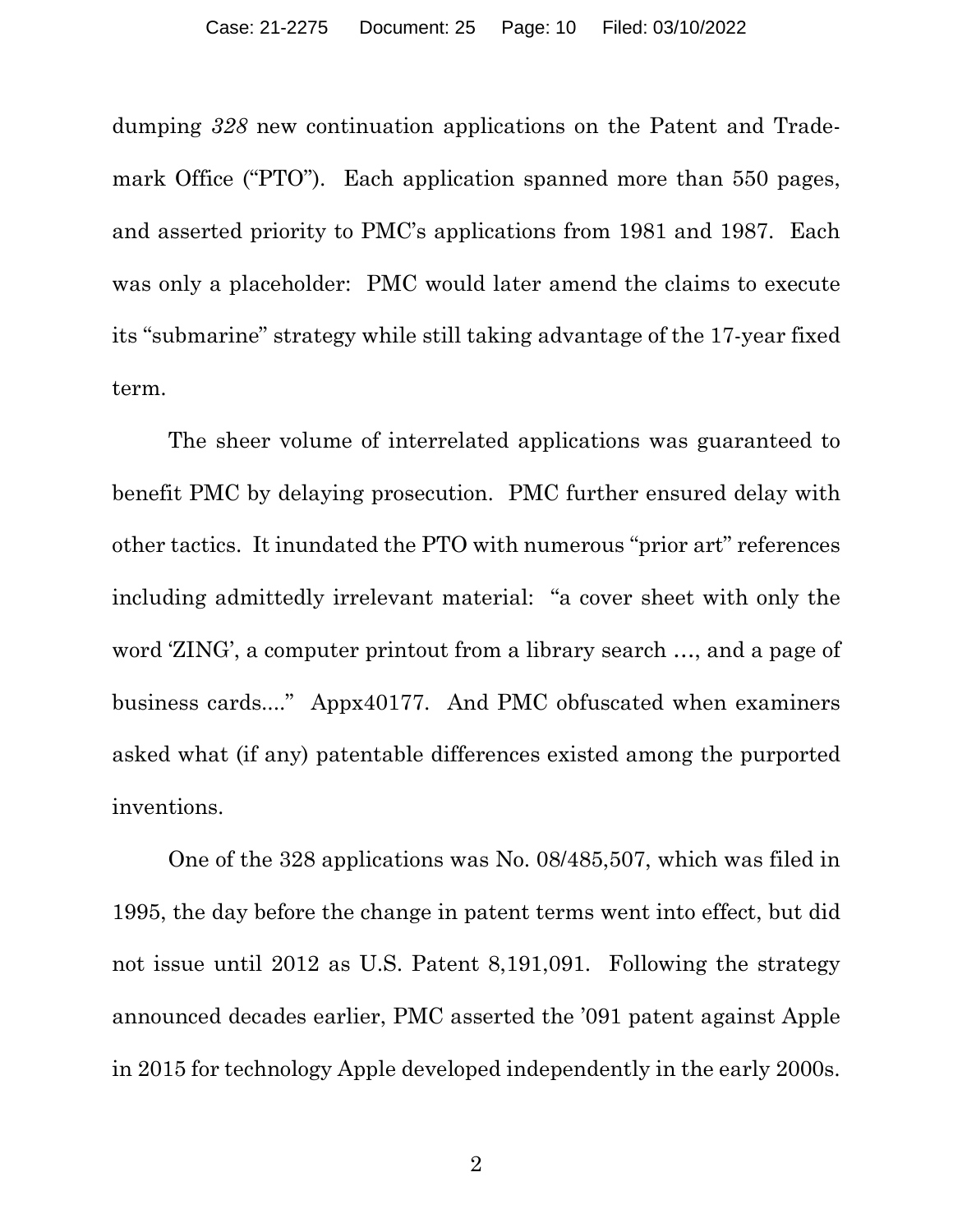As a result of PMC's tactics, the '091 patent claims priority to 1981 and 1987, but will not expire *until 2027*.

As the district court found after a bench trial, "[d]elays of this magnitude do not occur by accident and do not occur when an applicant reasonably pursues prosecution." Appx36. The court heard testimony from PMC's witnesses, saw PMC's internal documents, and considered tens of thousands of pages of prosecution history. The court concluded the "totality of circumstances" showed PMC had engaged in "unreasonable and unexplained delay." Appx37. In view of "compelling facts" regarding PMC's delay, the court had "a duty to apply the equitable doctrine of prosecution laches." Appx41.

PMC challenges that exercise of discretion by attacking the court's findings piecemeal. This approach loses the forest for the trees. Prosecution laches arises from the *totality* of the circumstances and cannot be explained away by atomistic dissection of individual acts. "The 'totality of circumstances' requires courts to consider the 'whole picture,'" and "the whole is often greater than the sum of its parts—especially when the parts are viewed in isolation." *District of Columbia v. Wesby*, 138 S. Ct. 577, 588 (2018); *see Hyatt v. Hirshfeld*, 998 F.3d 1347, 1363-64 (Fed. Cir.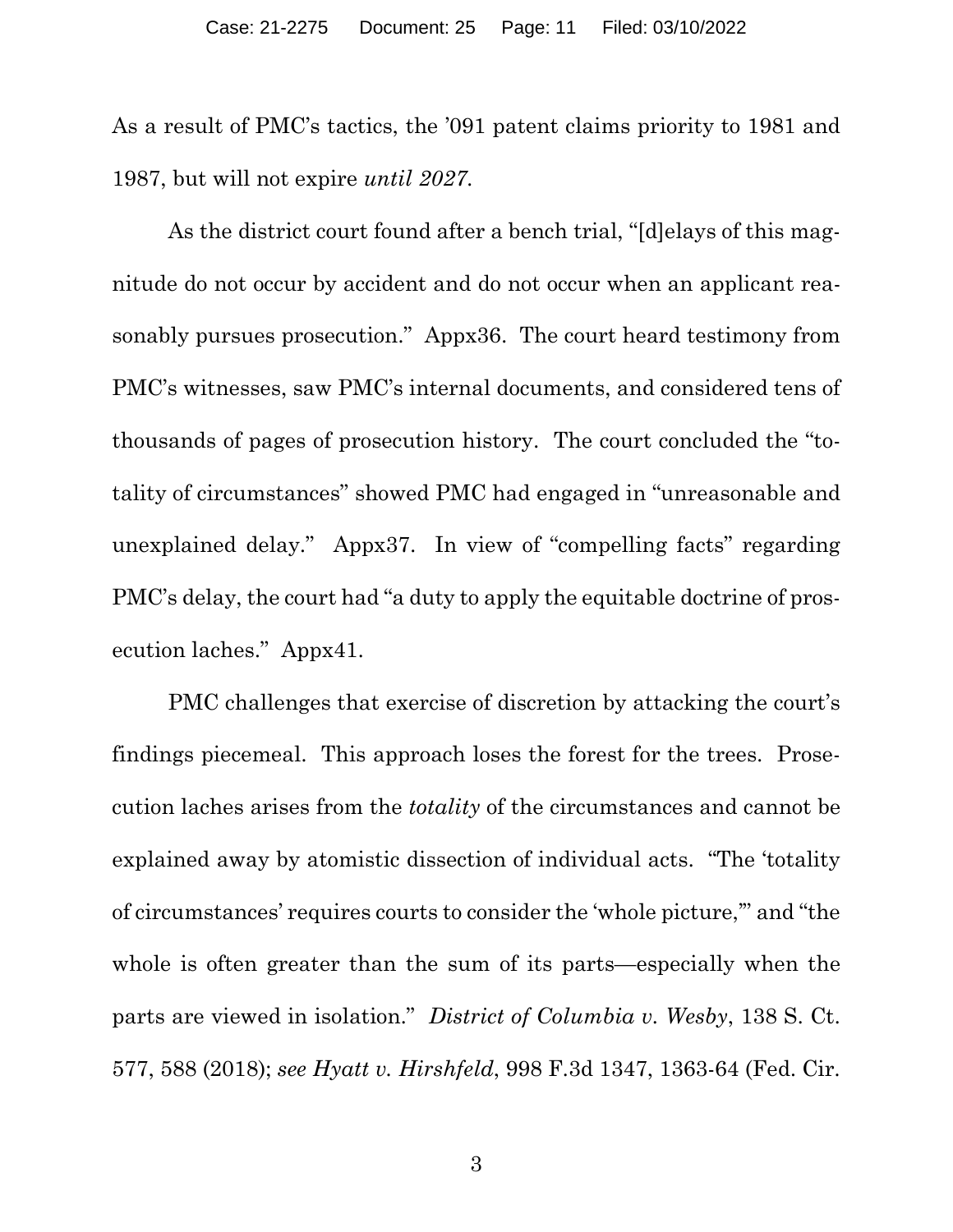2021).

PMC not only loses the forest, but mischaracterizes individual trees—often omitting context or contending individual actions were technically permitted. But the permissibility of continuation applications does not excuse PMC's deliberate daisy-chain strategy to extend its patent term. The GATT transition rule for applications filed by June 8, 1995, does not excuse PMC's bulk-filing of *328* placeholder applications. Procedures for amending claims do not excuse PMC's amendments to add more than  $10,000$  claims. Disclosure requirements do not excuse PMC's burying the PTO in the thousands of references (including obvious junk) listed on the first 33 pages of the '091 patent. Appx46-78. Even PMC's feeble explanations omit much of its conduct, such as failing to respond to PTO requests to identify patentable differences among claims, "misle[ading]" statements about priority, examiner-shopping, and taking claims that were narrowed in one application and re-advancing a broader earlier iteration in "corresponding" applications while telling the examiner it had done the opposite. Appx48029; Appx40209-40213; Appx40267-40270.

Prosecution laches advances the principle that courts of equity need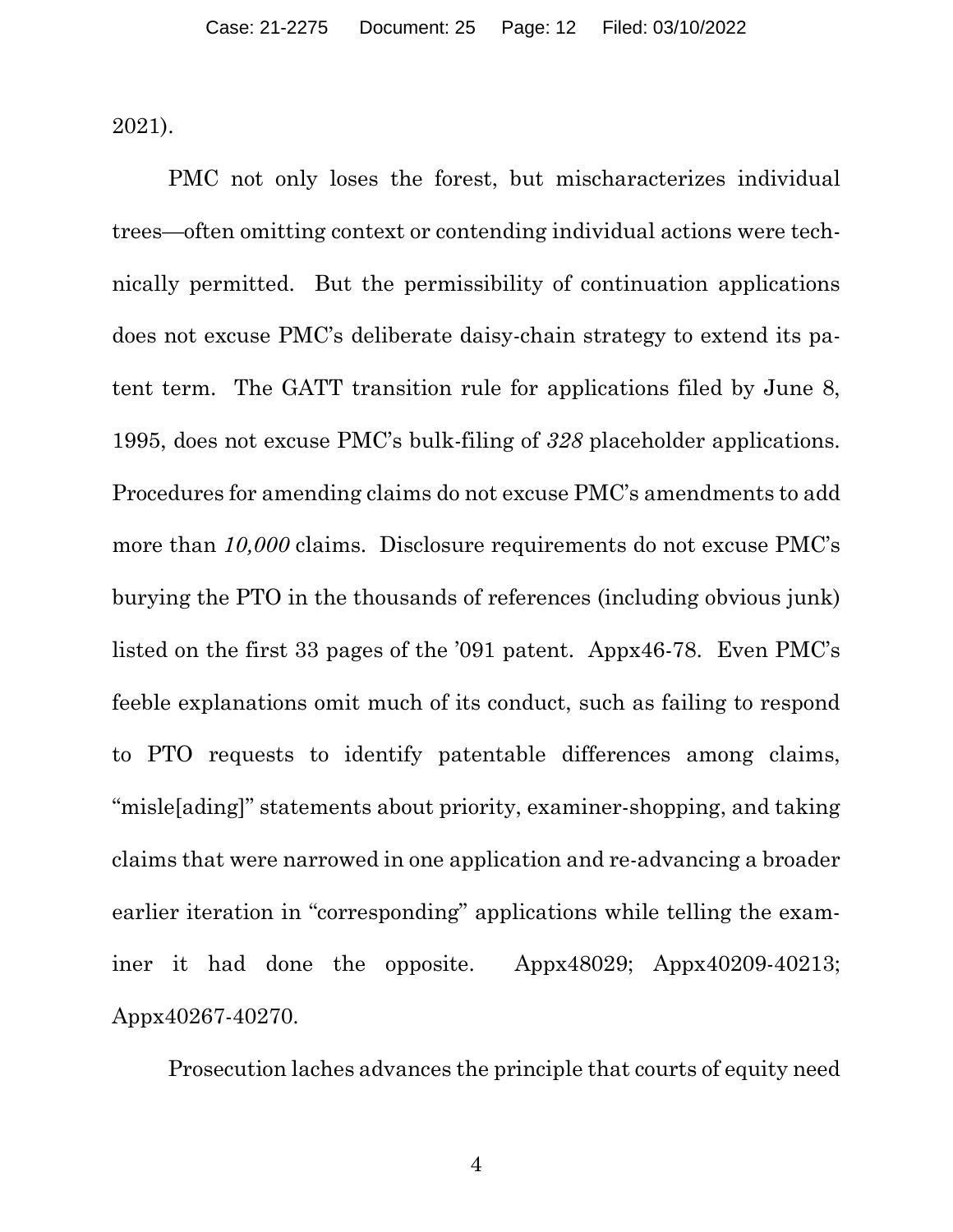not acquiesce in clear abuses of the prosecution process. If ever there were a case for prosecution laches, this is it. The sheer scale of PMC's scheme is unparalleled except by the *Hyatt* and *Lemelson* cases where this Court also found prosecution laches appropriate—neither of which had the evidence of premeditation present here. Holding Apple to a clearand-convincing standard of proof, the district court concluded both elements of prosecution laches were met. The record showed that PMC abused the patent system on a massive scale, over decades, through a premeditated strategy to delay prosecution and extend its patent coverage. The district court permissibly found that PMC's abuse unreasonably delayed the '091 patent's issuance until after Apple developed and invested in its accused technology; Apple "was therefore prejudiced by PMC's dilatory prosecution." Appx41.

#### **STATEMENT OF THE ISSUE**

Whether the judgment should be affirmed because PMC fails to demonstrate that the court made clearly erroneous factual findings or abused its discretion in holding the '091 patent unenforceable due to prosecution laches, where the totality of the circumstances showed PMC engaged in an unreasonable and unexplained delay that prejudiced Apple.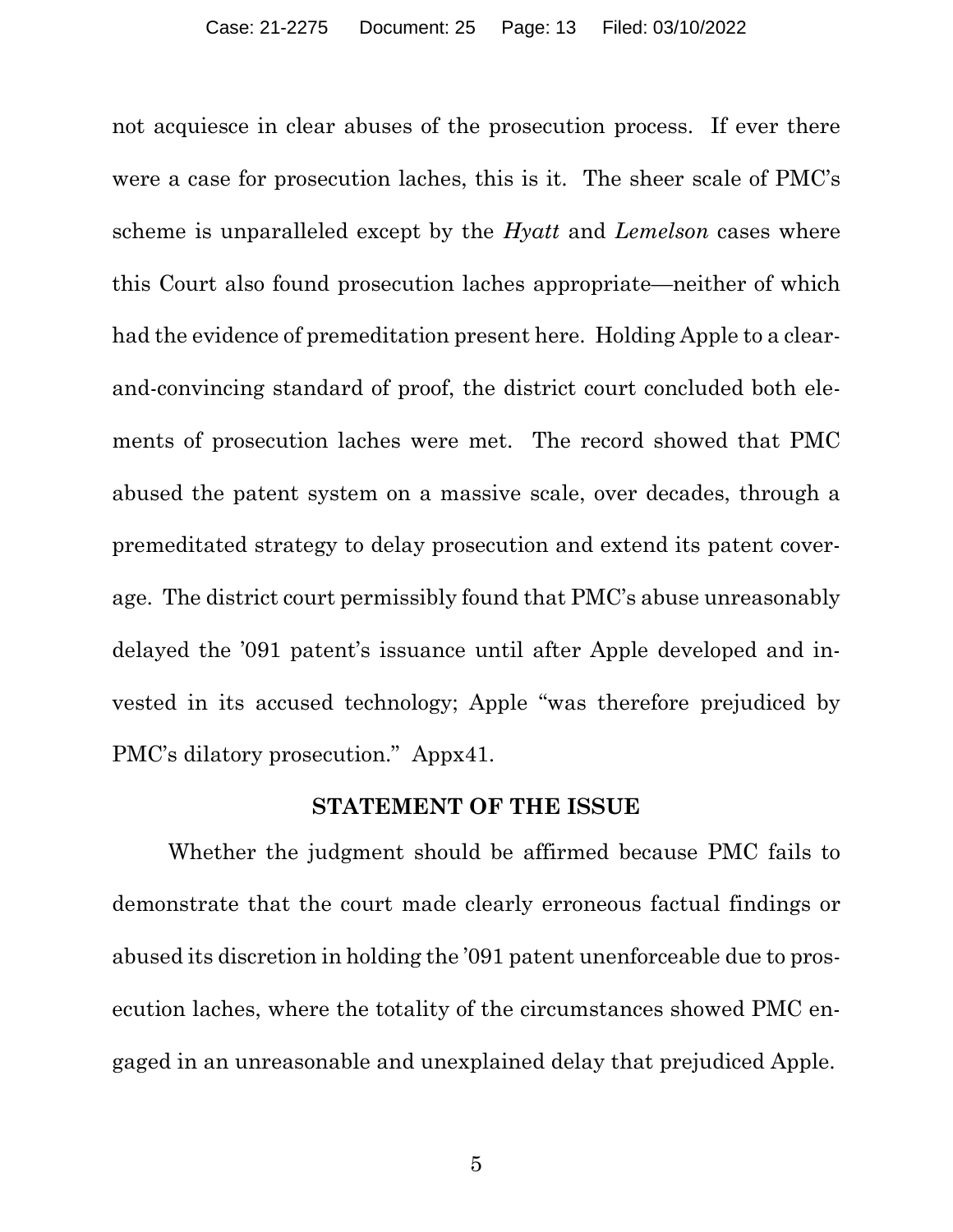### **STATEMENT OF THE CASE**

# **A. Prosecution of PMC's Patent Applications (1981-2012) 1. PMC's 1981 and 1987 Applications**

In 1981, PMC founder John Harvey and James Cuddihy filed U.S. Patent Application No. 06/317,510 ("510 application"). Appx37664. The '510 application noted that "growth of the so-called cable television industry" and "widespread and growing ownership of computers" suggested potential "for a significant increase in the scope and scale of multi-media and multi-channel presentations." Appx37679(1:23-35). The application thus discussed "means and methods which permit programming to communicate with equipment that is external to television and radio receivers, particularly computers and computer peripherals such as printers." Appx37679(1:36-41). The '510 application issued as U.S. Patent No. 4,694,490 in September 1987 and expired in September 2004.

On September 11, 1987, shortly before the '490 patent issued, Harvey and Cuddihy filed U.S. Patent Application No. 07/096,096 ("'096 application") as a continuation-in-part of the '510 application. Appx4; Appx101; Appx7956(¶10).

The '510 and '096 applications are the entirety of PMC's disclosures,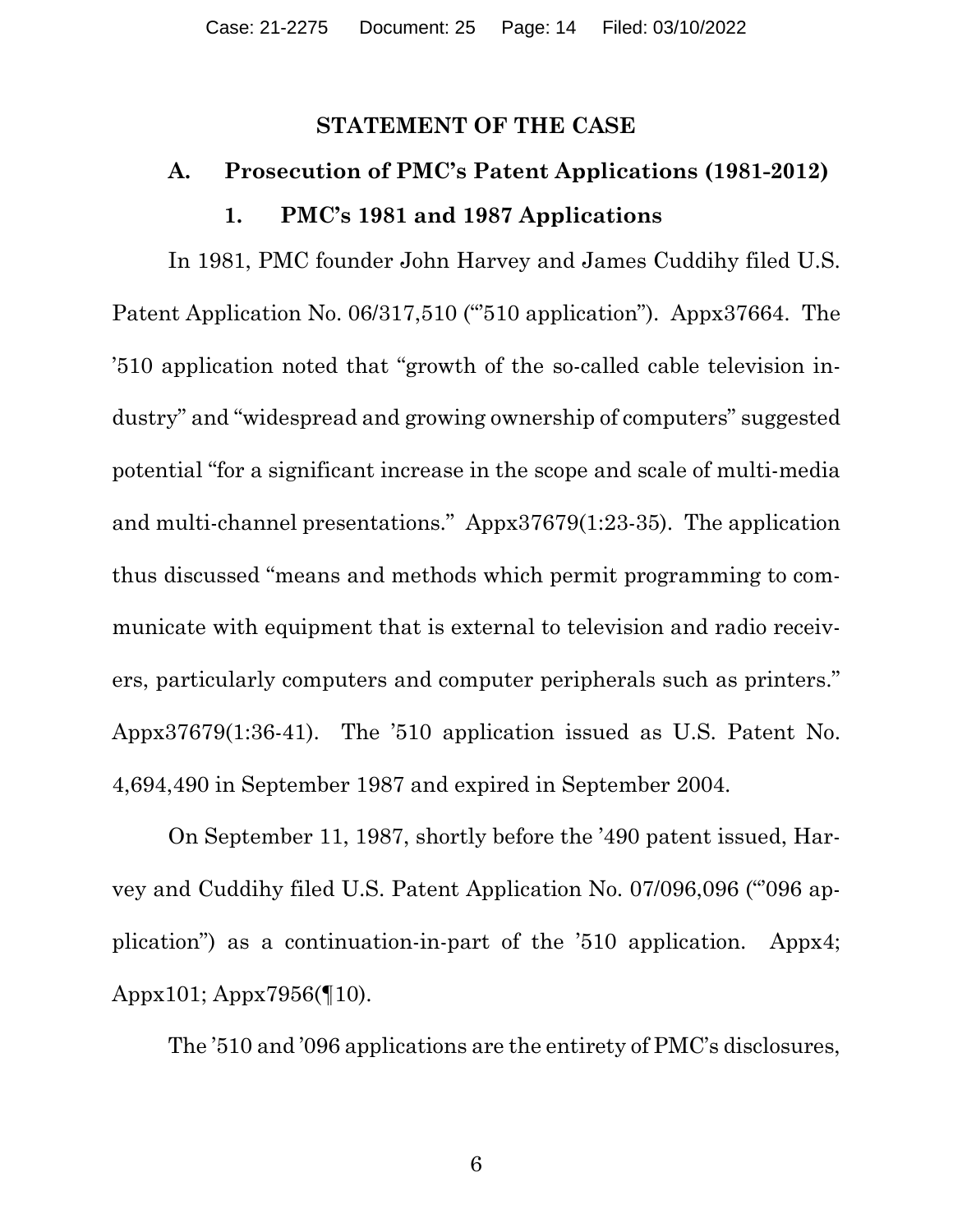and all of PMC's patents claim priority to their 1981 or 1987 dates, respectively. Appx4; Appx5615(352:4-353:14); Appx9385-9387(21:24-23:1).

#### **2. PMC's "Submarine" Patent Strategy**

In 1987, Harvey also founded PMC as a holding company for his patents. Appx5; Appx5582(221:17-24). Thereafter, PMC pursued a "patenting strategy to track [its] patents back to the original filing date of November 3, 1981 to maintain longevity." Appx37662. In 1992, a PMC executive explained PMC's ongoing "daisy chain" strategy where "a new patent filing is made prior to the issuance of a pending patent." Appx37662; Appx8577. Harvey testified PMC deliberately waited to file applications "so that the 17-year period would start as late as possible." Appx8851(439:18-21).

A 1990 PMC memorandum outlined PMC's "Strategy for Prosecuting Pending Patents in the United States." Appx37730. It explained that engaging in "serial prosecution … can result in a portfolio of patent coverage that provides protection for considerably longer than the seventeen year term of the first patent to issue." *Id.* PMC would "prosecut[e] coverage on its technologies deliberately over time in such a way that broad coverage is in effect at any given time *while the duration of coverage is*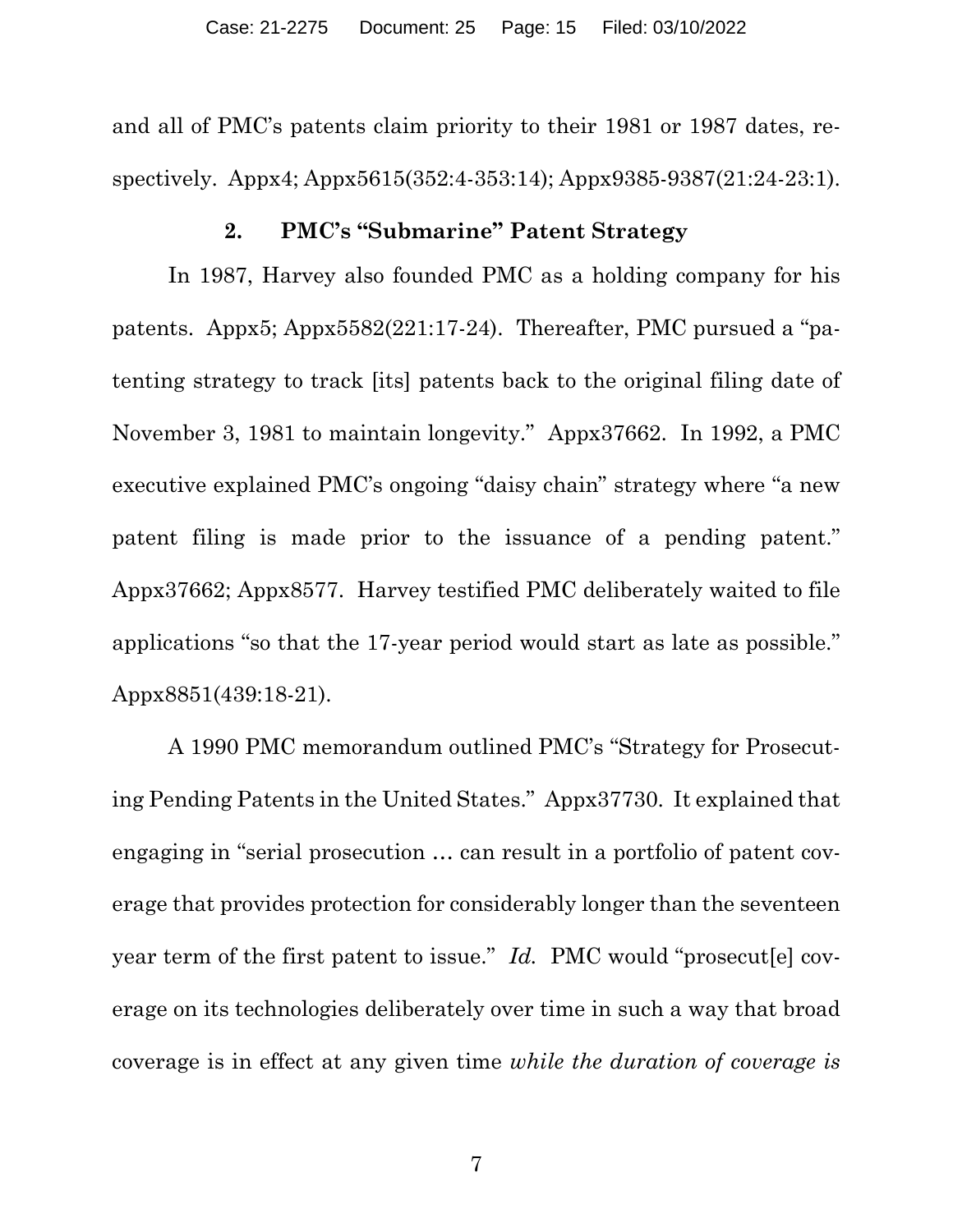*prolonged as long as possible*." Appx37731.

Around the same time, PMC told investors in an "Introduction" memorandum that it "believes that its intellectual property position will enable it to *exercise far-reaching market control for as long as 30 to 50 years*." Appx39216; Appx39220.

PMC's strategy included avoiding publicizing its inventions, in hopes that future targets would independently develop technology PMC could later accuse of infringement. In June 1990, Harvey explained in a letter to a Harvard Business School professor, "[b]eing in your words 'a submarine,' we have made no attempt to publicize our technology." Appx37724. Another PMC executive explained that, "[i]n some cases markets had yet not matured to benefit from applications of the Company's technologies." Appx37865. "[T]herefore, the Company had deliberately chosen not to publicize widely its technologies or plans." Appx37865. That communication identified Apple as a potential future target. Appx37870; Appx8610-8611. PMC's director of licensing testified he "consider[ed] the PMC patents" to be what are "classically called" "submarine patents." Appx9427(63:16-19).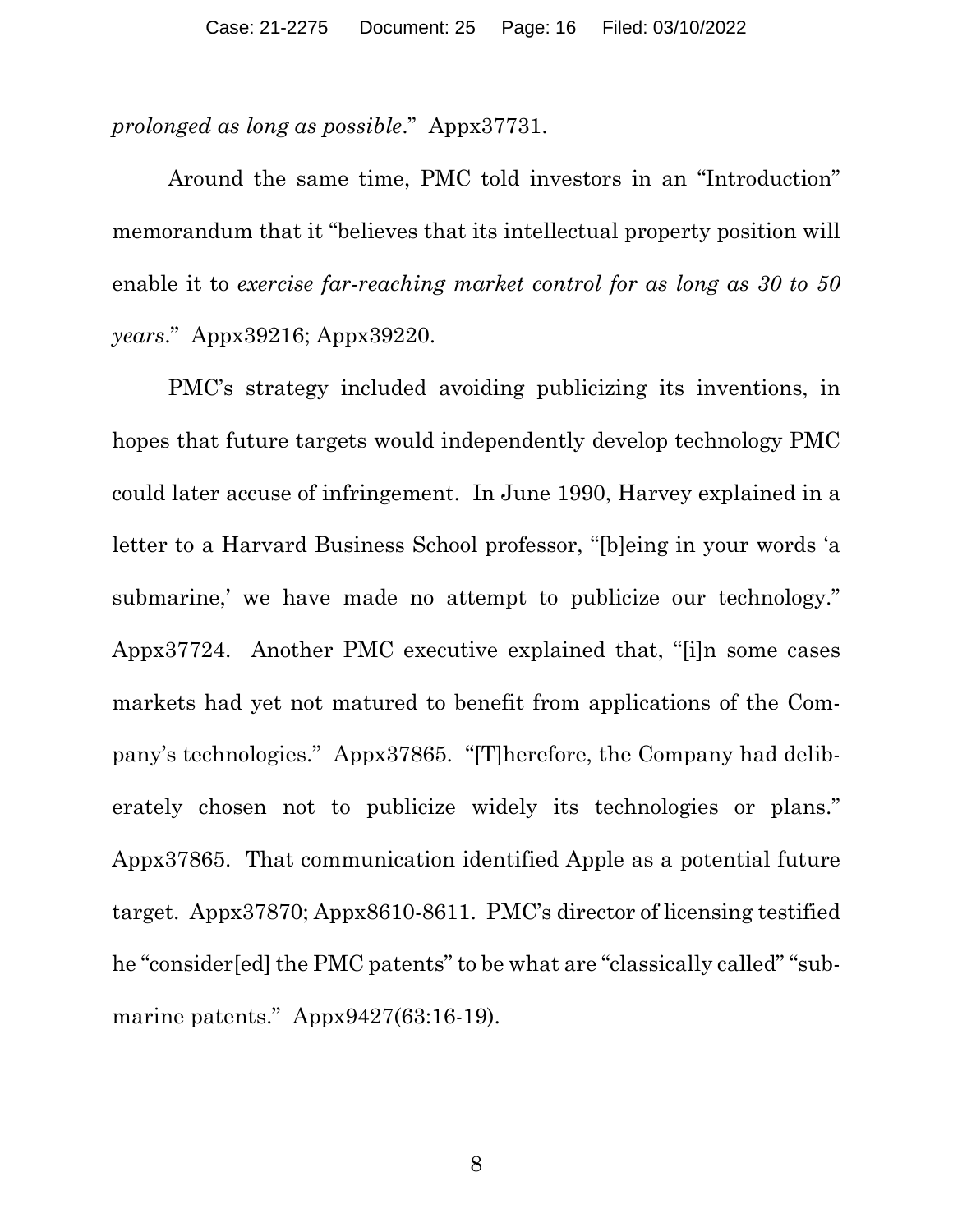PMC was advised to maximize revenue by waiting until the industry had made significant technological investments before making licensing demands or filing lawsuits. In 1992, PMC's consultants advised waiting until "*after* widespread infringement of the subject patents has been established," "quietly monitor[]," and "then roll out the patents to the industry at an appropriate time in the future, after the PMMC technology has been widely adopted." Appx37817-37818. Premature licensing could "alert the industry to the existence of the PMMC patents at a stage when design around or outright avoidance is still feasible." Appx37817.

## **3. PMC's "Daisy-Chain" Prosecution (1987-1994) and 328 Bulk-Filed Placeholder Applications at the 1995 GATT Deadline**

From 1987 to 1994, PMC filed a "daisy chain" of serial continuation applications—each claiming priority to the one before. Appx9388(24:6- 14). In 1995, however, to implement the General Agreement on Tariffs and Trade ("GATT"), Congress amended 35 U.S.C. §154 so patent terms end 20 years from the *filing date* of the earliest application to which priority is claimed—rather than 17 years from *issuance*. Pub.L. 103-465, 108 Stat. 4809 (Dec. 8, 1994); 35 U.S.C. §154(a)(2). Importantly, the new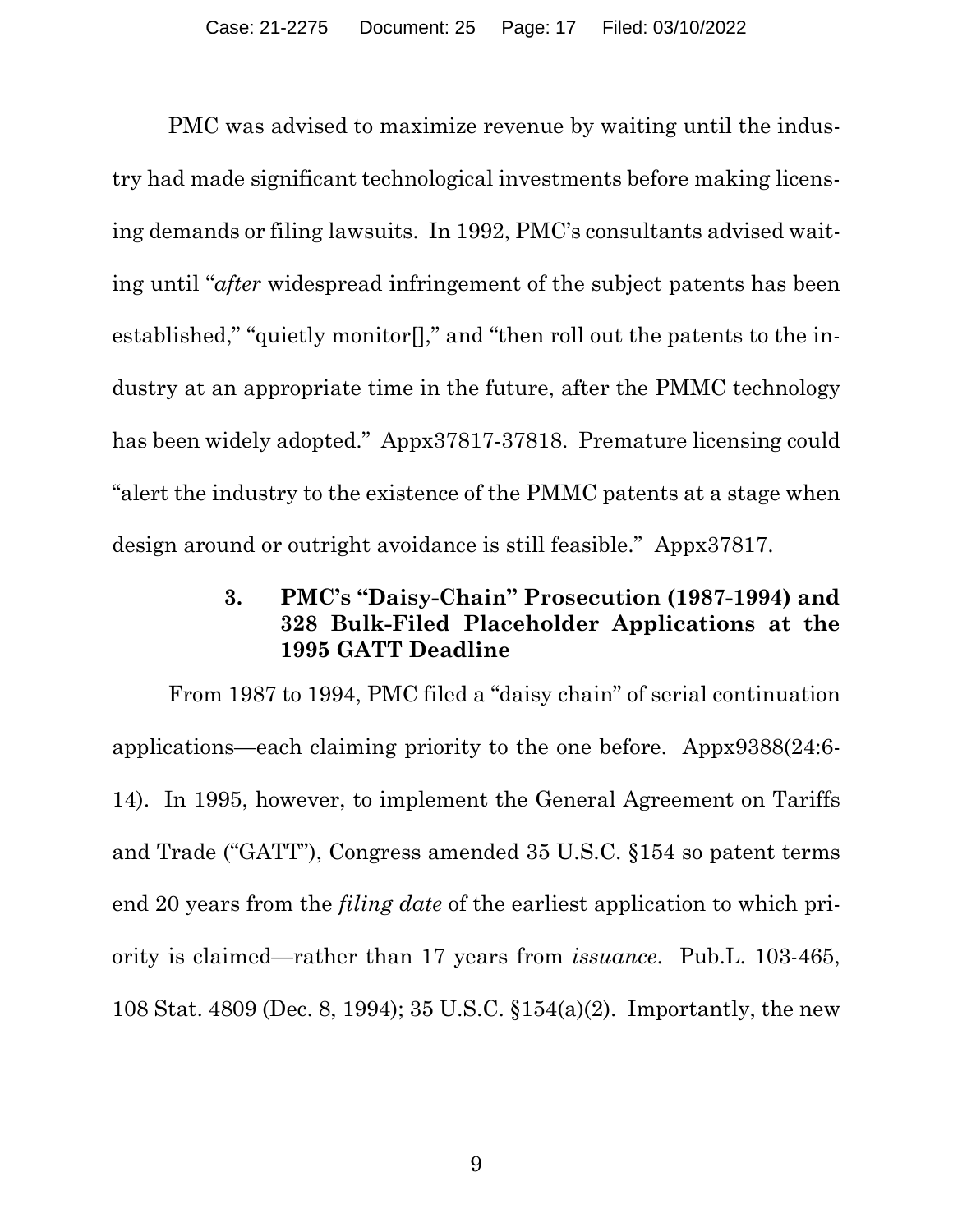rule applied only to applications filed after June 8, 1995 ("GATT deadline"). 35 U.S.C. §154(c)(1). After the GATT deadline, PMC could no longer file new applications that both claimed priority to earlier applications and resulted in patents remaining in force for 17 years after issuance.

PMC's counsel advised Harvey of the forthcoming change. Appx8871(296:16-22). In the three months before the deadline, PMC filed *328* patent applications—326 in the final weeks. Appx8077- 8078(¶¶29-30); Appx9388(24:18-21). Harvey testified this was to get "the benefit of the old rule" for patent terms. Appx8871-8872(296:23-297:9). Each application was nearly 600 pages. Appx10; Appx8075([11]); Appx8077-8078(¶29). Each had the same single claim to a "method of controlling the communication of television programming at a television transmission." Appx8077-8078(¶29).

PMC asserts it made its first amendment to those 328 applications the same day they were filed. PMCBr.29, 47, 55. The record does not support that assertion as to *all* applications. Appx8077-8078(¶29). Regardless, as the district court found, the applications served as placeholders for thousands of overlapping claims PMC would add later. Appx10;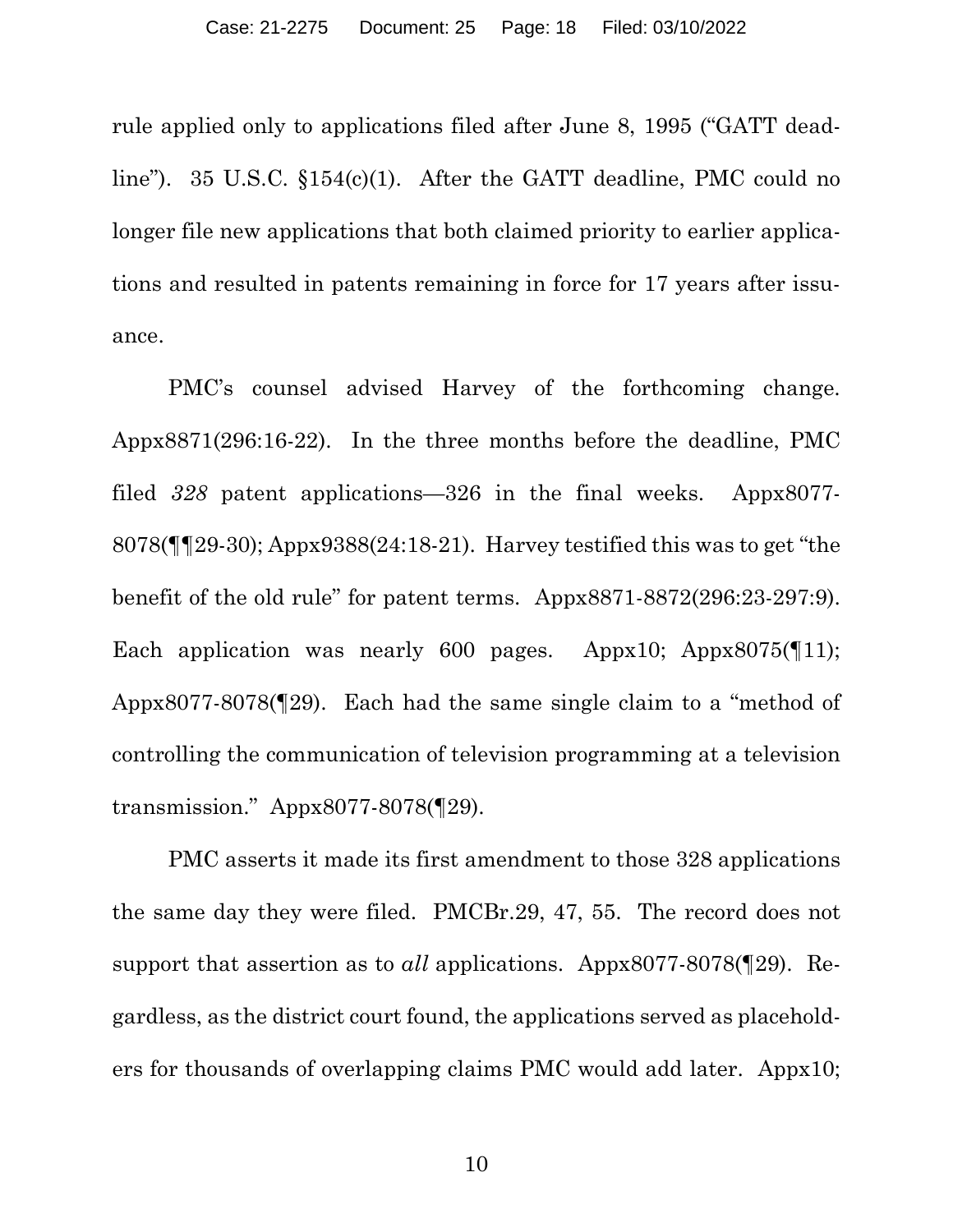Appx35 ("shoot first, aim later strategy of filing … placeholder claims" only demarcated years later, "after pushback from the PTO").

By filing before the GATT deadline, PMC gained a stockpile of 328 malleable applications. *So long as PMC could keep those applications pending*, PMC could later amend to add whatever claims it thought it could tie to the original applications. Any resulting patents would have the benefit of a pre-GATT patent term.

#### **4. PMC's Post-GATT Prosecution Conduct**

After filing its 328 placeholder applications, PMC amended them. Appx8077-8078(¶29). PMC's prosecution counsel Scott estimated at one point 6,000 claims were pending. Appx9582(218:6-22). In 1996, an examiner estimated "between *10,000 and 20,000 claims*." Appx40069- 40070.

Scott admitted some of those claims were themselves "placeholder claims being used by PMC to put certain applications on hold while [PMC] focused on other applications." Appx9588(224:13-19). Some amendments resulted in "word-for-word" identical claims in different applications. *Compare* Appx41341-41342 *with* Appx44470-44471; Appx11.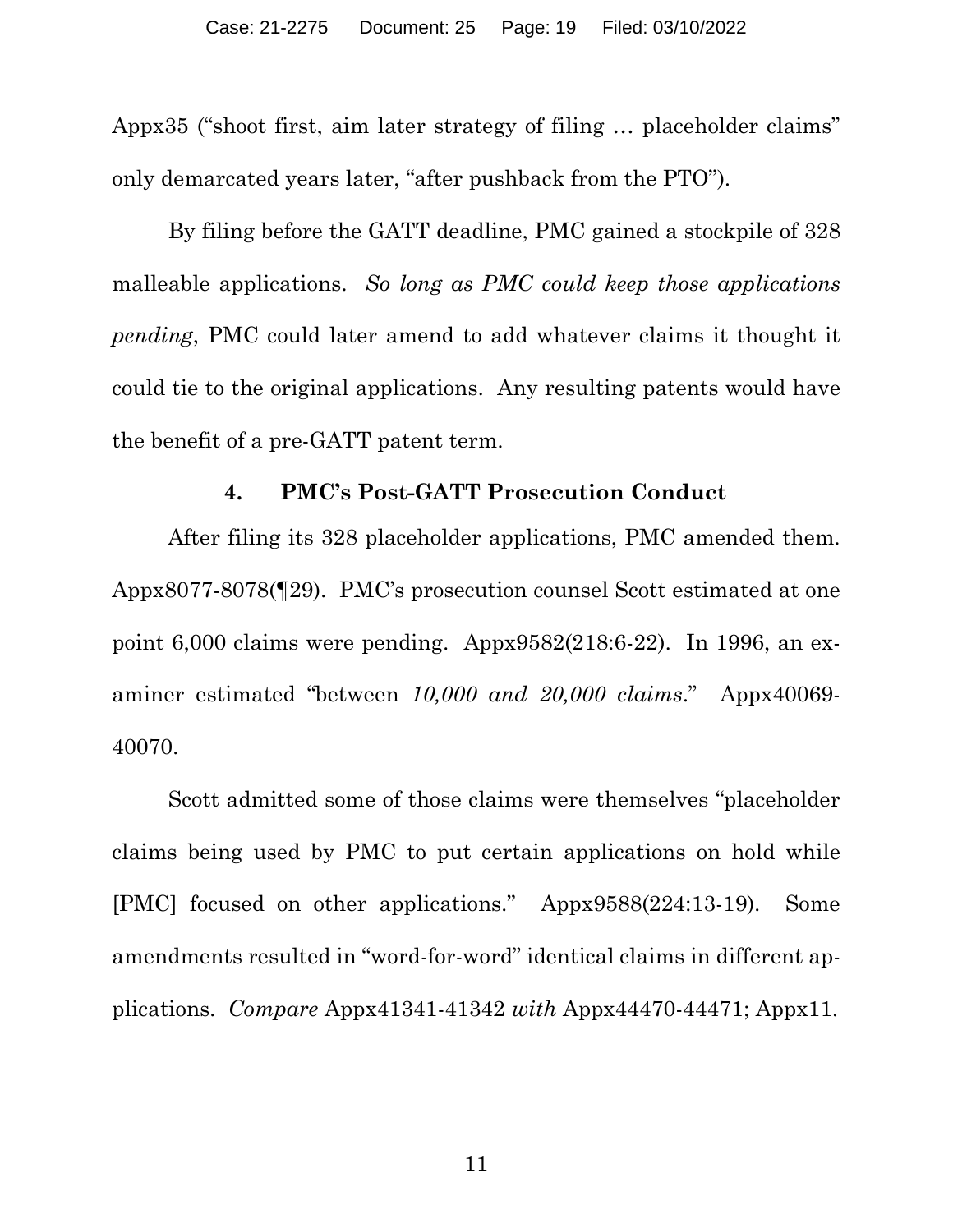Throughout prosecution, PTO examiners observed that PMC's tactics hindered their ability to examine PMC's applications. Double-patenting was a pervasive problem. A 1998 office action noted "clear evidence that … conflicting claims exist between the 329 related co-pending applications," and that PMC's filings imposed an "extreme burden on the Office requiring millions of claim comparisons."1 Appx40167; Appx40175-40176; Appx8624-8625.

For application No. 08/485,507 ("507 application"), which ultimately became the '091 patent, the examiner concluded "the claims … were not patentably distinct from claims in other co-pending applications."2 The examiner "reminded" PMC of its "duty to maintain a line of patentable demarcation between related applications," and admonished PMC to ensure "substantially duplicate claims do not appear in different cases." Appx40069-40070.

Examiners handling other applications similarly observed the

 $\overline{a}$ 

<sup>1</sup> "329" includes an earlier application. Appx46(Cover).

<sup>2</sup> Appx9583-9584(219:16-220:25); Appx40069-40070(double-patenting rejections based on priority applications); Appx40083(double-patenting rejections based on co-pending applications).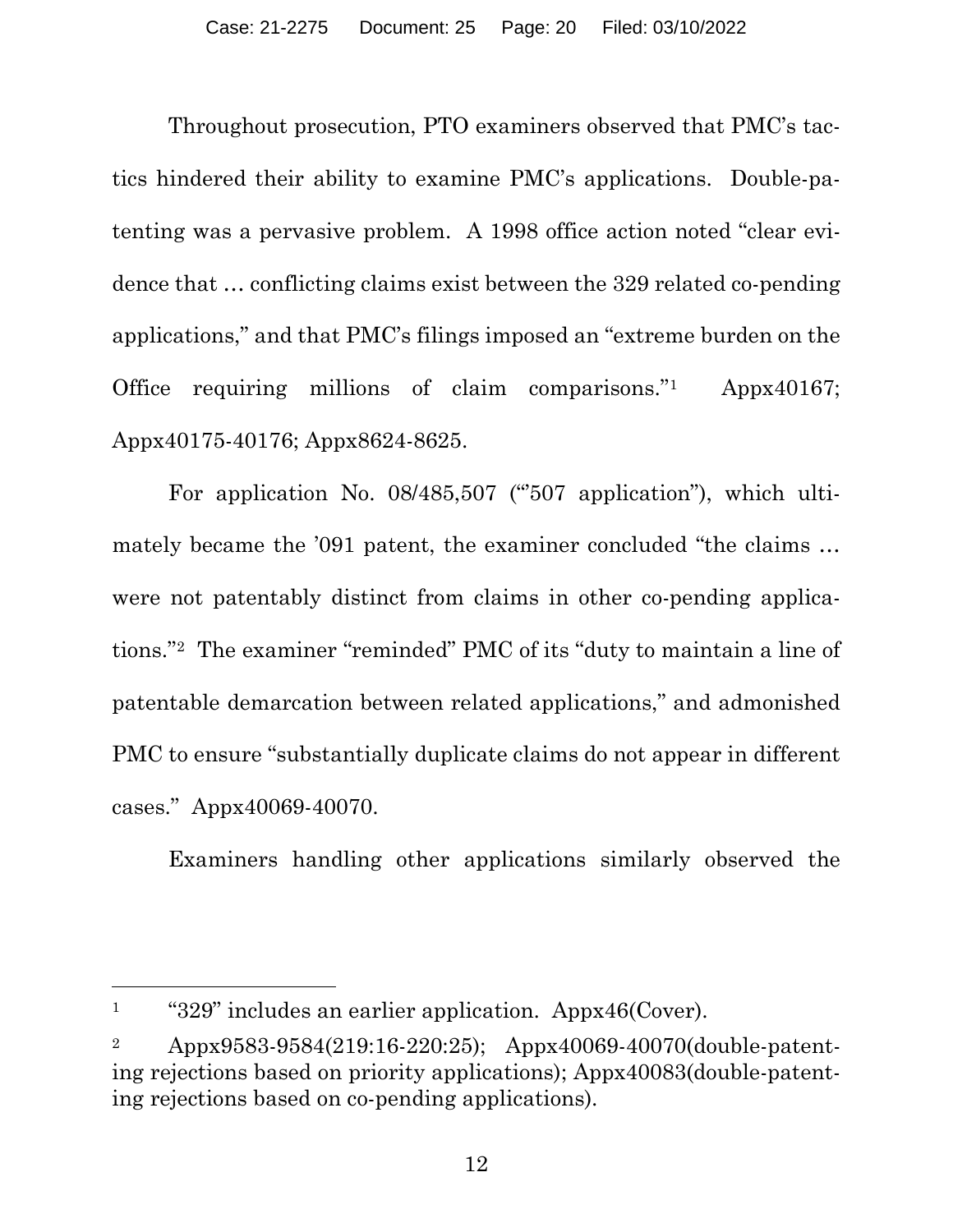"claims in the related copending applications … do not appear independent and distinct from the claims in this application." Appx41457; Appx20306; Appx27082.

By 1997, the PTO rejected PMC's applications for double patenting based on *In re Schneller*, 397 F.2d 350 (CCPA 1968). Appx8078(¶32). The '507 application's examiner explained "there is *no apparent reason*  why applicants were prevented from presenting claims corresponding to those of the instant application during the prosecution of the parent applications." Appx40071. Although PMC overcame the *Schneller*-based rejections, systemic double-patenting problems persisted. Appx40170- 40176; Appx8624-8626. PMC's responses to examiner inquiries further burdened the PTO.3

PMC used its applications to "*shop among the USPTO examiners* for conflicting interpretations of [its] claims," by submitting overlapping claims in different applications. Appx40212-40213. An examiner described the "*unnecessary drain on already limited PTO resources*," among other choice descriptions. Appx48039-48040; Appx15. PMC "declined" a

<sup>3</sup> Appx47858; Appx47864; Appx41552; Appx41559; Appx44642; Appx44649; Appx20404; Appx20410; Appx27191; Appx27198.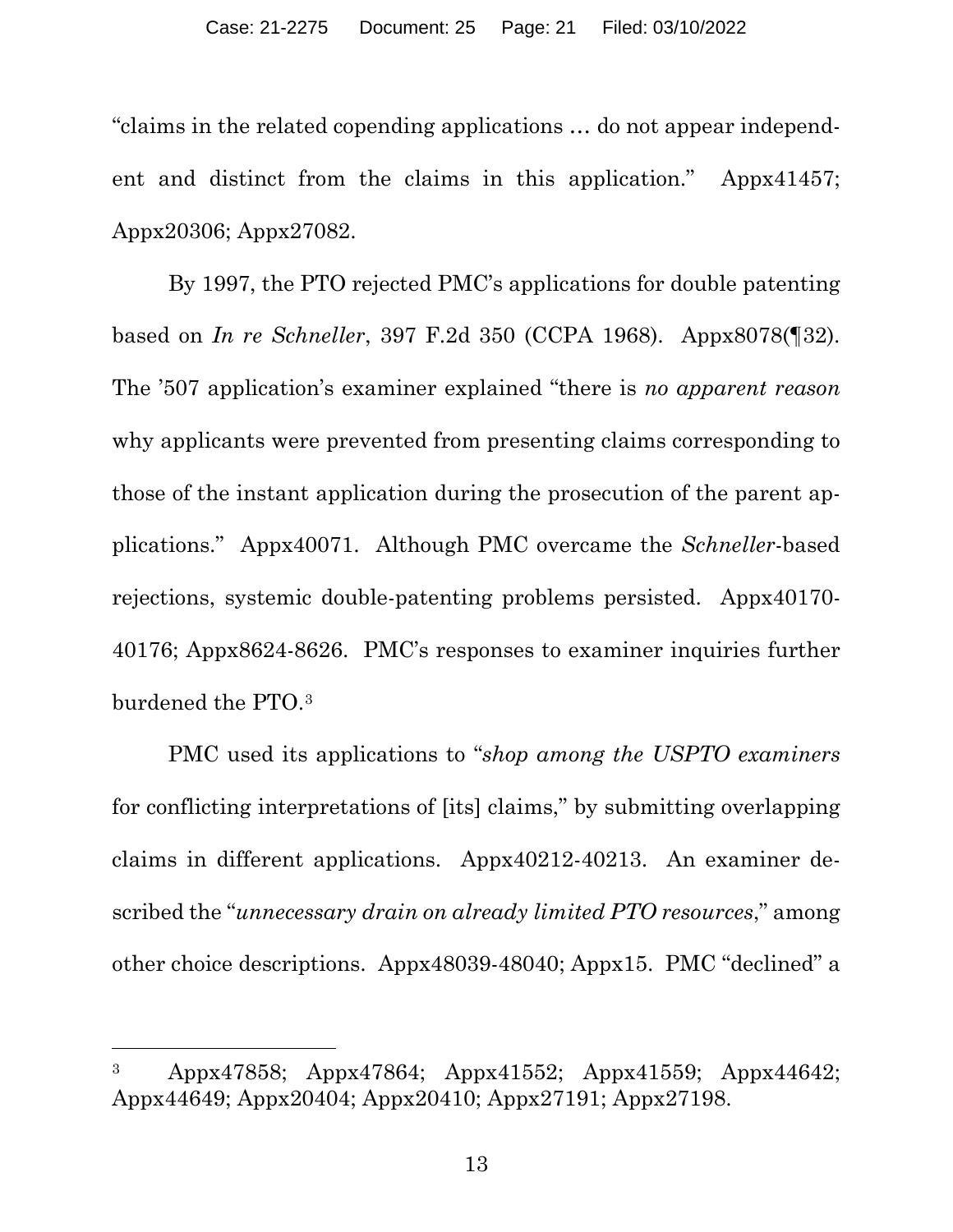request for clarification of "*precisely what it is* that applicant claims." Appx48056 (original emphasis). That examiner compared PMC's submissions to "directions to a treasure hunt. There's a piece here, there's a piece there, it's in there somewhere." Appx48058. The examiner also concluded "the examiner/Office was unquestionably misled." Appx15; Appx48029. Even by 2002, the PTO continued to "struggl[e]" to identify support "for the 10,000 or so pending amended claims." Appx48056.

PMC's submission of thousands of prior art references also burdened examiners. One noted the "unusually large number of references" and PMC's "failure … to point out why such a large number of references is warranted." Appx40177. PMC submitted foreign-language references with "no statement of relevance or no translation." Appx40177. Some references post-dated the 1987 effective-filing date. Appx40177. Examiners observed that PMC's disclosures included "numerous references that are apparently unrelated to the subject matter of the instant invention such as: US Patent #33,189 *directed toward a beehive*, GB 1565319 *directed toward a chemical compound*, a cover sheet with only the word 'ZING', a computer printout from a library search with the words 'LST' on it[,] and a page of business cards … among others." Appx40177;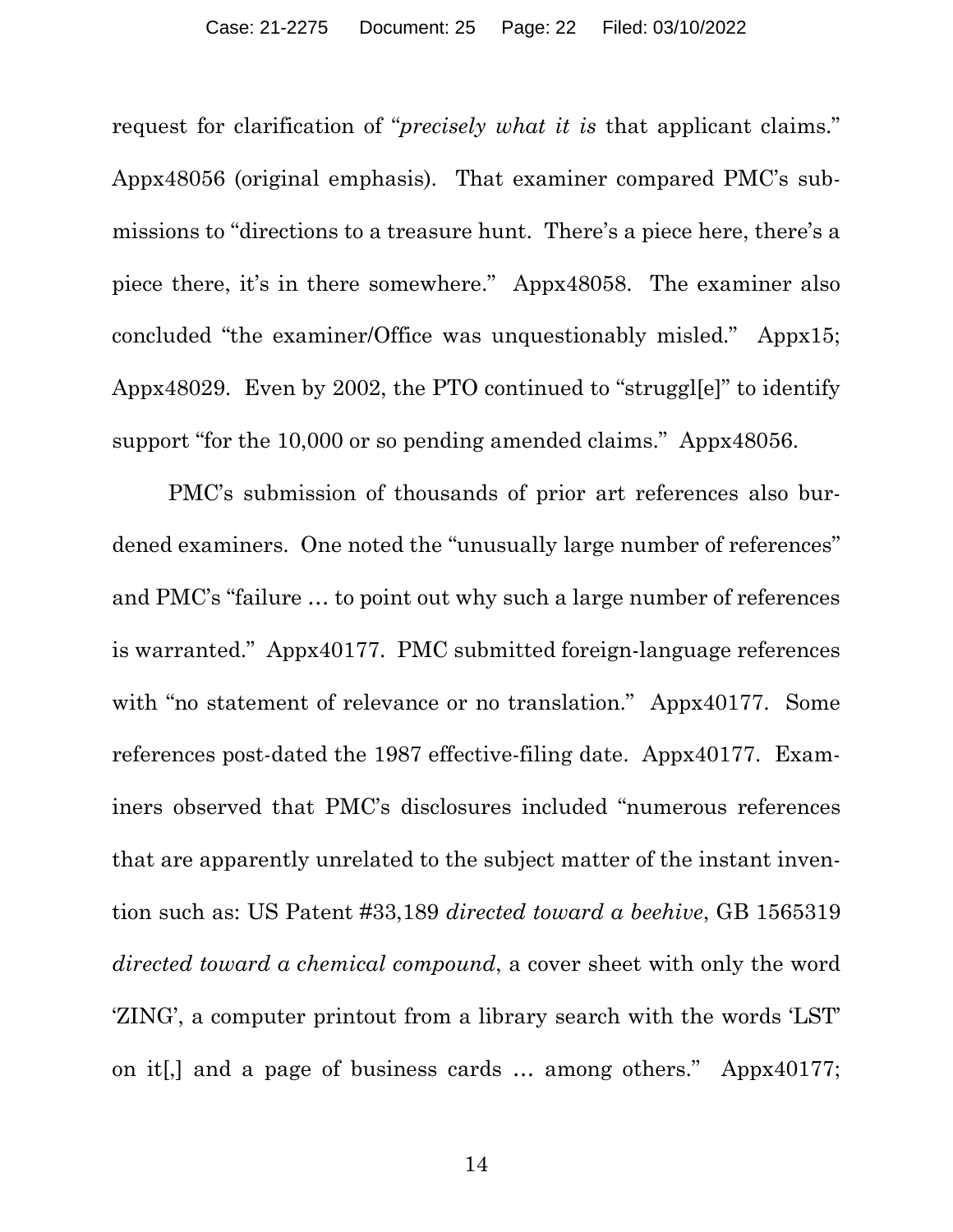Appx47865; Appx41560-41561; Appx44650. The '091 patent lists thousands of submitted references on its first 33 pages. Appx46-78; *see*  Appx60 ("Zing," "Numerous Group W business cards").

In 1998, the PTO imposed Administrative Requirements to try to induce PMC to prosecute its applications in good faith. Appx40176; Appx40251. PMC was directed to choose among: filing terminal disclaimers; providing an affidavit that no conflicting claims exist between applications; or specifically identifying how all the claims in the applications were distinct and separate. Appx8080(¶45); *see* Appx40176; Appx40251. The PTO explained the Requirements "merely asked [PMC] for something [they] have been and are required to do anyway." Appx40210- 40211.

PMC did not comply. Appx8081(¶49); Appx40209-40214; Appx9438-9439(74:11-75:4). Instead, it objected, Appx32194; Appx40210, then withdrew its objection and eventually agreed in 2002 to a modified Requirement, Appx40250-40252.

### **5. The Consolidation Plan for PMC's Applications (1999)**

Nearly four years into prosecuting PMC's 328 applications, amid PMC's resistance to the Administrative Requirements, the PTO and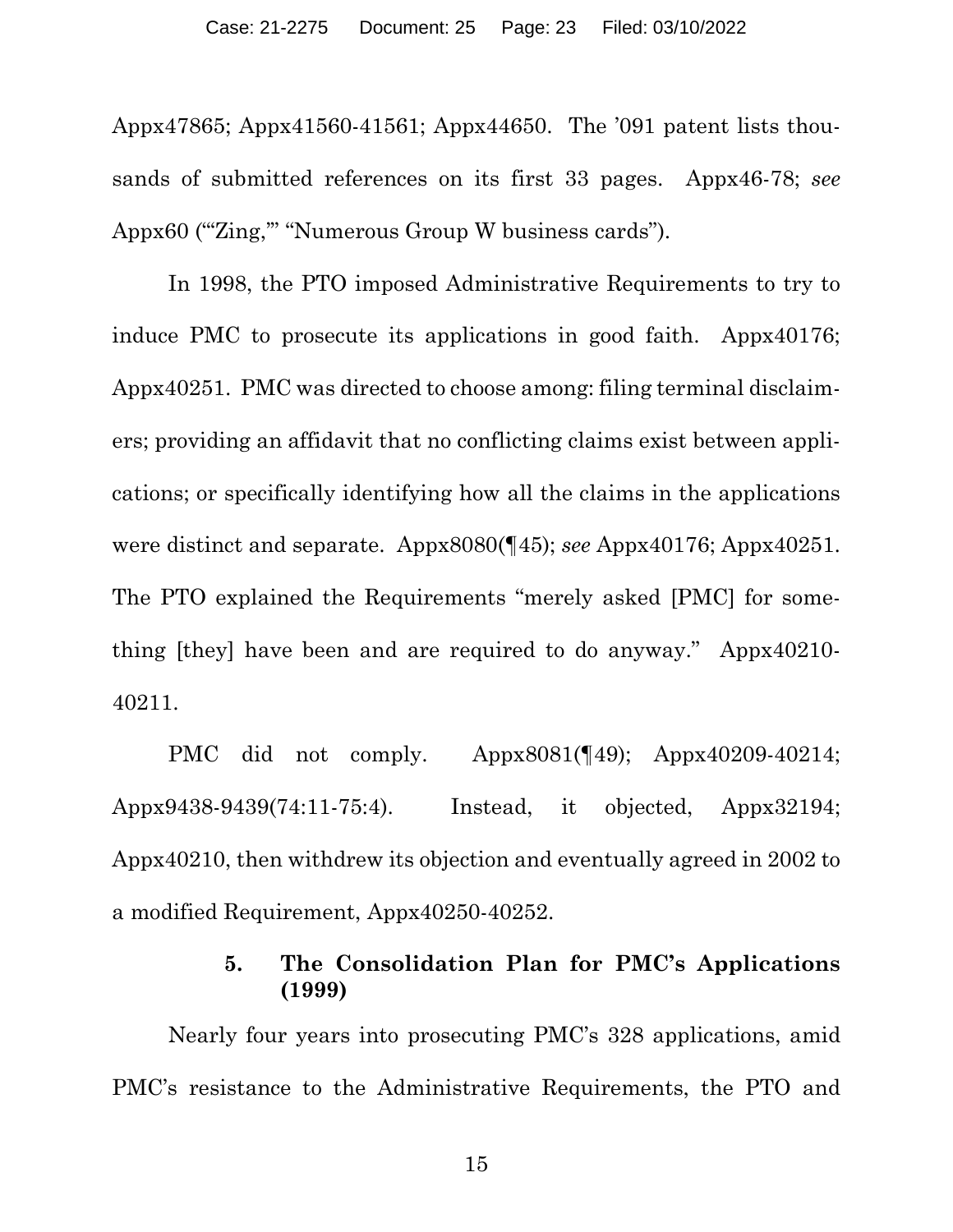PMC outlined a process to try to organize and examine PMC's applications. Appx8081-8082(¶50); Appx27725. The approach was not a contract or formal agreement. It was a framework, summarized in a flowchart in the prosecution files. Appx27725. It came at a time, pre-*Bogese*, when the PTO was generally not thought to have authority to reject claims for laches.

PMC agreed to consolidate its applications into 56 subject-matter categories. Appx8081-8082(¶50); Appx27637-27639. All claims in a category were added to an application designated as an "A" application. Appx8081-8082(¶50); Appx27725.A so-called "B" application would remain pending corresponding to each "A" application, and the remaining applications were then abandoned.4 Appx27725.

As illustrated in the flowchart below, the "A"-track applications would then be prosecuted to finality, while the PTO held the "B" applications pending "*final action* in the corresponding 'A' applications." Appx40220; Appx8081-8082(¶50); Appx27725. PMC and the PTO agreed that to "expedite allowance of patentable claims," any claims that had

 $\overline{a}$ 

<sup>&</sup>lt;sup>4</sup> For some categories, there were two sets of "A" and "B" applications, depending on whether priority was claimed to 1981 or 1987. Appx25673.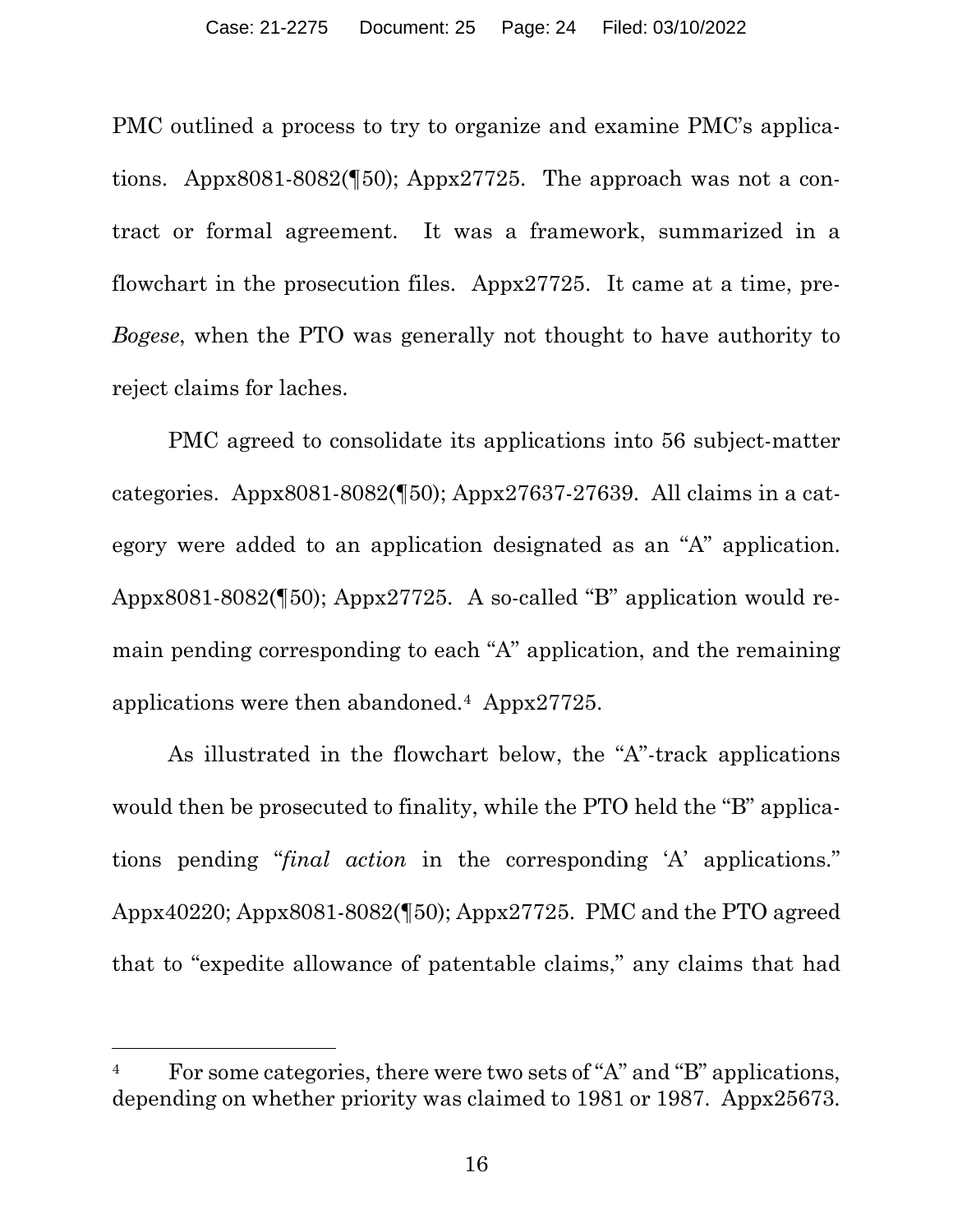been "*finally rejected*" from an "A" application could be "moved to the [corresponding] 'B' [a]pplication for further action, and the 'A' [a]pplication would be allowed to issue." Appx40220; Appx8081-8082(¶50); Appx27725. This was a means of *bifurcating* allowable claims from finally-rejected claims, such that allowable claims could issue more quickly in the "A" applications, without awaiting appeal of finally rejected claims. *Id.*



Appx27725.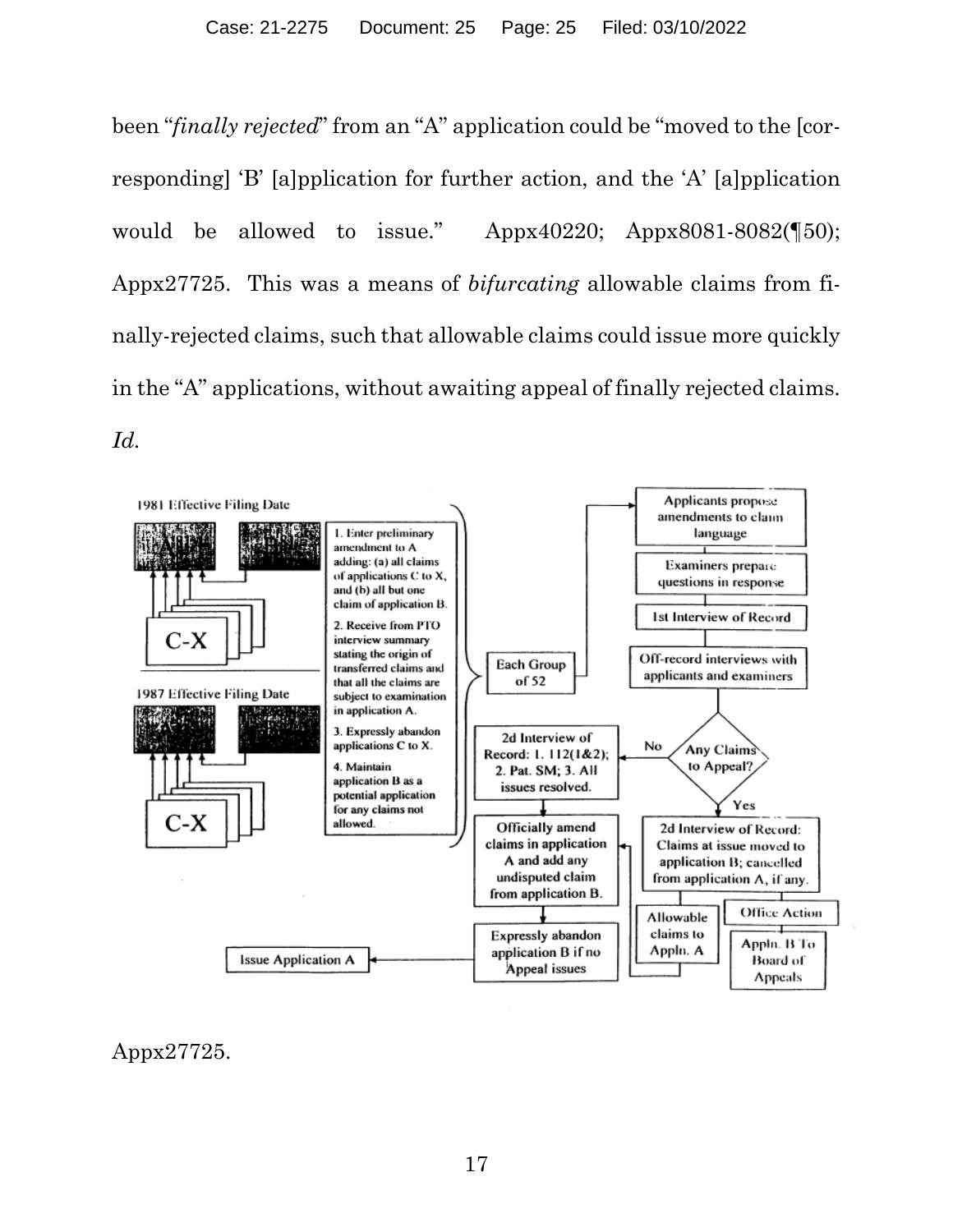PMC was to exhaust the prosecution of a claim in the "A"-track before moving it to the "B"-track. The "B" applications (containing the finally rejected claims) could then be promptly appealed to the PTO's Board of Appeals, without holding up issuance of allowable claims. If no claims were finally rejected in an "A" application, the corresponding "B" application would be abandoned—not serve as an opportunity for a doover or to add yet additional claims. Appx27725.

Notwithstanding PMC's apparent agreement to the consolidation framework, the PTO was still forced to raise Administrative Requirements, and PMC continued to fight them. Appx27647-27649. And in the application that became the '091 patent, PMC's abuse continued under the consolidation plan, as it used the "A" and "B"-track applications to examiner shop and recycle claims.

#### **6. Prosecution of the '091 Patent (1995-2012)**

The '507 application, which became the '091 patent, was filed one day before the GATT deadline. Appx46. It was eventually designated the "B" application corresponding to Application 08/475,145 ("145 application"), an "A" application. Appx25673.

The '507 application's prosecution history is illustrated below and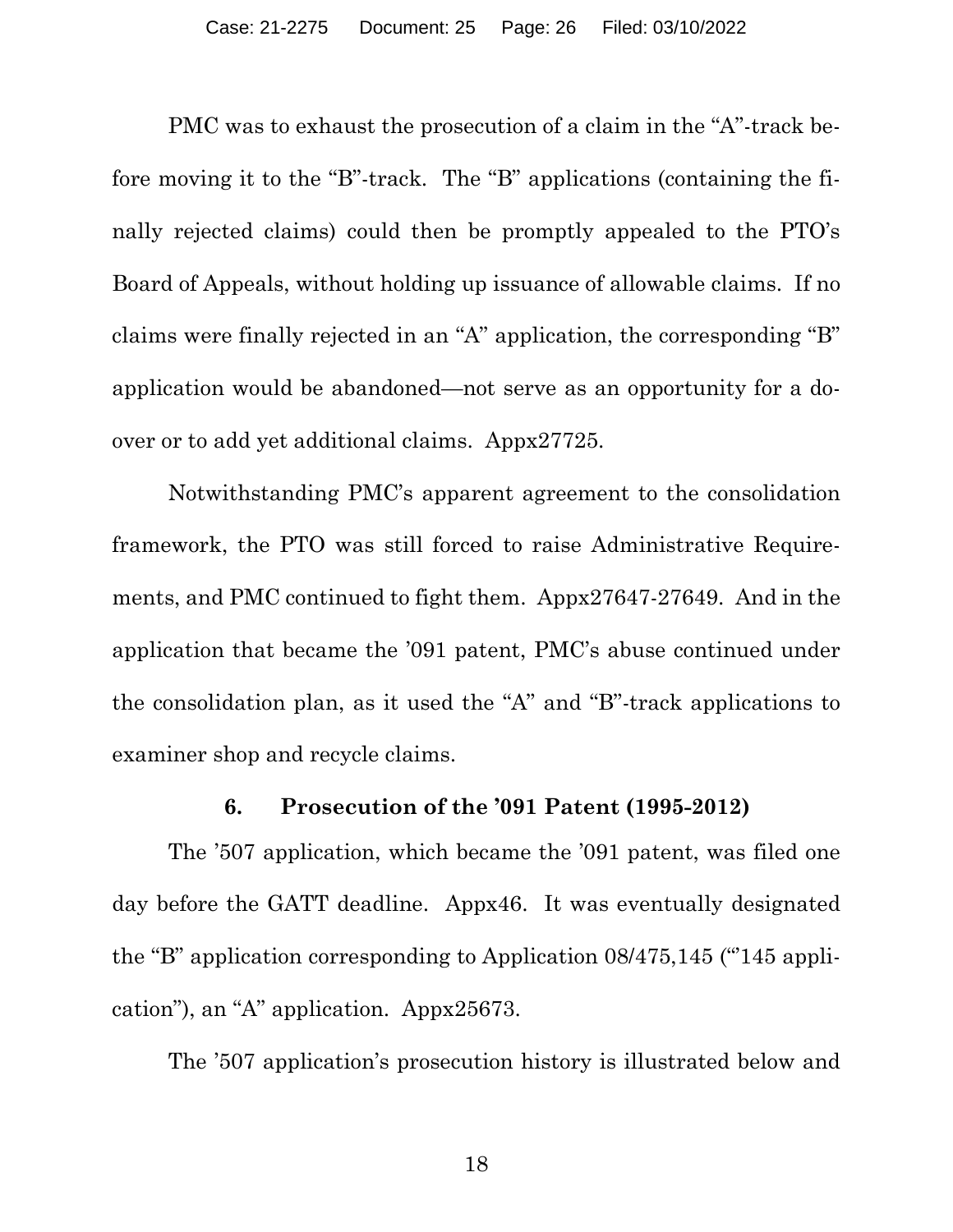reflects many challenges the PTO faced with other applications. Appx8079-8080(¶¶38-46); Appx8084-8085(¶¶61-69); Appx8085(¶¶71- 72).



## Appx8679.

Over its first 5 years, PMC cyclically cancelled, amended, and added claims. Appx8655-8660; Appx39881-39882; Appx40056-40060; Appx40125-40133; Appx40203. PMC also requested extensions of time after each office action. Appx40162; Appx40193-40197. By 1999, all claims of the '507 application stood finally rejected and (following an extension, Appx40193) PMC filed a notice of appeal with the PTO's Board of Appeals. Appx40192. PMC then used the consolidation plan as a basis to cancel all but one claim in the '507 application and pursue the "A"-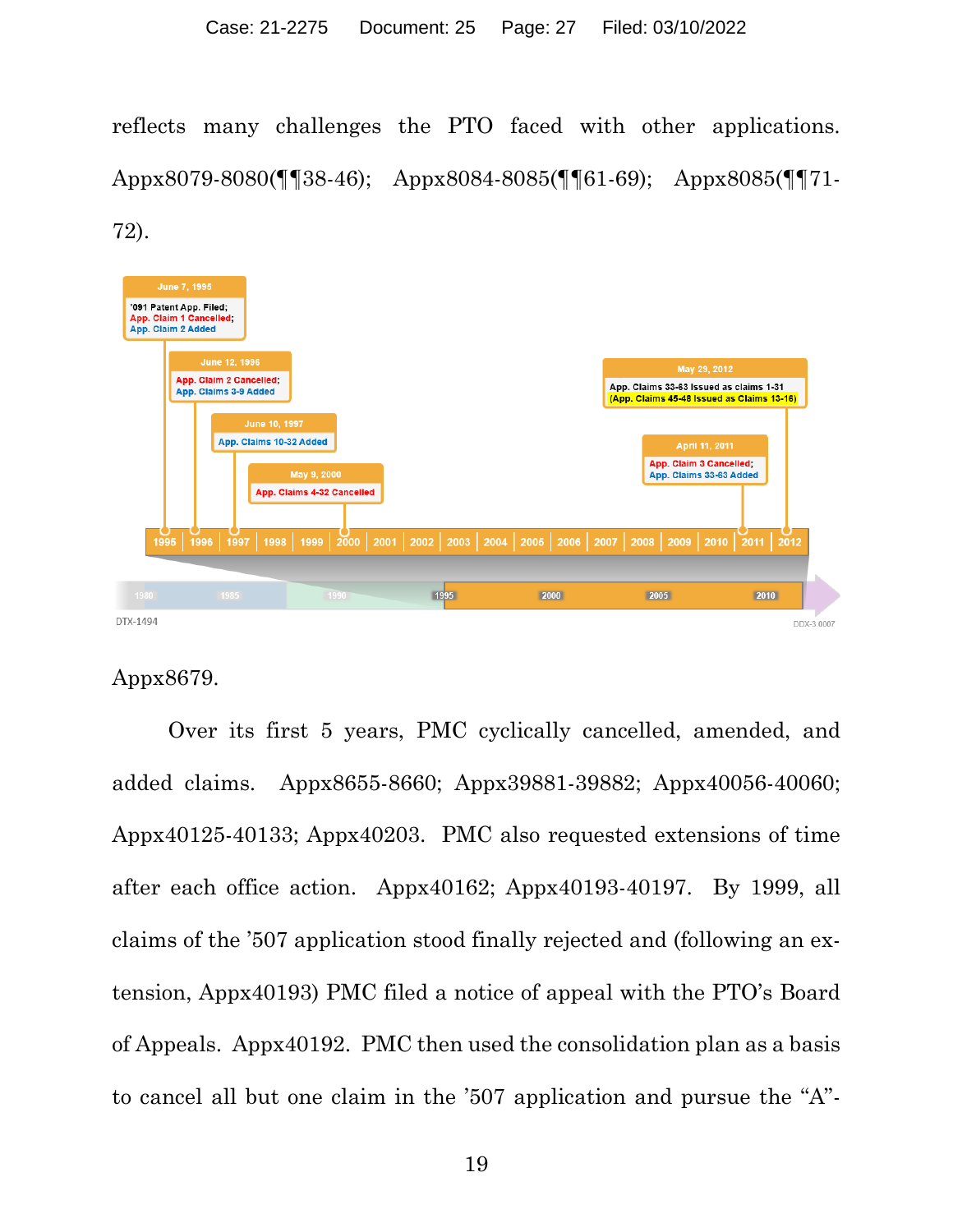track '145 application. Appx40203.

In March 2001, PMC requested that the '507 application be held in abeyance as a "B" application while PMC prosecuted other applications. Appx40243. The PTO suspended prosecution for 6 months, but requested that PMC inquire after 6 months. Appx40252. PMC never made that inquiry. Instead, the prosecution history shows three additional 6-month suspensions without PMC saying a word. Appx40253-40254; Appx40262- 40263; Appx40265-40266.

Meanwhile, in the "A"-track '145 application, in 2003—*8 years* into prosecution—PMC amended application claim 22 to recite encryption, decryption, and a decryption key. Appx22; Appx48137-48141. That was the first time *any* claim later-associated with the '507 application was expressly directed to encryption and decryption. Appx22; Appx40271- 40277.

In 2010, claim 22 of the "A"-track '145 application was amended to put it in condition for allowance. Appx48300-48305. After that application received a Notice of Allowability, Appx48297-48299, PMC used the '507 "B" application as an opportunity to recapture broader claim scope it had to narrow in the '145 application. Appx20-23.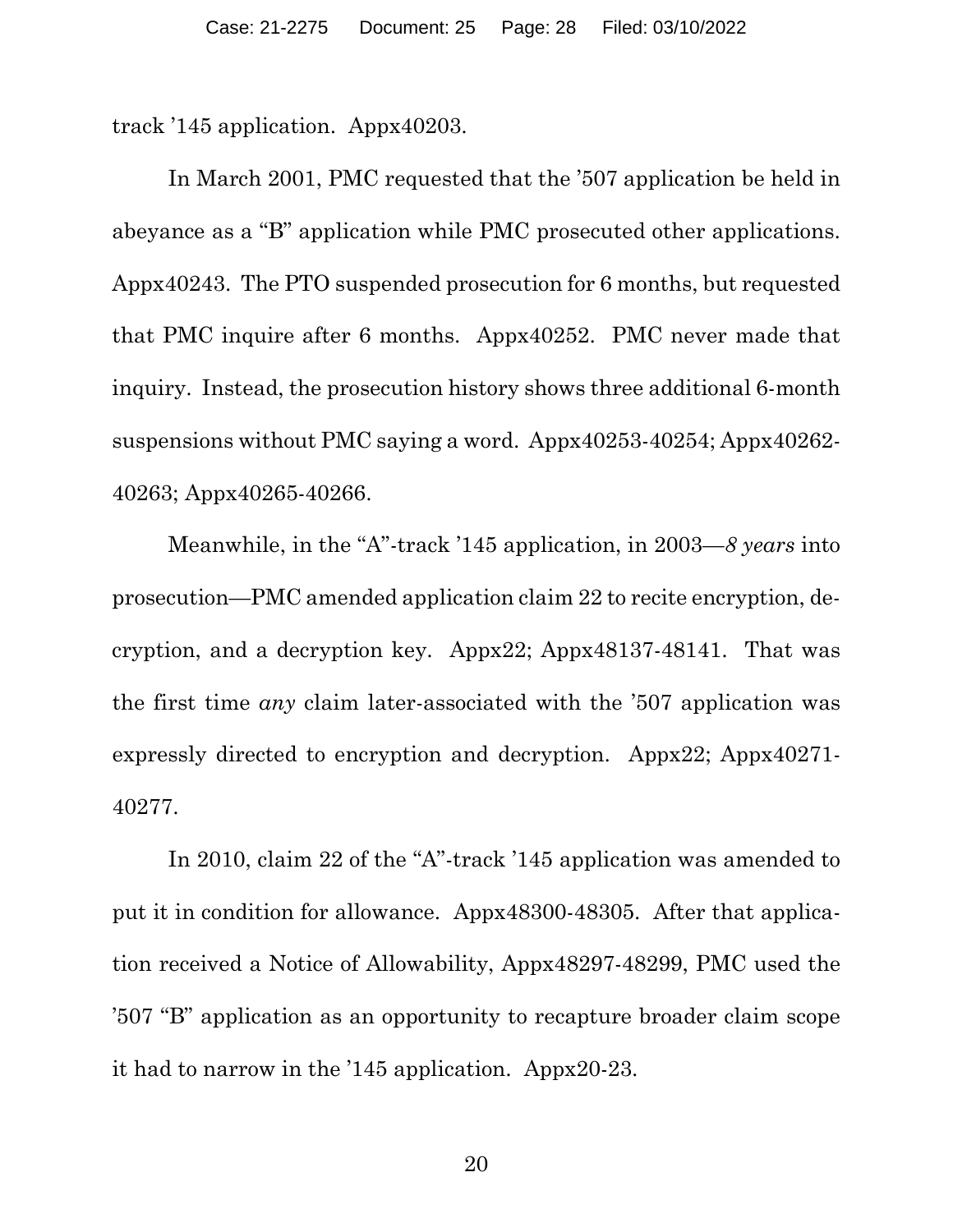In 2011, PMC filed its first substantive paper in the '507 "B" application in 10 years. It cancelled the only pending claim and *added 30 new claims* (33 to 63). Appx40271-40277. These new claims included ones *identical* to an earlier iteration of claims that had been prosecuted in the "A"-track '145 application *and allowed*—but only after narrowing amendments. Specifically, PMC added the *2003 version* (not the 2011 allowed version) of claim 22 from the '145 application as claim 45 in the '507 application. Appx8669.PMC did not notify Examiner Groody or Moore (the new examiners) that Examiner Nguyen (the '145 examiner) had previously examined the very same claim, finding it unpatentable as presented but accepting amendments to make it allowable.<sup>5</sup>

Instead, PMC represented, inaccurately, that its new claims had "*additional amendments* that Applicants believe place the claims *in condition for allowance*." Appx23; Appx40270. PMC attached an appendix purporting to "indicat[e] the differences between the 'A' Claims and the amended form submitted herein as claims 33-63," even though the "A"

l

<sup>5</sup> Appx40273 (claim 45); Appx48137-48141 (claim 22); Appx48265 (rejecting claim 22); Appx48272 (amending claim 22); Appx48281 (same); Appx48287 (same); Appx48305 (amending claim 22).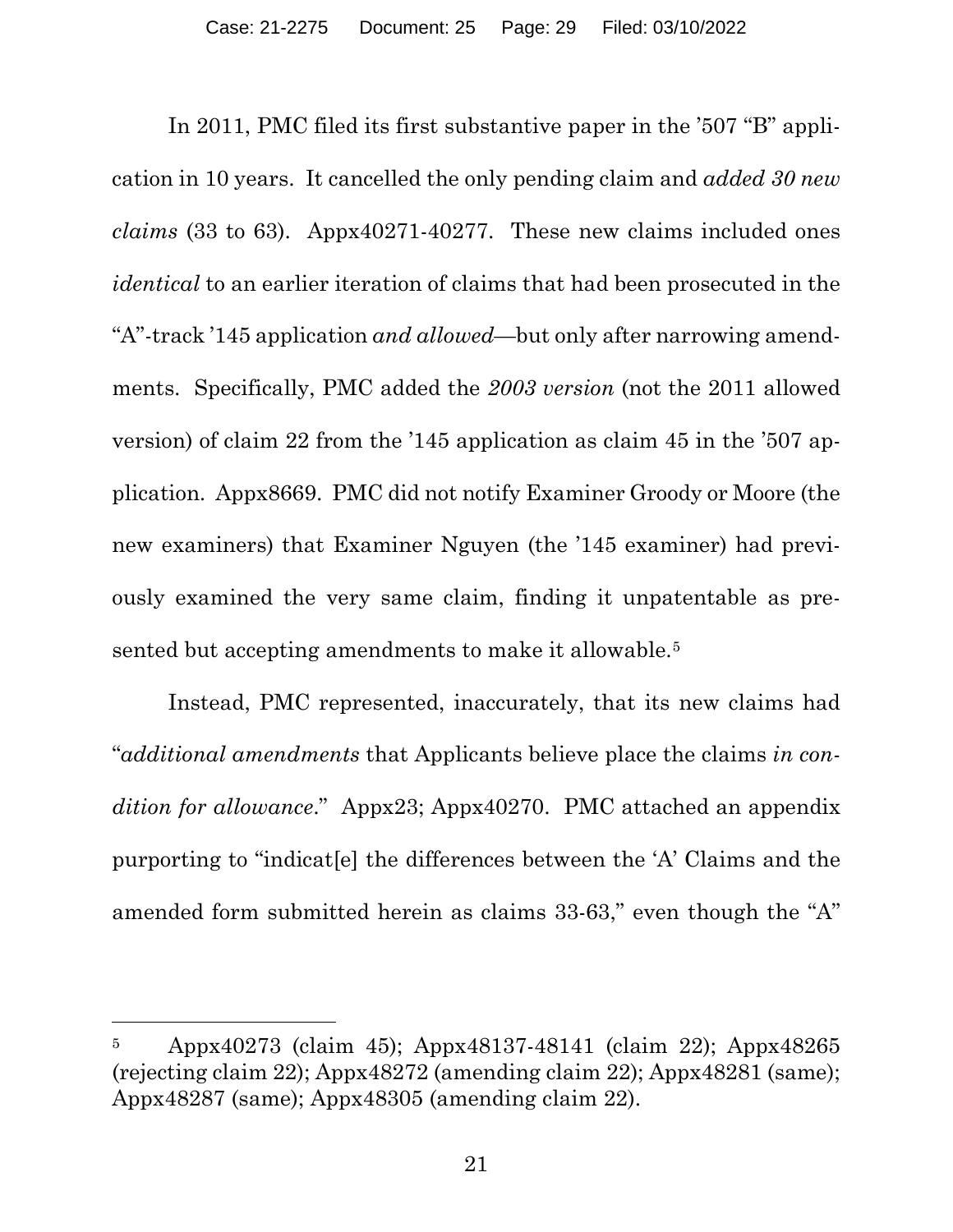version of claim 45 (claim 22) had already been amended extensively before Examiner Nguyen. Appx40270; Appx40280; Appx48305; Appx8670.

After additional rejections, Appx40287-40288, minor amendments, Appx25; Appx8671; Appx40442; Appx40468, additional disclosures, and a terminal disclaimer, Appx40528; Appx40533, the '091 patent issued in 2012, Appx40608. It expires in 2027. Appx9370(6:20-25).6

#### **B. Apple Develops FairPlay Technology**

When Apple launched iTunes and the iPod in 2001, customers could not purchase compatible music online. Appx4706-4707(677:22-678:3). Apple wanted to make music available for purchase online through the iTunes Music Store, but music labels were concerned about unauthorized copying. Appx4707-4709(678:13-680:11). Apple thus began developing its own digital rights management software, called FairPlay. Appx8085(¶73); Appx4712(683:15-25); Appx4713(684:1-4). The Apple employee then responsible had never heard of PMC. Appx4712(683:6- 14).

Apple launched FairPlay with the Apple Music Store in 2003.

l

<sup>6</sup> The asserted claims are similar to ones held ineligible under 35 U.S.C. §101 in *PMC v. Amazon.com, Inc.*, 161 F.Supp.3d 325 (D. Del. 2015), *aff'd*, 671 F. App'x. 777 (Fed. Cir. 2016).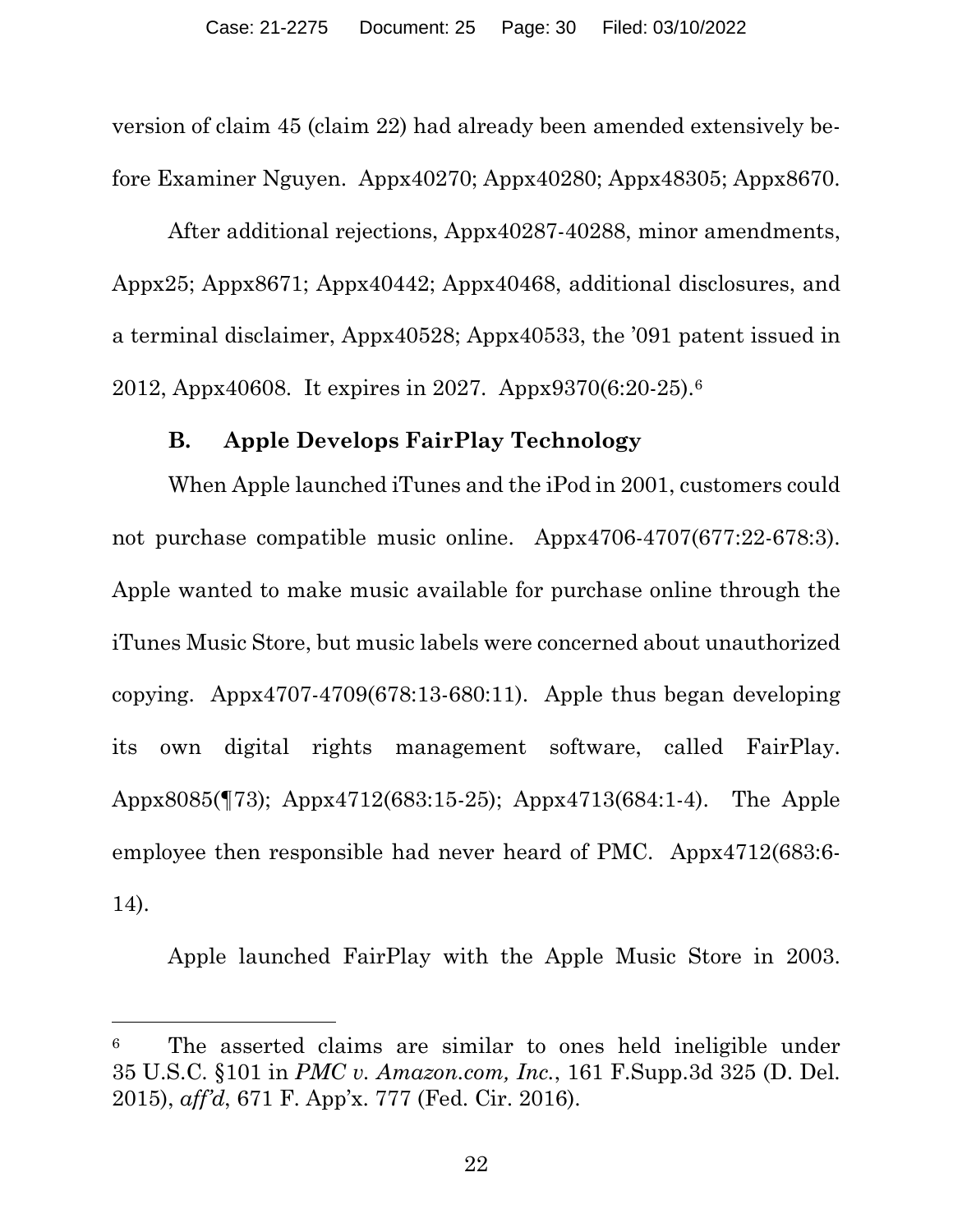Appx4713(684:21-23); Appx8085(¶76). Apple thereafter continued to add features, address new security threats, and expand coverage. Appx4715(686:11-16), Appx4717(688:5-14), Appx4719-4720(690:22- 691:11); Appx8086(¶77). By 2005 and 2007, FairPlay was fully integrated with Apple's iTunes and App Stores, respectively. Appx8085- 8086(¶¶74-78).

Encryption of decryption keys is critical to FairPlay's operation. FairPlay prevents a user from copying or making unauthorized use of downloaded content. Appx4746(717:5-17). Content is encrypted, and access to the content is controlled by controlling access to the decryption key. This is achieved by encrypting the decryption key itself. Appx4757(728:23-729:5).

Consistent with the strategy PMC outlined decades earlier—including identifying Apple as a target—PMC did not contact Apple until FairPlay was incorporated into Apple's services. Appx9411-9412(47:4- 48:3); Appx8769-8770(254:21-255:4); Appx37820-37822; Appx8086(¶80). In July 2011, PMC sent Apple claim charts mapping five PMC patents (not the '091 patent, which had not yet issued) to Apple products and services; PMC identified one patent as relevant to FairPlay. Appx37831-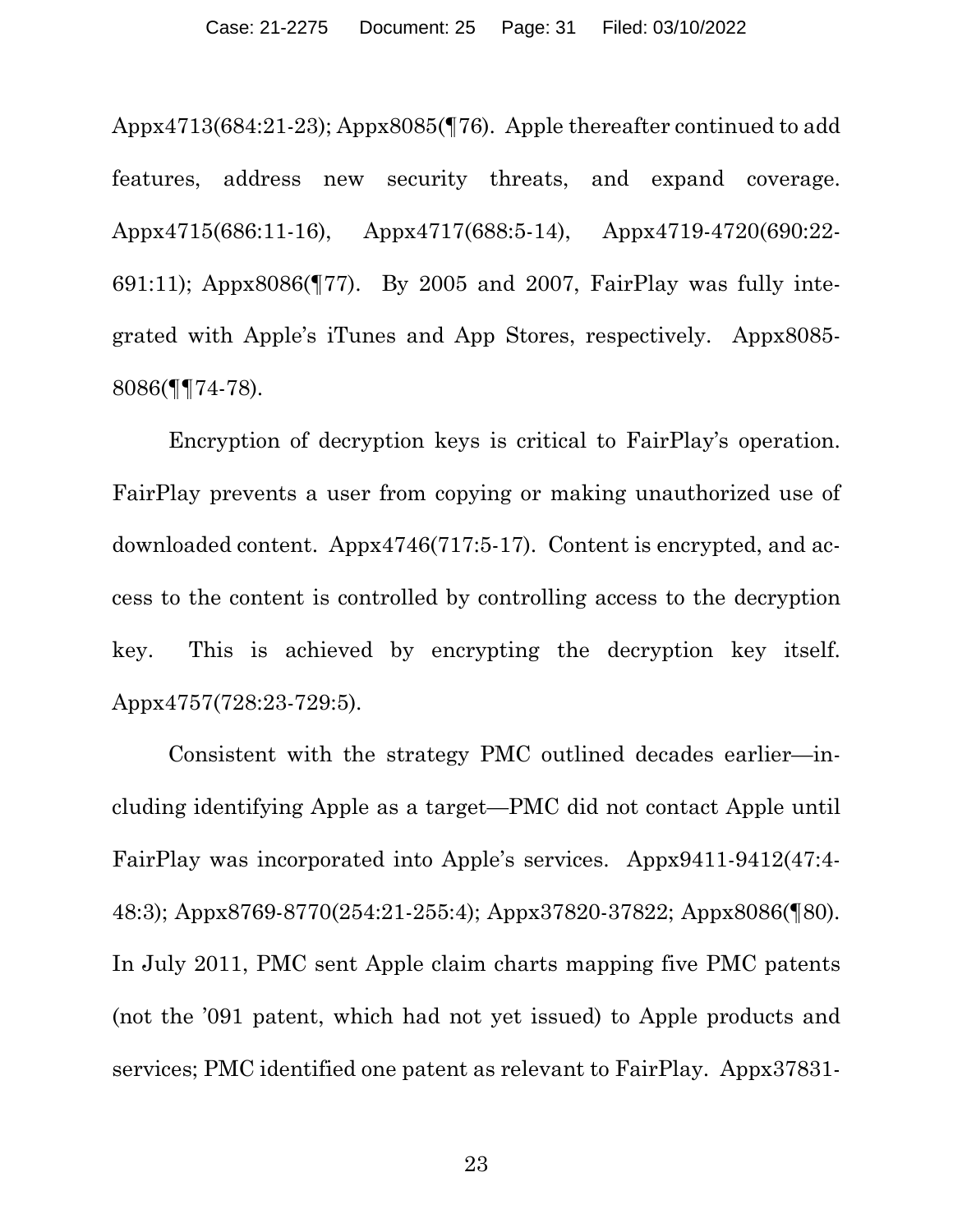37833. In November 2011, Apple responded with a substantive explanation of why it did not infringe. Appx5595(272:2-12). None of those five patents were asserted against Apple. Appx37831-37833.

PMC never disclosed the pending '507 application or the issued '091 patent in discussions with Apple between 2008 and 2014. Appx8090(¶97). Instead, in April 2011, PMC added claim 45 to the '507 application, relating to encryption, decryption keys, and an instruct-toenable signal. Appx40273. And PMC amended that claim after Apple had explained (in November 2011) why it did not infringe PMC's earlier five patents. Appx40468; Appx40482. That claim issued as independent claim 13 in the  $'091$  patent. Appx40689; Appx8679.

#### **C. District Court Proceedings and Trial**

In 2015, PMC sued Apple, alleging infringement of the '091 patent based on Apple's FairPlay technology. Following a stay for *inter partes* review proceedings, PMC's claims for infringement of claims 13-16 of the '091 patent were tried to a jury, which found that Apple infringed at least one of them and awarded \$308,488,108.00 in damages. Appx3694-3700.

Chief Judge Gilstrap then held a bench trial on Apple's prosecution laches counterclaim, and obviousness-type double-patenting and unclean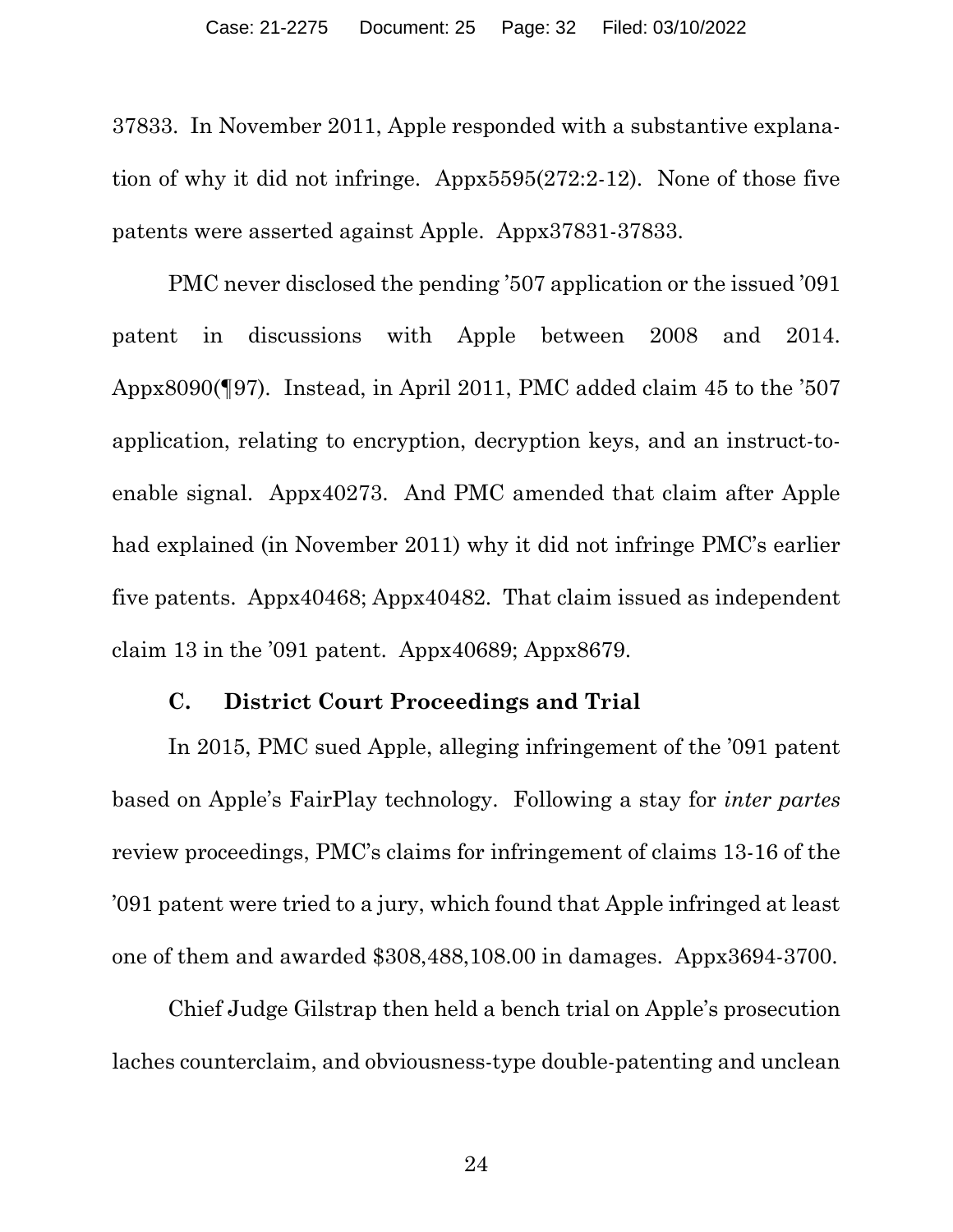hands defenses. Appx2-3; Appx3484-3487; Appx7521. PMC's general counsel and lead patent prosecutor (Scott) testified about PMC's prosecution tactics and patent strategy. Appx5-6; Appx9383-9384(19:18-20:9); Appx9572-9591(208:24-227:22). Apple presented video deposition testimony from a PMC executive responsible for licensing (Lemna), as well as deposition and jury testimony of other witnesses. Appx8762-8764.

Harvey—PMC's founder and a named inventor—declined to appear at the bench trial, even though he had testified voluntarily for PMC at the jury trial. Appx5606(314:12-15); Appx9610-9611(246:12-247:18); Appx9622(258:11-24). Apple presented excerpts of his jury-trial testimony (which the court had seen live), and deposition testimony. Appx8763.

## **D. The District Court's Decision Finding Prosecution Laches**

After the bench trial, the district court issued a 42-page opinion reviewing the evidence and explaining why the facts warranted application of prosecution laches to the '091 patent. Appx1-44.

Among other things, the court described the factual similarities between this case and *Hyatt*. Appx32. Like Hyatt, PMC bulk-filed over 300 "'atypically long and complex'" applications during the "GATT bubble."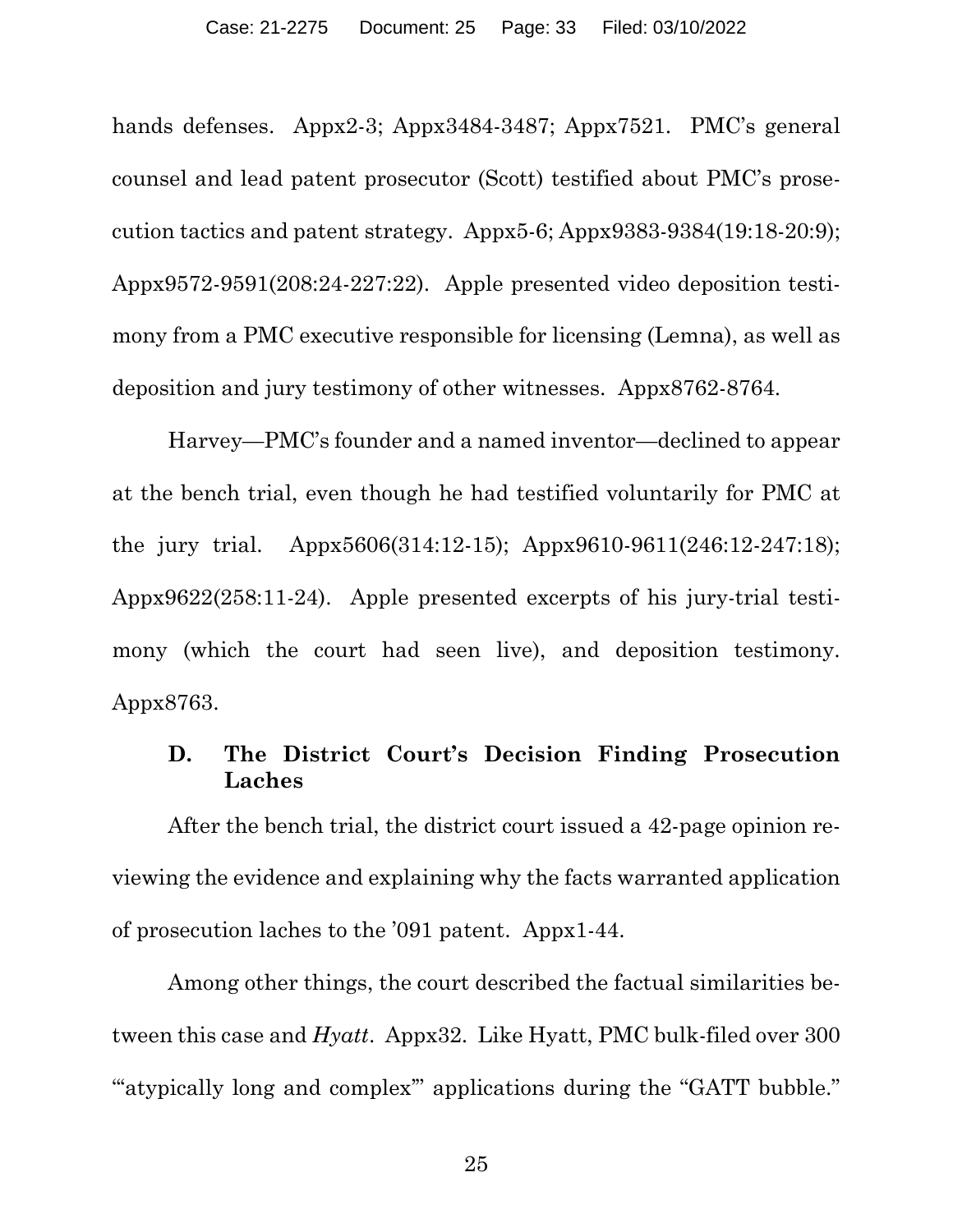Appx32-33 (quoting *Hyatt*, 998 F.3d at 1353). Like Hyatt, PMC used its pre-GATT-deadline filings as placeholders, thereafter adding thousands of claims through amendments. Appx33-34. As in *Hyatt*, the complexity, number, and size of PMC's overlapping applications overwhelmed examiners. Appx34; Appx37. That difficulty was "exacerbated by the scope and content of PMC's prior art disclosure[s]," of "thousands of references, many of which the examiners noted bore questionable relevance to the claimed inventions, and several of which were abjectly irrelevant." Appx34; Appx37.

The district court considered and rejected PMC's arguments defending its conduct, including that the consolidation plan should excuse it from prosecution laches. Appx34. The court observed that "prosecution laches considers the *applicant's* conduct" and that the PTO's participation in a plan for sorting through PMC's mass of applications "does not automatically vindicate the *public* interest that prosecution laches protects." Appx34-35. Further, the court found that "PMC's after-the-fact development of a plan to demarcate its inventions … does not excuse its absence of a plan at the time of its voluminous filings," and "[i]f PMC had any understanding of the scope of its inventions prior to June 8, 1995, it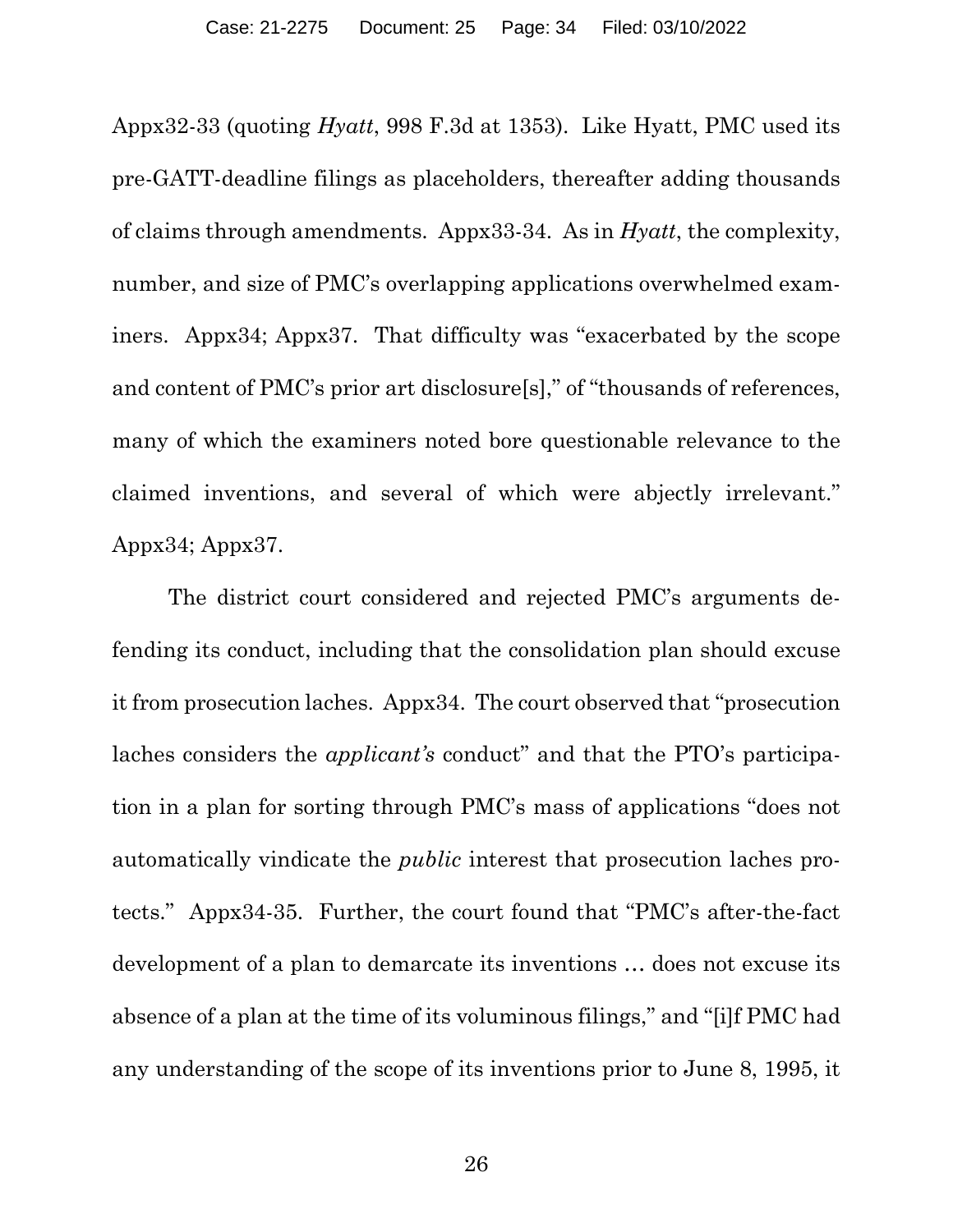could have filed its applications with *bona fide* claim sets directed to its "separate and distinct" inventions. Appx35. In other words, the plan was only necessary in the first place because of PMC's bulk-filing and years of recalcitrance, "pursu[ing] a shoot first, aim later strategy of filing." Appx35. Finally, the court found PMC's use of "[t]he consolidation agreement itself also contributed to delays" because it "permitted PMC to realize its initial strategy of serialized prosecution, notwithstanding the GATT amendments and the URAA." Appx36.

The court reasoned that "[a]ll of these events must be viewed in the context of PMC's original plans: to prosecute its patents serially over time and keep them hidden until infringement was engrained and widespread." Appx40. "PMC sought *30 to 50 years* of patent protection, and it obtained exactly that," with the '091 patent issuing 17 years after its filing date with claims that will expire 40 years after the 1987 priority application. Appx36. "Delays of this magnitude do not occur by accident and do not occur when an applicant reasonably pursues prosecution." Appx36. "Having considered the totality of the circumstances," the court was "persuaded that Apple has presented clear and convincing evidence of an unreasonable and unexplained delay, similar in length to delays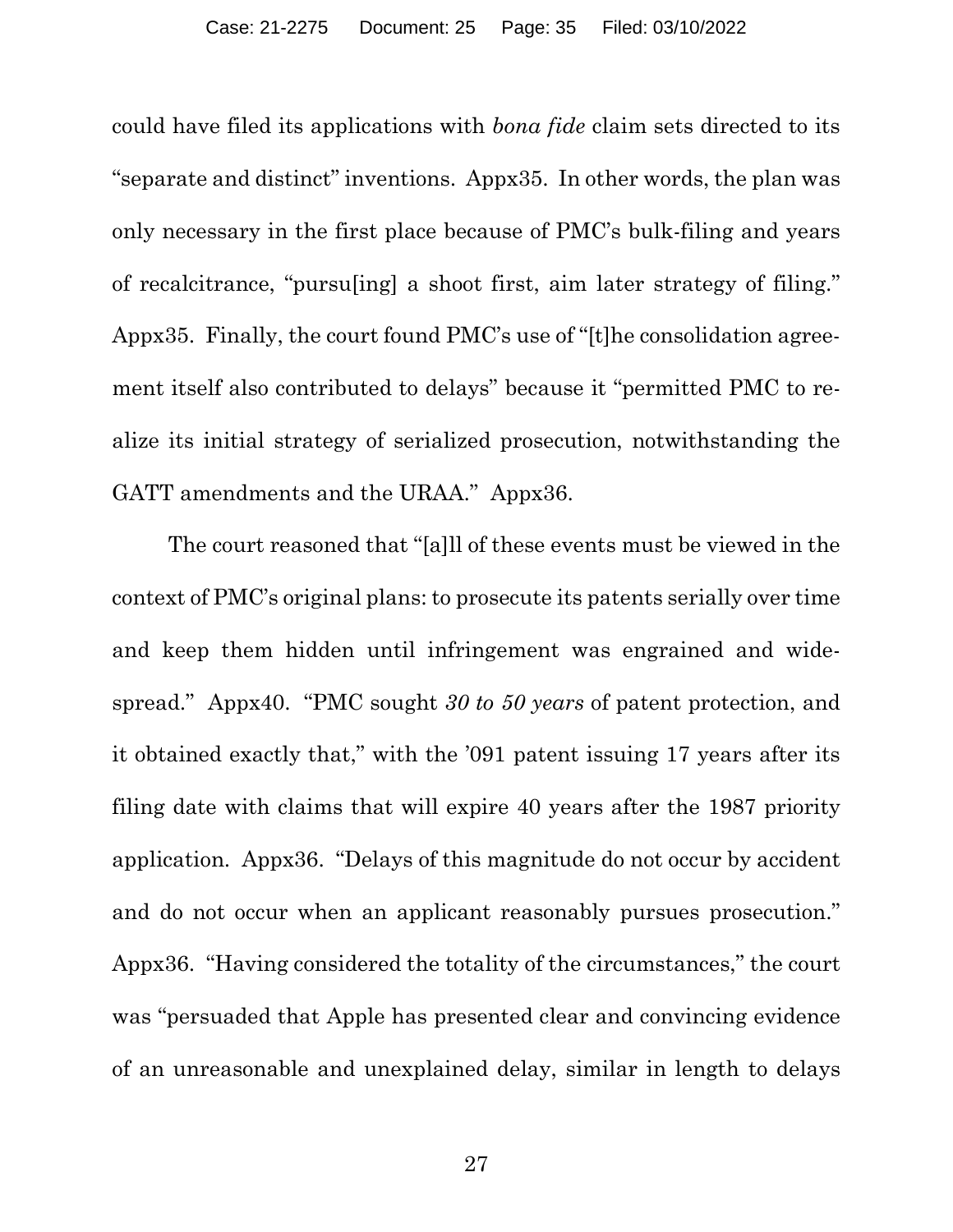previously held to constitute laches." Appx37.

The court also found PMC's delay "prejudiced Apple, which had already begun investing in FairPlay's development and continued to do so" by the time PMC first presented an instruct-to-enable-signal-based decryption method to the PTO in 2003. Appx39. "[A]s Apple was developing FairPlay, PMC was prosecuting the claims it would later assert." Appx39. The "prejudice" "is underscored" by the jury's finding that the asserted claims of the '091 patent cover Apple's FairPlay technology. Appx39. The court concluded Apple had presented "clear and convincing evidence that it worked on, invested in, and used the claimed technology during the period of delay" and that "Apple developed intervening rights, and was therefore prejudiced by PMC's dilatory prosecution." Appx41.7

### **SUMMARY OF THE ARGUMENT**

**A.** The district court properly found that PMC's delay prosecuting the '091 patent was unreasonable and inexcusable under the totality of the circumstances. These circumstances included PMC's premeditated, explicit plan of delay for strategic advantage.

 $\overline{a}$ 

<sup>&</sup>lt;sup>7</sup> The court did not reach Apple's obviousness-type double patenting or unclean hands defenses. Appx2 n.2.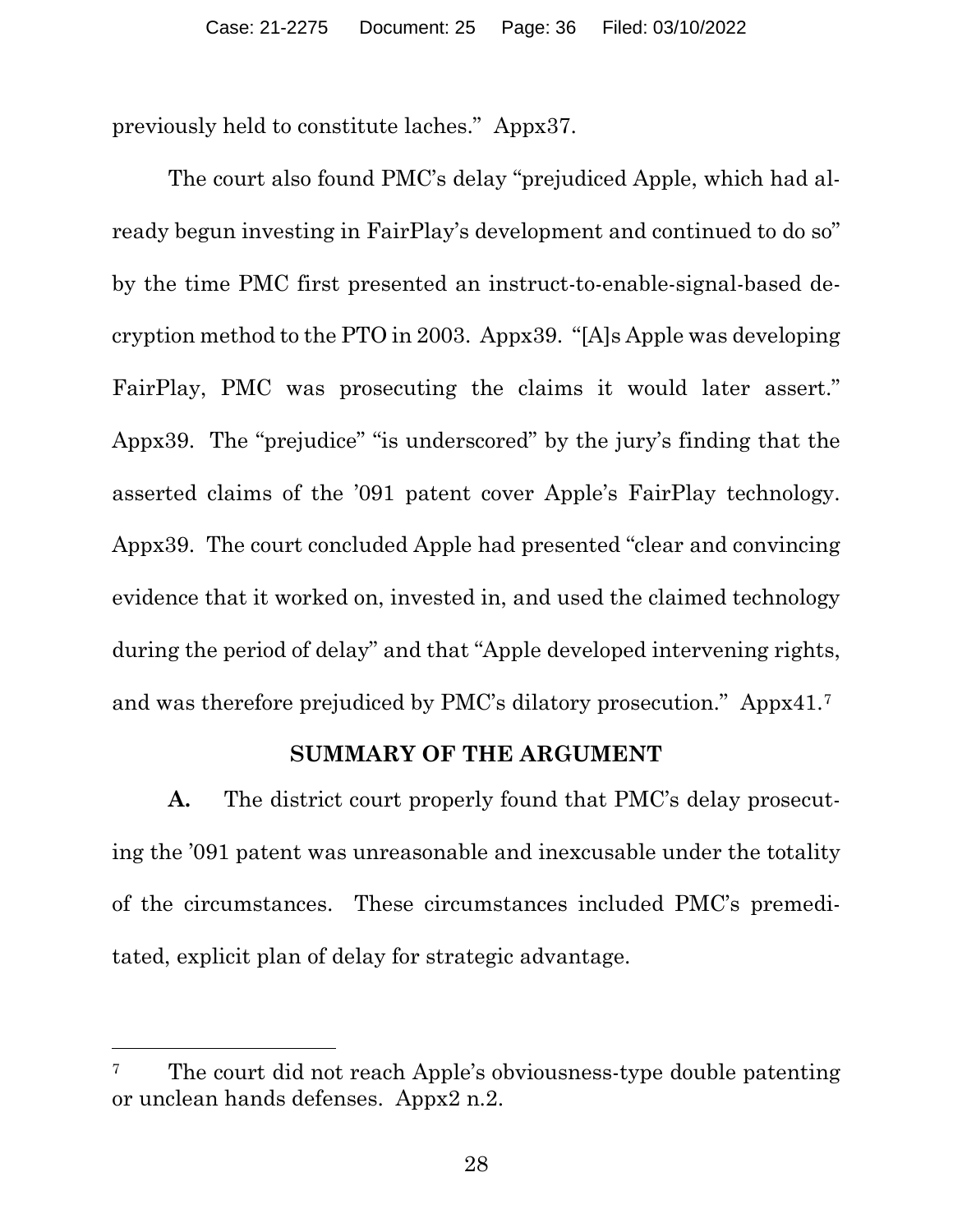The district court considered PMC's prosecution strategy—first stringing out its patent applications through serial filings, then bulk-filing 328 applications near the GATT deadline—and found PMC unreasonably delayed prosecution to obtain patent protection far exceeding any statutory term. PMC did not just wait 8 years to file the continuation application that issued as the '091 patent, it waited another eight before seeking claims like the ones asserted, and yet another eight before adding those to the application that became the '091 patent. Such delay is facially unreasonable.

The court found that the delay was further exacerbated by PMC's prosecution conduct. The court made factual findings detailing numerous instances where PMC's conduct hampered examination, resulting in further delay. For the '507 application (which became the '091 patent), examiners were forced to issue multiple double-patenting rejections, address a deluge of prior art references (many irrelevant), and address PMC's failure to comply with "Administrative Requirements." Although PMC asserts it was diligent, the district court found otherwise.

The court also considered how PMC's amendment tactics and abuse of a consolidation plan furthered PMC's goal of delay. There is no support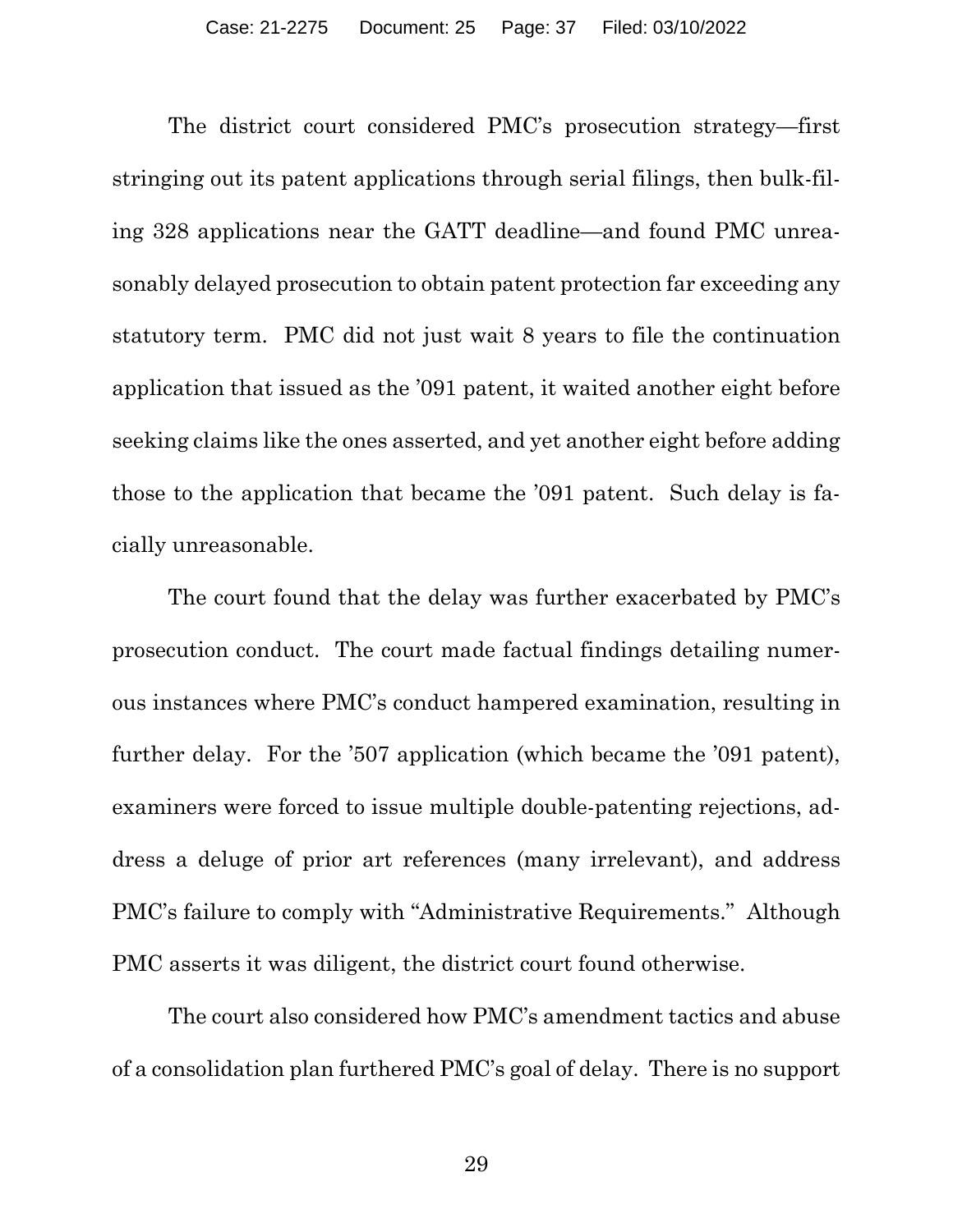for PMC's assertion that its so-called "agreement" with the PTO precludes laches as a matter of law: *Equity* required that PMC prosecute its applications in a manner that avoided delay and prejudice to others. PMC's conduct shows it misused the consolidation plan (and misrepresented what it had done) when it added older versions of draft claims into the "B"-track application that became the '091 patent to take another shot at obtaining the claim later asserted against Apple—despite having agreed to narrow the precursor claim in its corresponding "A" track application. Even if PMC technically complied with the consolidation framework (or any other requirement), that does not immunize dilatory conduct. *Hyatt*, 998 F.3d at 1369.

If the delay were merely "unexplained," that would warrant laches. *Id.* at 1360. But in weighing the facts the district court found "the *only rational explanation*" for delay of this magnitude was PMC's strategic behavior for monetization purposes—just as PMC's internal documents, investor guidance, and consultants all advocated decades before. Appx38. Were that not enough, the court observed that PMC's conduct was "remarkably similar" to that in *Hyatt*. Appx32.

**B.** Based on its findings that Apple had invested in the FairPlay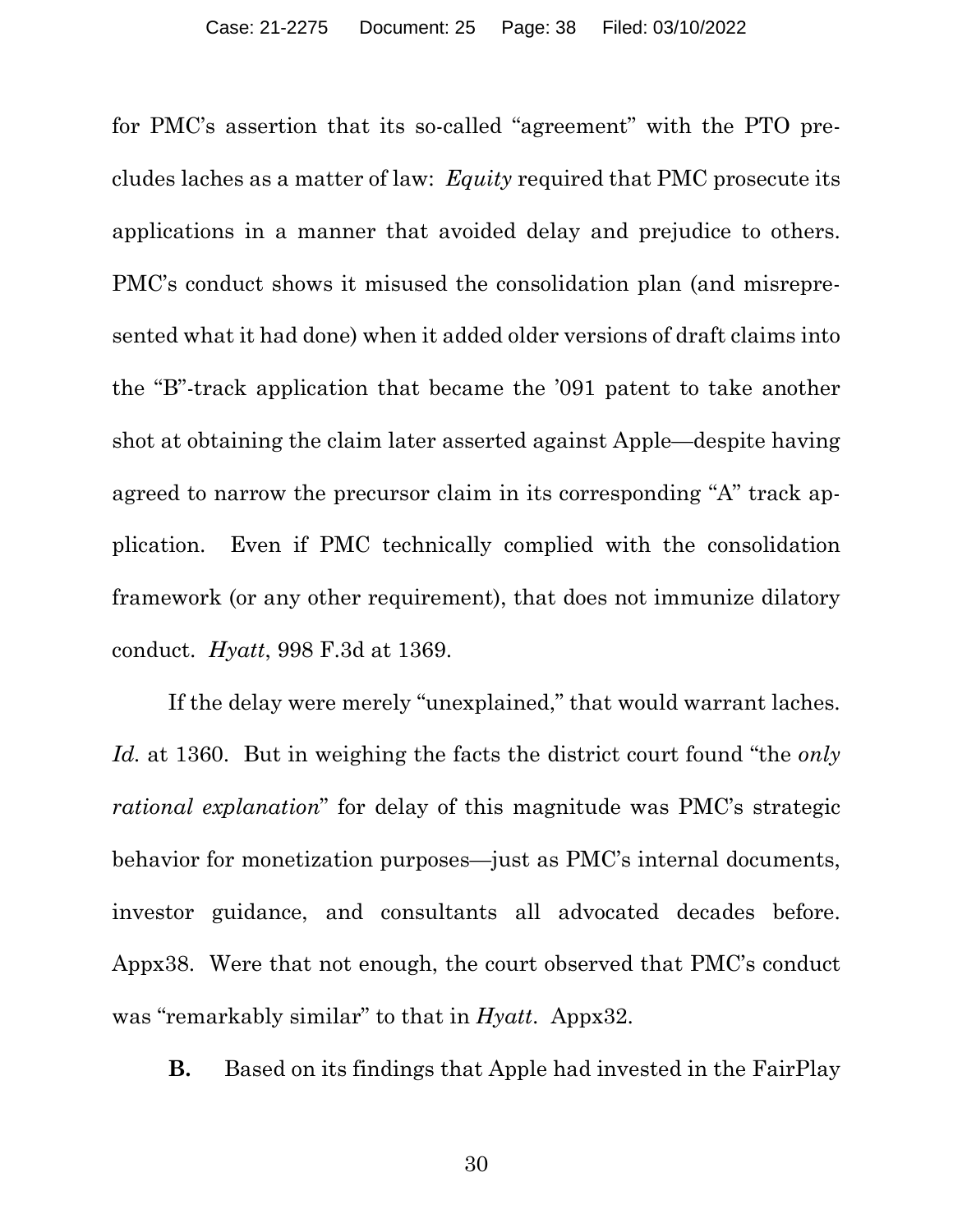technology during PMC's dilatory prosecution, the district court found Apple had been prejudiced. PMC is legally and factually wrong to suggest that only its misconduct after 2003 matters. The district court properly found that Apple's work on FairPlay overlapped with the improper delays PMC engineered through its conduct.

PMC fails to show clear error or an abuse of discretion. The judgment should be affirmed.

#### **ARGUMENT**

#### **I. STANDARD OF REVIEW**

A district court's determination that a patent is unenforceable under the doctrine of prosecution laches is reviewed for an abuse of discretion. *Symbol Techs., Inc. v. Lemelson Med., Educ. & Research Found., LP*, 422 F.3d 1378, 1384-85 (Fed. Cir. 2005) ("*Symbol II*"). "To meet the abuse-of-discretion standard, the appellant must show that the district court made "a clear error of judgment in weighing relevant factors or in basing its decision on an error of law or on clearly erroneous factual findings." *Energy Heating, LLC v. Heat On-The-Fly, LLC*, 15 F.4th 1378, 1382 (Fed. Cir. 2021).

Following a bench trial, a district court's factual findings are reviewed for clear error. *Inwood Lab'ys, Inc. v. Ives Lab'ys, Inc*., 456 U.S.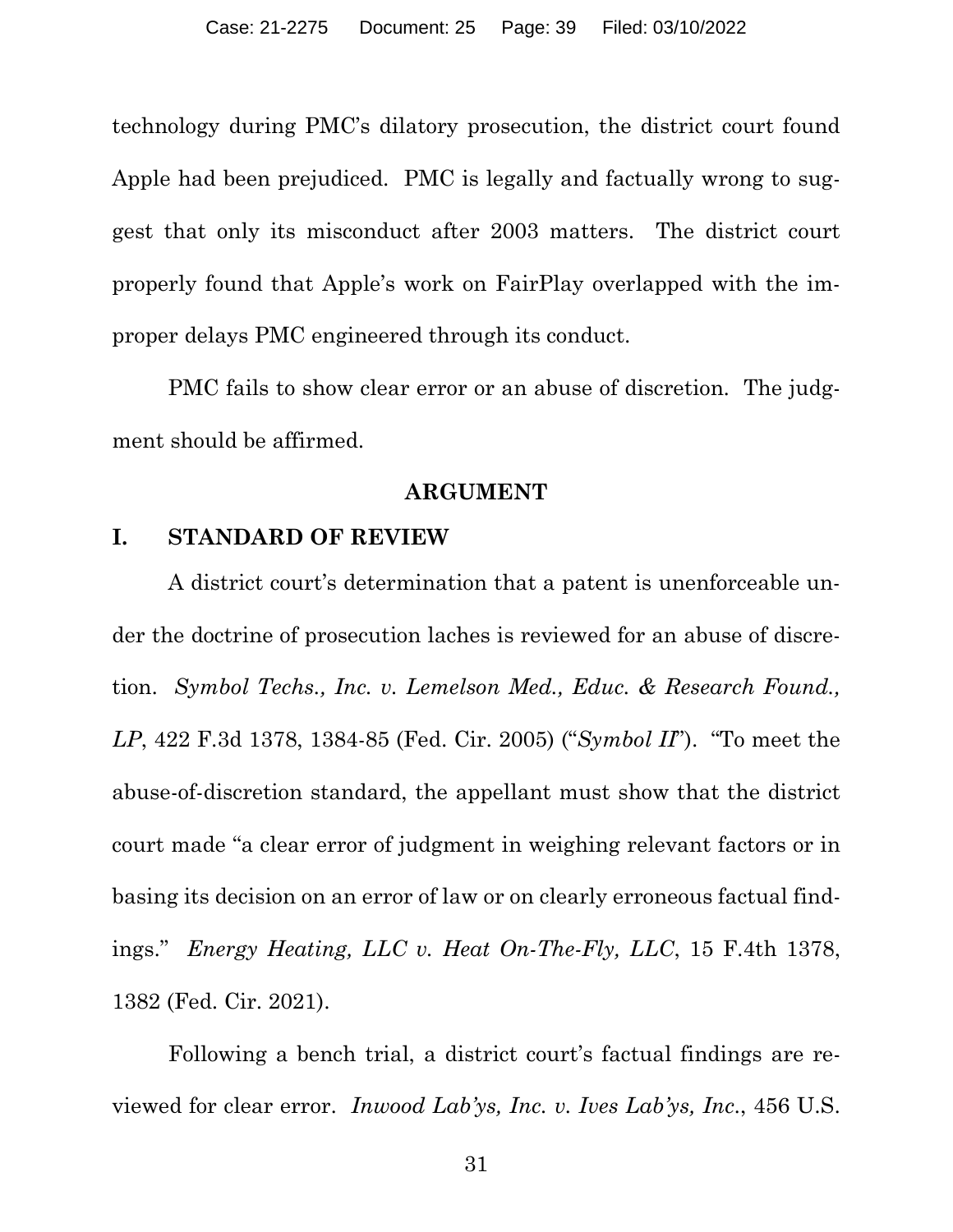844, 855 (1982). That standard is deferential: "If the district court's account of the evidence is plausible in light of the record viewed in its entirety, the court of appeals may not reverse it even though convinced that had it been sitting as the trier of fact, it would have weighed the evidence differently." *Anderson v. Bessemer City*, 470 U.S. 564, 573-74 (1985); *see Vanda Pharms. Inc. v. West-Ward Pharms. Int'l Ltd.*, 887 F.3d 1117, 1131-32 (Fed. Cir. 2018). "Where there are two permissible views of the evidence, the factfinder's choice between them cannot be clearly erroneous." *Anderson*, 470 U.S. at 573-74.

## **II. THE DISTRICT COURT REASONABLY EXERCISED ITS DISCRETION IN FINDING THAT THE '091 PATENT IS UNENFORCEABLE DUE TO PROSECUTION LACHES.**

Prosecution laches is an equitable doctrine that prevents patentees from enforcing patents they obtained after unreasonable delays in presenting and prosecuting claims before the PTO. *Hyatt*, 998 F.3d at 1359- 61. Unreasonable delay tactics such as PMC's unjustly extend patent terms, deprive the public of timely disclosure, and hinder the examination process. *Id.* at 1350-51.

The prosecution laches doctrine originates from the Supreme Court's decisions in *Woodbridge v. United States*, 263 U.S. 50 (1923), and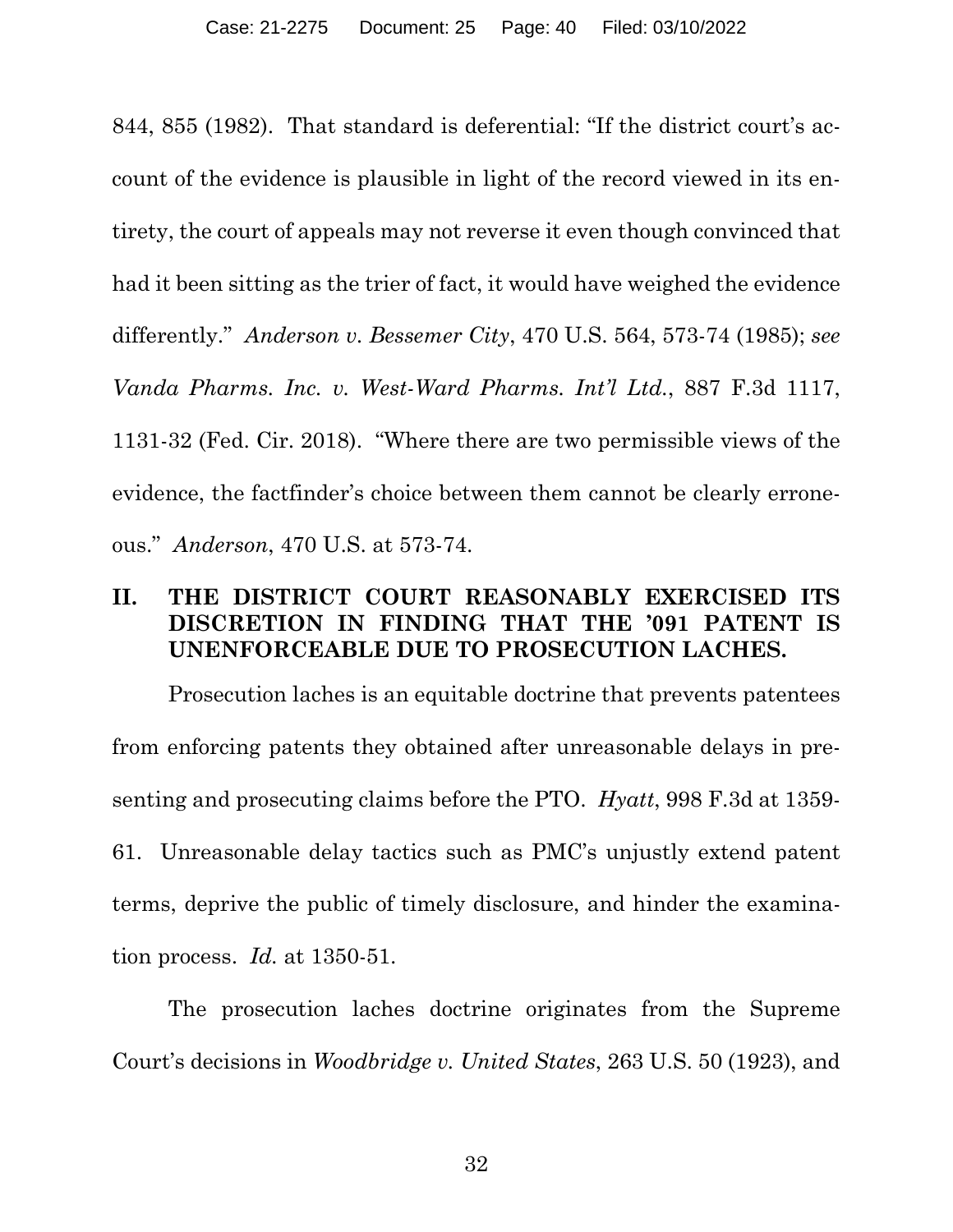*Webster Elec. Co. v. Splitdorf Elec. Co*., 264 U.S. 463 (1924). *Woodbridge* observed that "[a]ny practice by the inventor and applicant for a patent through which he deliberately and without excuse postpones beyond the date of the actual invention, the beginning of the term of his monopoly, and thus puts off the free public enjoyment of the useful invention, is an evasion of the statute and defeats its benevolent aim." 263 U.S. at 56-57. *Woodbridge* found the applicant was not entitled to a patent that could have been issued in 1852 but the applicant strategically delayed until 1861. *Id.* at 56-57. *Webster* found a patent unenforceable in an infringement case because of the applicant's strategic 8-year delay, which included the introduction of different claims more than 8 years into prosecution. 264 U.S. at 466-71 (discussing *Miller v. Brass Co*., 104 U.S. 350 (1881); *Wollensak v. Reiher*, 115 U.S. 96 (1885)).

This Court has held the 1952 Patent Act ratified the Supreme Court's prosecution laches doctrine, and that prosecution laches remains a defense to patent infringement. *Hyatt*, 998 F.3d at 1360-61; *Symbol Techs., Inc. v. Lemelson Med. Found.*, 277 F.3d 1361, 1365-66 (Fed. Cir. 2002) ("*Symbol I*"); 35 U.S.C. §282(b)(1) ("unenforceability"). The defense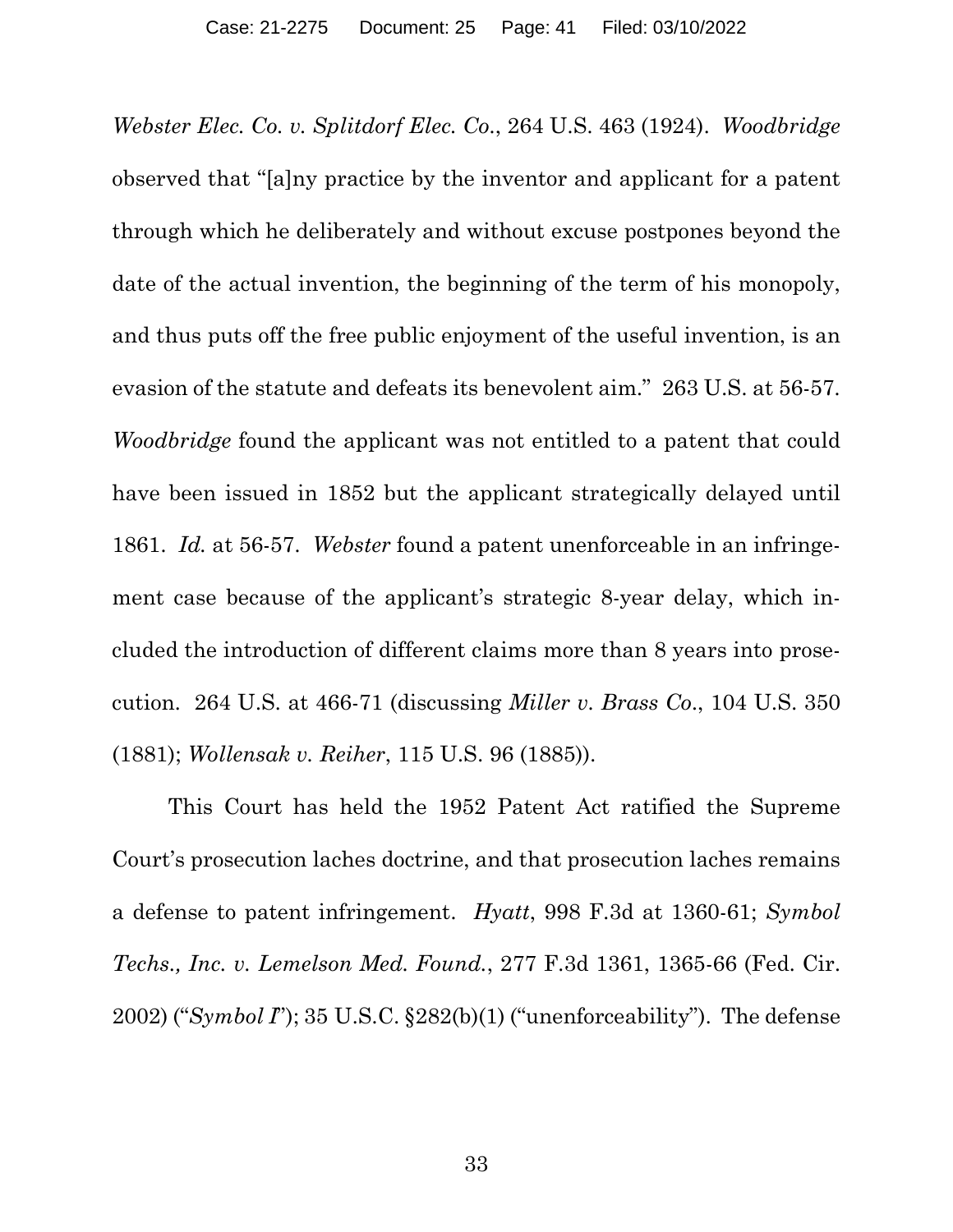has "two elements: (a) that the patentee's delay in prosecution was unreasonable and inexcusable under the totality of circumstances, and (b) that the accused infringer suffered prejudice attributable to the delay." *Hyatt*, 998 F.3d at 1362.8

For the first element, the relevant "examination of the totality of the circumstances" includes the "prosecution history of all of a series of related patents and overall delay in issuing claims." *Symbol II*, 422 F.3d at 1386. Importantly, the question is not whether the applicant technically complied with applicable statutes and regulations, "because the doctrine of prosecution laches places an additional, equitable restriction on patent prosecution conduct." *Hyatt*, 998 F.3d at 1366. Likewise, any PTO delay "may be considered," but "cannot excuse the applicant's own delay in prosecution." *Id.* (internal quotations omitted). The district court "considered the totality of circumstances" based on evidence presented in both a jury and bench trial and concluded "Apple ha[d] presented clear

 $\overline{a}$ 

<sup>8</sup> PMC refers repeatedly to *SCA Hygiene Prods. v. First Quality Baby Prods*., 137 S.Ct. 954, 960 (2017). That case is inapposite, for reasons the PTO explained in *Hyatt*. *See* Response/Reply Br., No. 18-2390, *Hyatt v. Iancu*, 2019 WL 2462737 at \*32-33 (June 6, 2019). *SCA* involved the intersection of statutes of limitations with enforcement delay—not laches from prosecution conduct.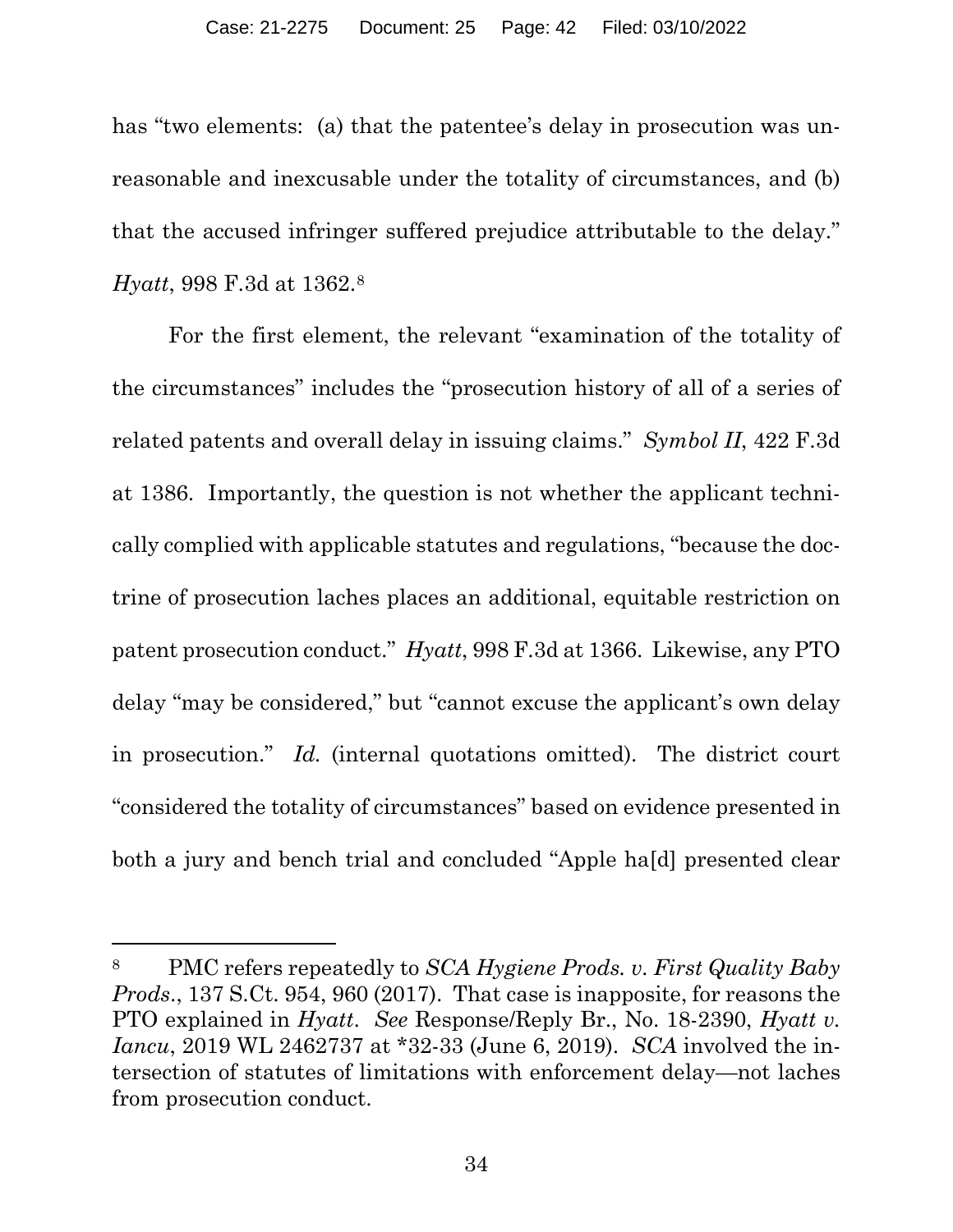and convincing evidence of an unreasonable and unexplained delay, similar in length to delays previously held to constitute laches." Appx37. The court found PMC's "course of conduct … constitute[d] an unreasonable delay and an abuse of the statutory patent system." Appx41.<sup>9</sup>

As to the second element, the court considered the totality of the circumstances as shown by the trial record, and concluded Apple was prejudiced by PMC's dilatory prosecution because "Apple ha[d] presented clear and convincing evidence that it worked on, invested in, and used the claimed technology during the period of delay." Appx41.

The district court was correct on both elements.

 $\overline{a}$ 

# **A. The District Court Properly Found That PMC's Delay In Prosecution Was Unreasonable and Inexcusable Under the Totality of the Circumstances.**

PMC attacks the district court's finding of unreasonable and inexcusable delay by dissecting it piecemeal and arguing specific facts or activities viewed *in isolation* were not sufficiently egregious to support laches. PMCBr.42-51. PMC ignores context—including the strategy it

<sup>9</sup> PMC's amicus acknowledges it was funded by PMC, *see* Fair Inventing Fund Brief ("FundBr.") at 1 n.1. That brief addresses only aspects of conduct *before 1995*—not the "totality of the circumstances." FundBr.5-6; *see Hyatt*, 998 F.3d 1363-64.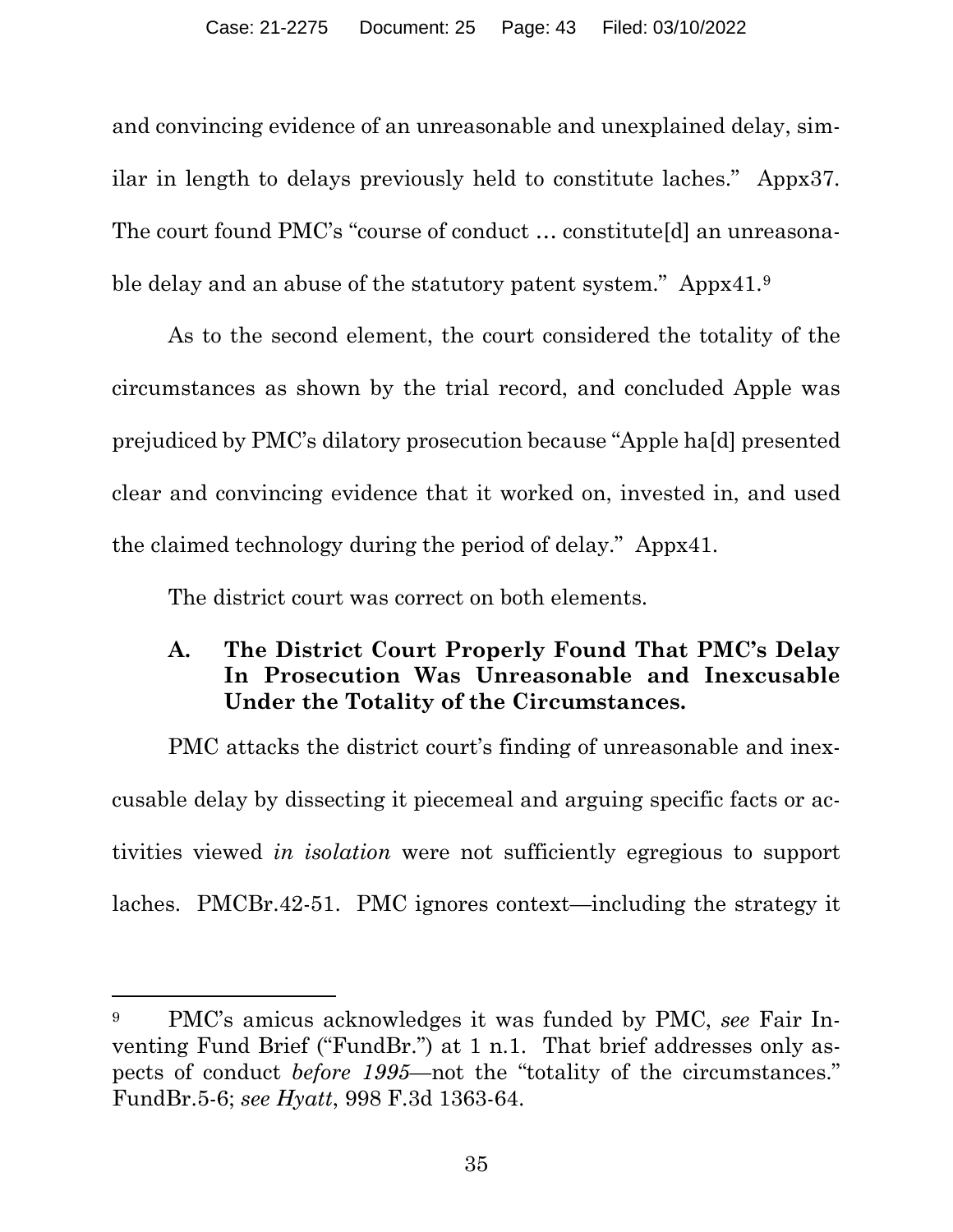laid out for investors—and disregards the inferences the court was entitled to draw. Along the way, PMC disregards the standard of review by treating this appeal as a second trial.

Every step in PMC's argument is flawed. Prosecution laches must be determined based on "the totality of the circumstances," not attempts to explain away individual actions. *Hyatt*, 998 F.3d at 1363; *see Symbol II*, 422 F.3d at 1385-86. The circumstances show PMC's delay was "unreasonable and unexplained." *Hyatt*, 998 F.3d at 1360. PMC's conduct was *facially unreasonable*: The '091 patent's application was filed *8 years* after the priority application was filed, and the asserted claim was only added *an additional 16 years* later. It issued *25 years* after that priority application was filed—"*17 years* after the filing date" of the '507 application. Appx36; *see* Appx4; Appx25; Appx8678. And, as the district court concluded "the *only rational explanation*" for that was that PMC intentionally pursued a strategy of delay for purposes of monetization. Appx38. In so finding, the court explained "[t]he events that transpired during PMC's prosecution of its applications cannot be viewed separately in a vacuum, but must be viewed in their totality." Appx36.

PMC fails to meet its burden to show "clearly erroneous factual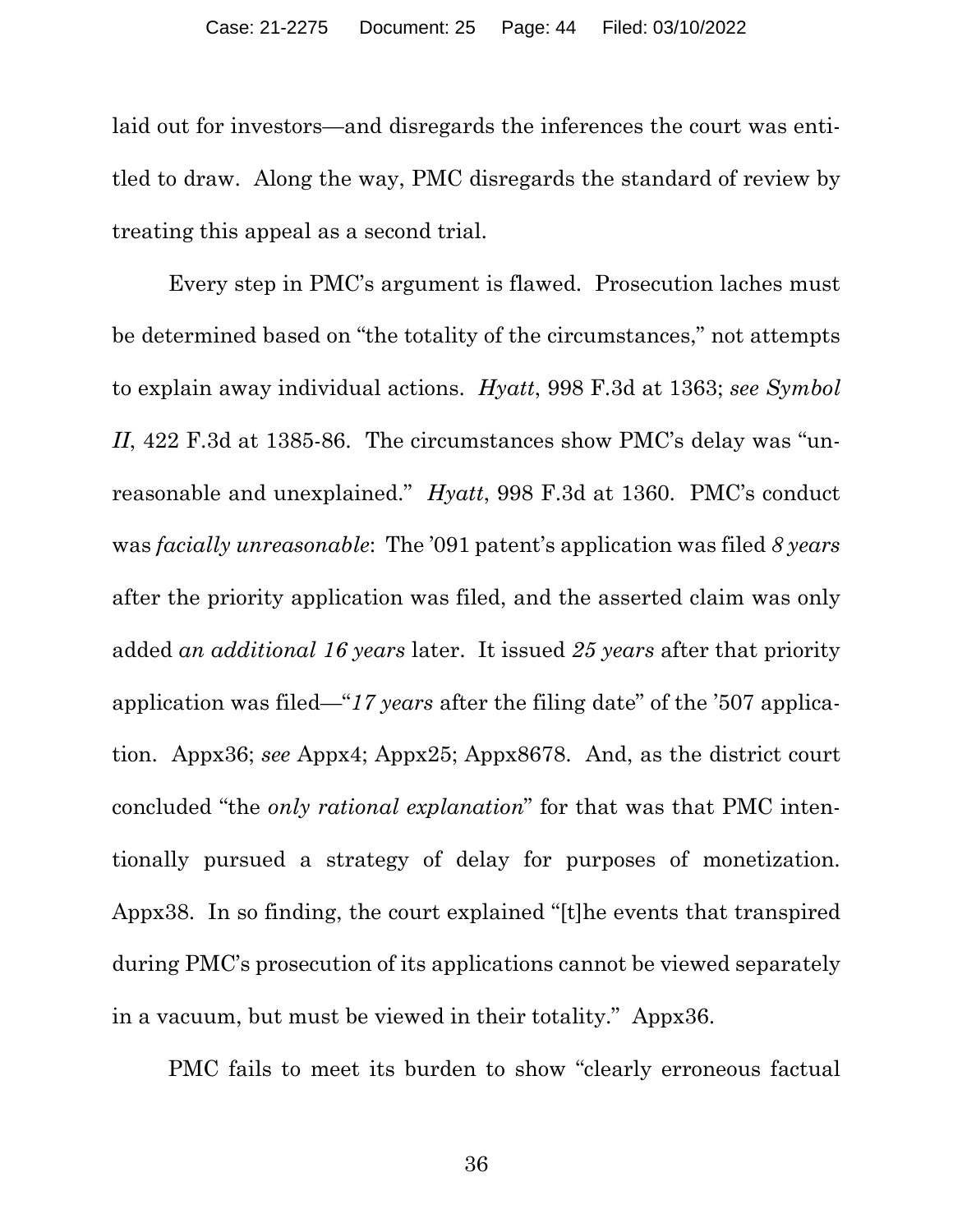findings" or "a clear error of judgment in weighing relevant factors." *Energy Heating*, 5 F.4th at 1382.

## **1. PMC Achieved Delay Through Its Application Filing Strategy.**

As the district court found, PMC's plan to monetize its purported inventions turned on delay in filing and prosecuting its applications. When the law changed to thwart PMC's initial "daisy chain" approach of serial continuations, PMC resorted to bulk-filing *hundreds* of placeholder applications it could slow-walk through prosecution while retaining pre-GATT patent terms. The district court reasonably weighed PMC's conduct in the context of PMC's avowed strategy of using delay to extend its patent rights. Appx40.

"PMC's stated plan in the early 1990s was to prosecute applications serially and obtain patent protection far in excess of the statutory term." Appx36. PMC was advised to wait until the "patented technology becomes so deeply embedded in commercial products that design around is not an option to infringers." Appx7; Appx37817-37818. Its internal memoranda and investor communications confirmed that plan. Appx37730- 37731; Appx39220; Appx37865; Appx37724.

From 1981 to 1994, PMC executed its strategy by prosecuting seven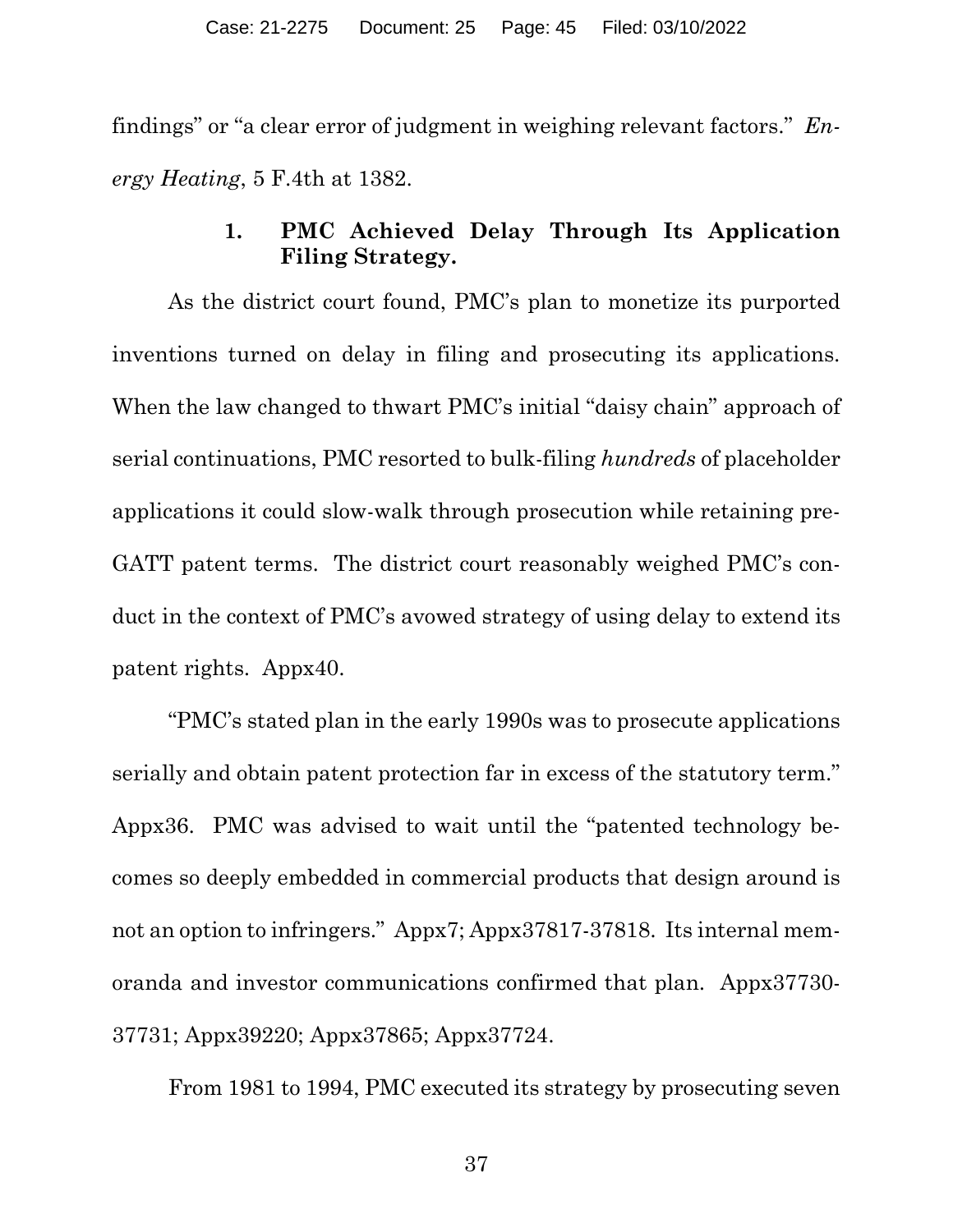applications serially. Appx5. Harvey admitted the strategy was to file continuations "as late as the law allowed," at least in part "so that the 17-year period would start as late as possible." Appx5-6; Appx9424(60:14-21); Appx8851(439:18-21). From 1995 onward, PMC took advantage of the 328 placeholder applications it filed just before the GATT deadline. *Supra* pp.11-15, 18-21.

PMC and its amicus contend PMC should not be faulted for its daisy-chain strategy because the Patent Act permits continuation applications, and preserved pre-GATT patent term calculations for applications filed before the June 1995 deadline. PMCBr.50-51; FundBr.5-6. The question is not whether the law technically permitted serial continuations, but whether a court of equity must acquiesce in PMC's abuse of that mechanism to extend its patent term unreasonably. The answer is no. *Woodbridge*, 263 U.S. at 57-58; *Hyatt*, 998 F.3d at 1369 ("clear abuse of the patent system, even if it did not literally violate regulations").

PMC defends its conduct by referring to itself repeatedly as a "small company" with "limited resources." Appx8; PMCBr. 8, 28, 33, 50. PMC's *brief cites no evidence* on that score and the record refutes any notion PMC's finances explained its delay tactics. When asked whether a lack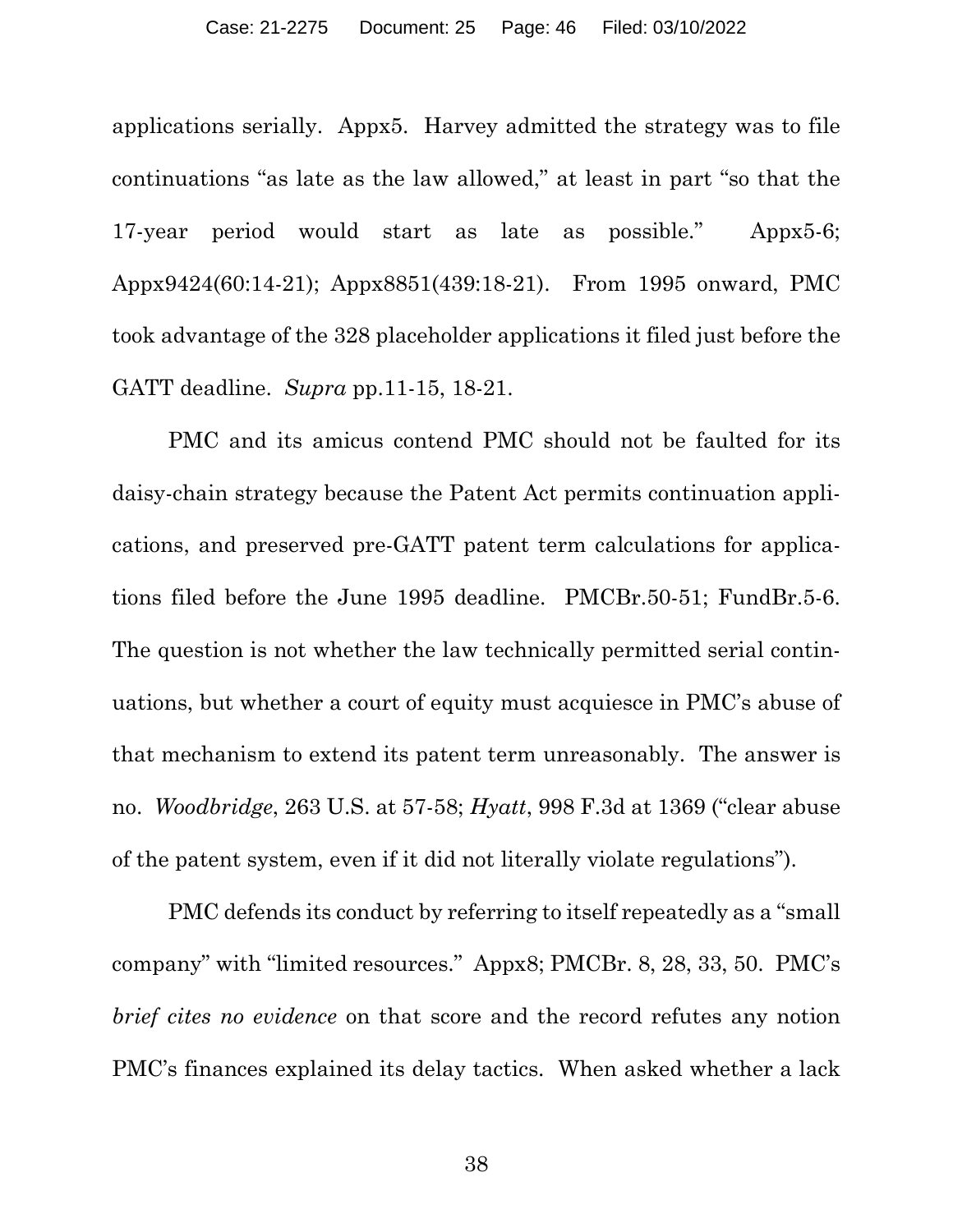of funds was the reason PMC delayed filing its applications, Harvey testified "I don't think [lack of funds] was controlling." Appx9423(59:17-22). When Scott was asked whether PMC had "ever filed an application later than it might have filed because of a lack or shortage of funds," he responded "no." Appx9591(227:13-20).

PMC's "small company" refrain is also in obvious tension with its filing *hundreds* of patent applications shortly before the GATT deadline and overwhelming the PTO afterwards with thousands of claims. The district court appropriately concluded the best explanation for PMC's delays was the one it gave investors at the outset: to extend the terms of its patents for economic advantage. Appx8-9. "Critical to this plan was the pre-GATT patent term, which began at the date of issuance." Appx36. Before the GATT deadline, PMC pursued delay and extended terms through daisy-chaining continuations. After the change in the law "threatened to derail PMC's plan," Appx9, PMC shifted course by filing 328 placeholder applications it would later manipulate through amendments and further delays.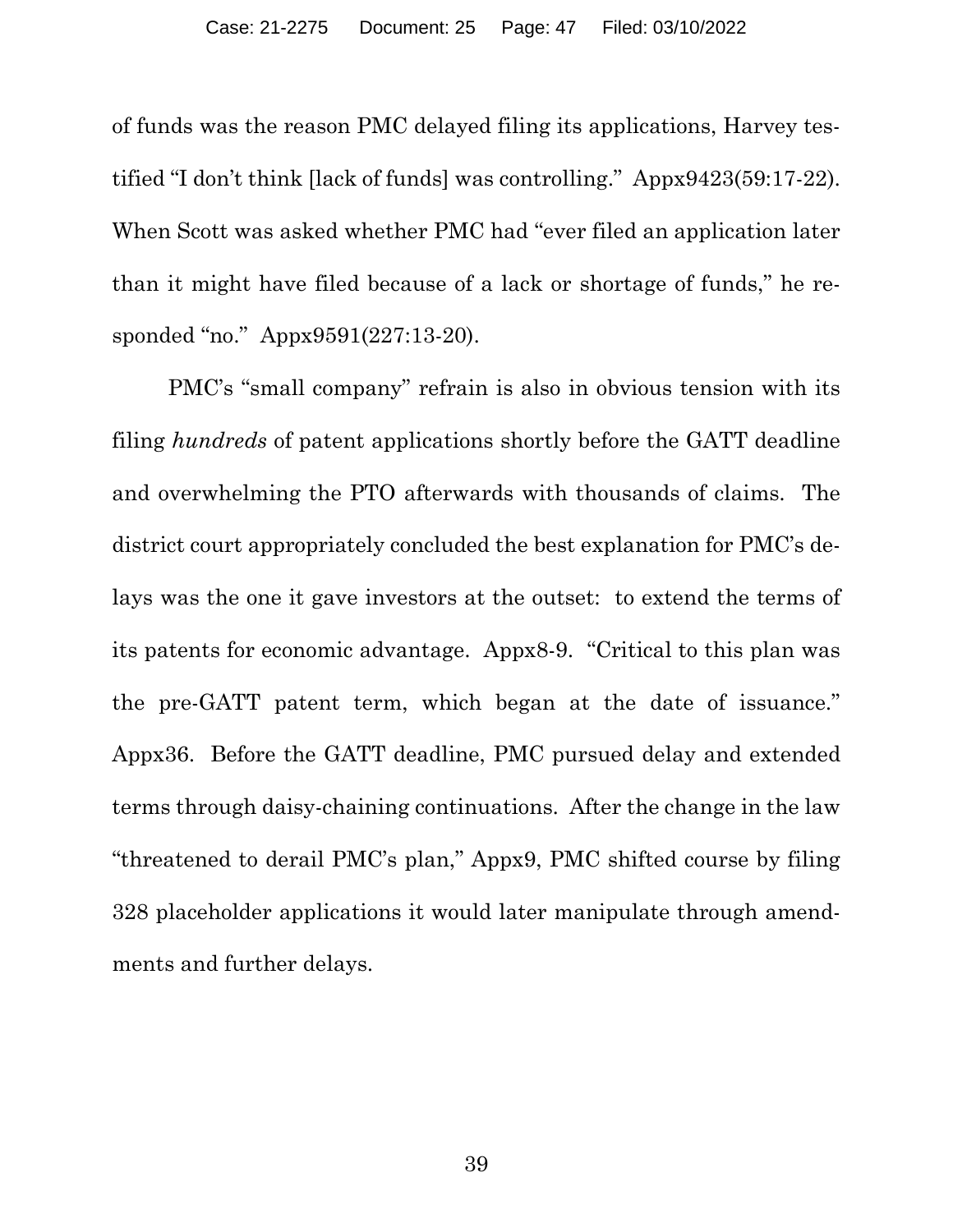

Appx8587. As the court noted, "[i]f PMC cared only about obtaining patent protection on all of its inventions independently (as it contended at trial), it could have filed its applications after the GATT deadline (after proper diligence) with minimal difference." Appx36.

Because "pre-GATT patents provide no advantage over post-GATT patents unless the issue dates are correspondingly later," Appx36, PMC would get no strategic benefit from diligently prosecuting its 328 applications in parallel. So PMC—similar to *Hyatt*—used its deluge of applications to delay prosecution, as documented by the court and numerous examiners, Appx10-17, and to continue to advance its original strategy, notwithstanding GATT.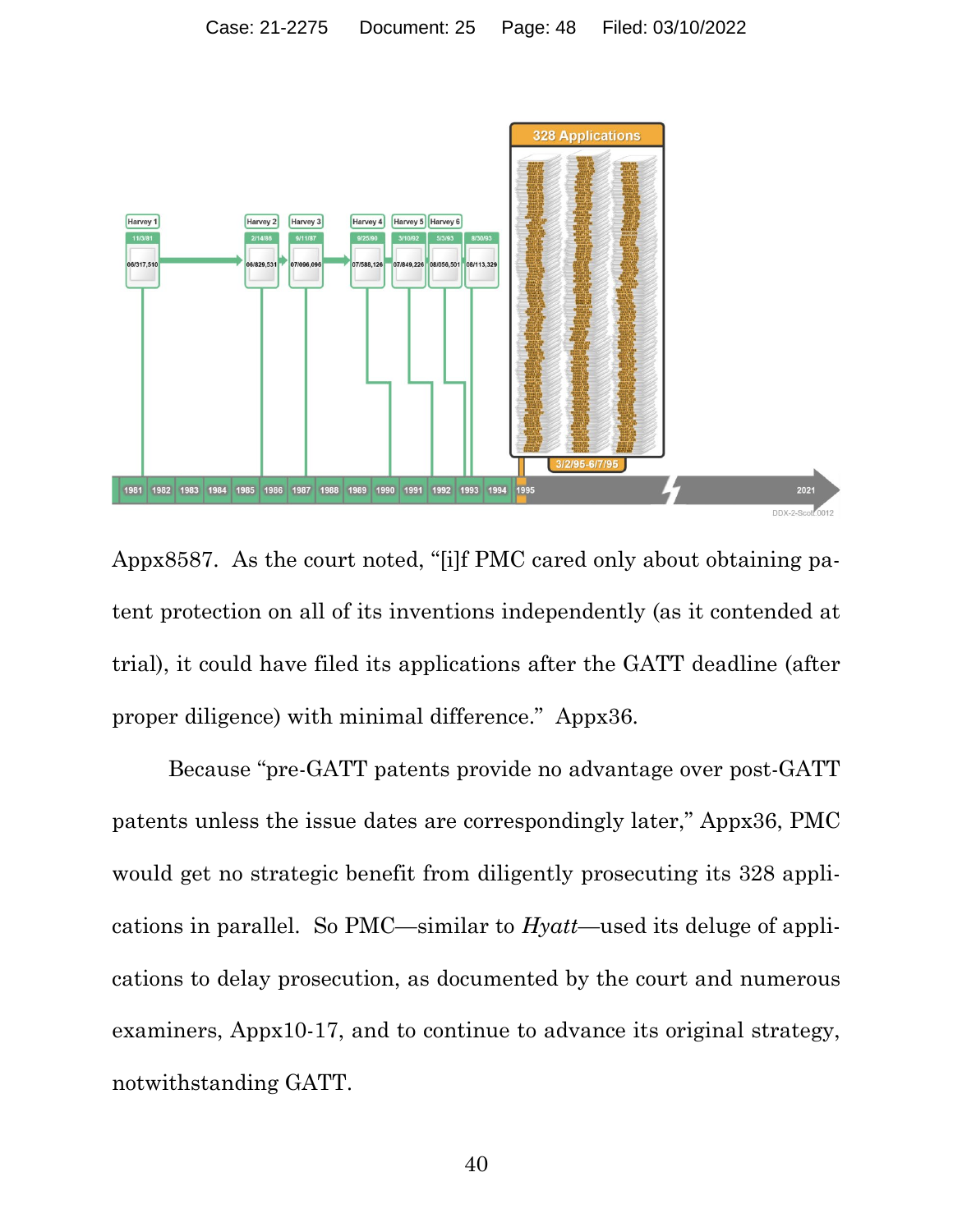PMC cites *Symbol II* to assert the district court erred by "invoking '[t]he number of applications' as a factor supporting the imposition of laches." PMCBr.45. But *Symbol II* states only that "[f]iling a divisional application *in response to a requirement for restriction*" is a legitimate reason for refiling a patent application and "it cannot, *without more*, be an abuse of the system to file divisional applications on various aspects that *the PTO has considered to be separate and distinct from each other*." 422 F.3d at 1385. PMC's 328 placeholder applications were not divisionals, and certainly not filed in response to a restriction requirement. PMC readily admits the applications were filed because of the approaching change in the law. Appx8872(297:2-9); Appx38487-38488.

The sheer number of GATT-Bubble applications is significant in its own right. This Court remarked in *Hyatt* that "Hyatt filed *381 applications during the GATT Bubble—the most of any filer*." 998 F.3d at 1367. PMC was close behind with 328, and it was not error for the district court to recognize that. Appx32. The PTO remarked that the scale of PMC's filings required "special attention": "that applicant chose to file 329 related applications with identical disclosure requires special prosecution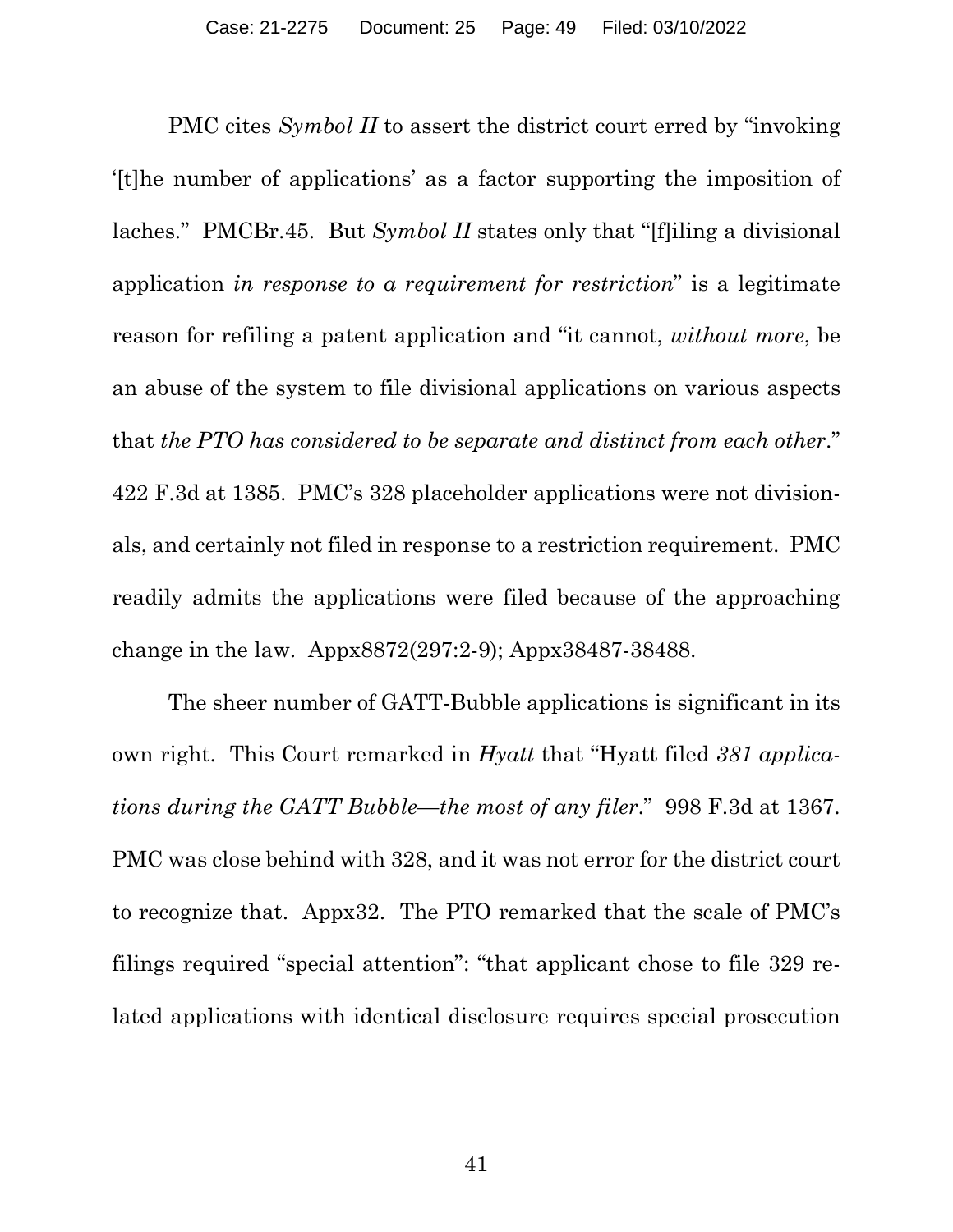review procedures that would not otherwise be required in a 'normal' application. The interrelationship between so many applications with identical disclosure requires special attention particularly when considering potential double patenting issues." Appx19042.

But the district court did not focus on the number alone. It considered the context: PMC's announced strategy; the *content* of its applications; PMC's prior and subsequent conduct; and the burden PMC imposed on the PTO. Appx34; Appx17; Appx40086; *see Symbol II*, 422 F.3d at 1385. The court explained "[t]he number of applications and order of prosecution *are not the only factors* that caused delay" and relied on detailed factual findings showing "[t]he size of the specification, the deluge of references disclosed (including many irrelevant or unexplained references), and PMC's shifting positions all contributed." Appx37; *see* Appx10-20, Appx25.

PMC's 328 GATT-Bubble applications all contained hundreds of pages of text, with identical placeholder claims, Appx9-10, reflecting an unreasonable "shoot first, aim later strategy of filing" with no plan to demarcate separate inventions. Appx35. For years after, the PTO strug-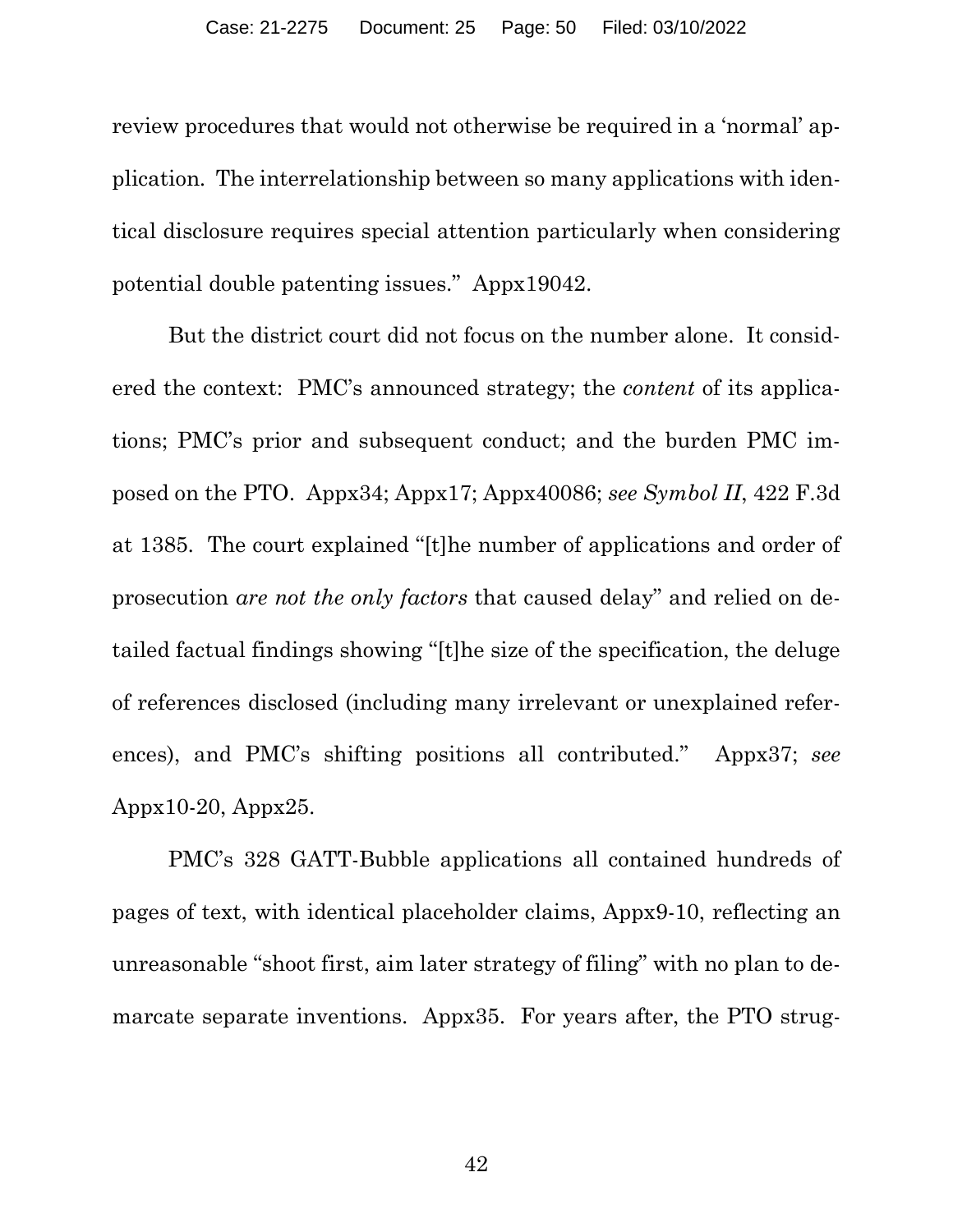gled with PMC's *failure* to demarcate inventions—leading to Administrative Requirements and a consolidation plan that PMC continued to resist and exploit. *Supra* pp.15-18. By 2009, 227 of PMC's 328 applications stood abandoned. All of this evidence showed PMC's 328 applications were part of a large-scale scheme to abuse the patent system and extend patent-term duration—refuting any notion PMC had 328 distinct inventions in mind as the GATT-deadline approached.

#### **2. PMC Achieved Delay Through Its Prosecution Conduct.**

The district court reasonably considered how PMC's conduct during prosecution prolonged issuance of the '091 patent. Appx36-37. PMC's challenges to the district court's factual findings ask this Court to "reweigh the evidence" (in contravention of *Anderson*, 470 U.S. at 573-74), by criticizing the weight the court placed on various pieces of evidence and complaining the court did not credit PMC's explanations for delay.

### **a. The District Court Properly Found the Issuance of Patents Did Not Excuse or Explain PMC's Delays.**

PMC's argument that it received "almost 100 patents," is beside the point. PMCBr.52. In *Symbol II*, this Court affirmed a finding of prosecution laches where the patentee had received *185* patents. 422 F.3d at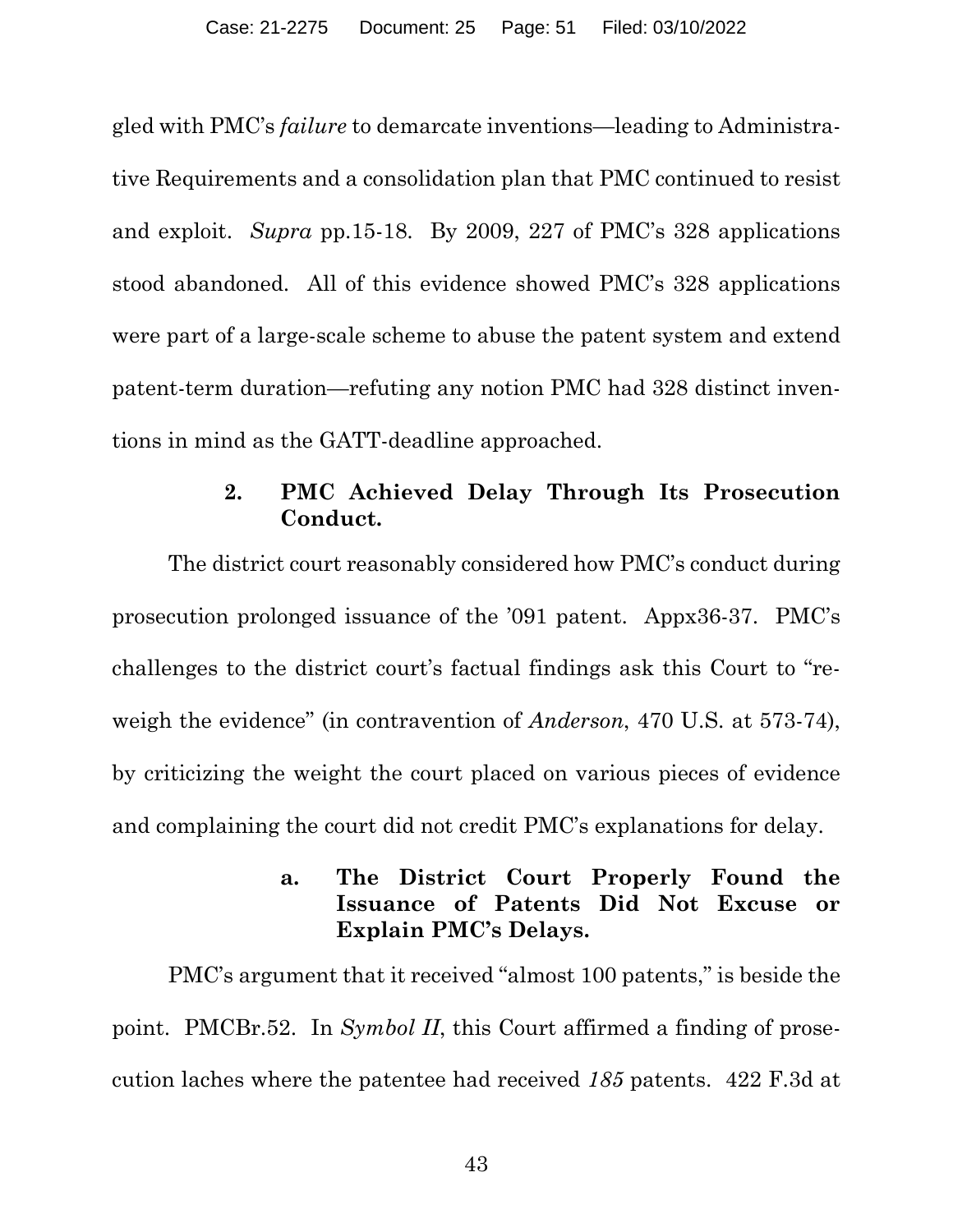1380. In *Webster*, the Supreme Court found prosecution laches rendered an issued patent unenforceable. *Every* case where prosecution laches arises as an affirmative defense to infringement necessarily involves an issued patent. Even in *Hyatt*, a case against the PTO, the PTO had allowed claims. 998 F.3d at 1355. PMC cannot excuse its strategy to abuse the prosecution process to obtain strategically-timed patents merely because it worked. Appx32-37.

The district court's factual findings also refute PMC's suggestion that issued patents means the PTO blessed PMC's delay tactics. The record shows the opposite, including numerous criticisms of PMC's conduct by examiners. Appx14-16. PMC dismisses these as one-off statements or individual, personal views. But the district court was entitled to weigh them differently and draw inferences from the pattern of criticism, particularly where PMC's applications and the prosecution history tend to confirm the criticism. Examiners were forced to issue doublepatenting rejections (multiple times), while identifying difficulties related to the size of the applications, the unwieldy number of references, and PMC's failure to follow Administrative Requirements. Appx16-18.

The district court also properly did not credit PMC's assertions that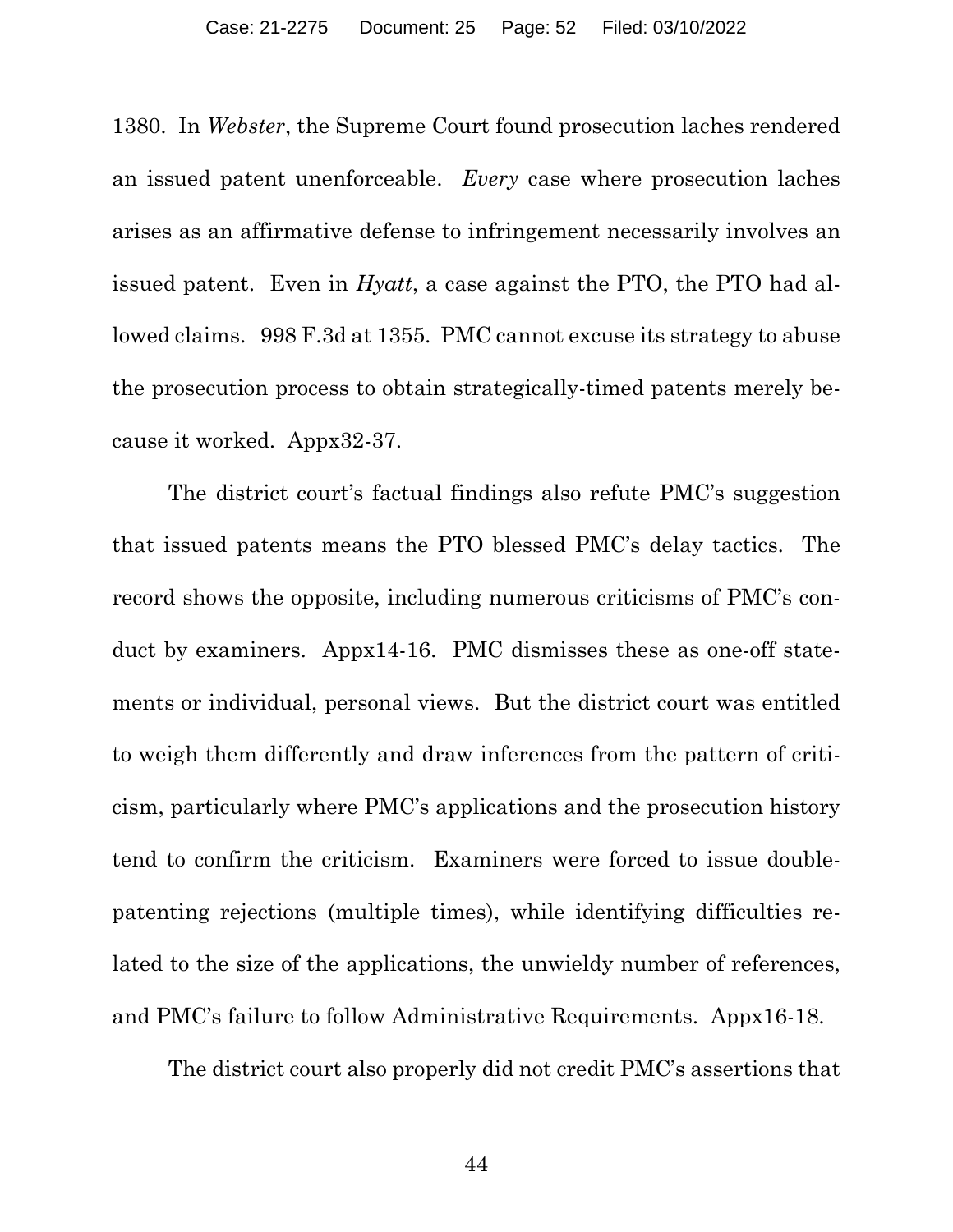it was diligent, purportedly pressing the PTO to move forward, PMCBr.12-23. As the court noted, among other things, PMC's year-plus failure to follow up on the status of the '507 application, as the PTO had directed it to do, Appx19, unreasonably contributed to delay. The district court was entitled to infer that PMC sat on its hands when it suited PMC's interests, much like the patentee in *Woodbridge*. 263 U.S. at 55; *see Hyatt*, 998 F.3d at 1366 ("The applicant is in the driver's seat and must take care to avail itself of the PTO's beneficial patent examination process at it stands and in a way that avoids undue delay leading to prejudice imposed on others.").10

#### **b. The District Court Properly Considered Examiners' Comments in Office Actions.**

PMC's challenges to the district court's consideration of examiner comments are meritless. PMC contends it was error to consider "colorful language" from a July 2002 office action. PMCBr.53. The court properly considered that document, in which the examiner expressed concern that "many of the same issues have been raised in different ones of the many

 $\overline{a}$ 

<sup>10</sup> PMC points to a petition it filed to "expedite examination"—after causing the backlog leading to the consolidation plan. PMCBr.17 (citing Appx32193). But PMC subsequently *withdrew its petition* for expedition. Appx32234-32237; Appx40251.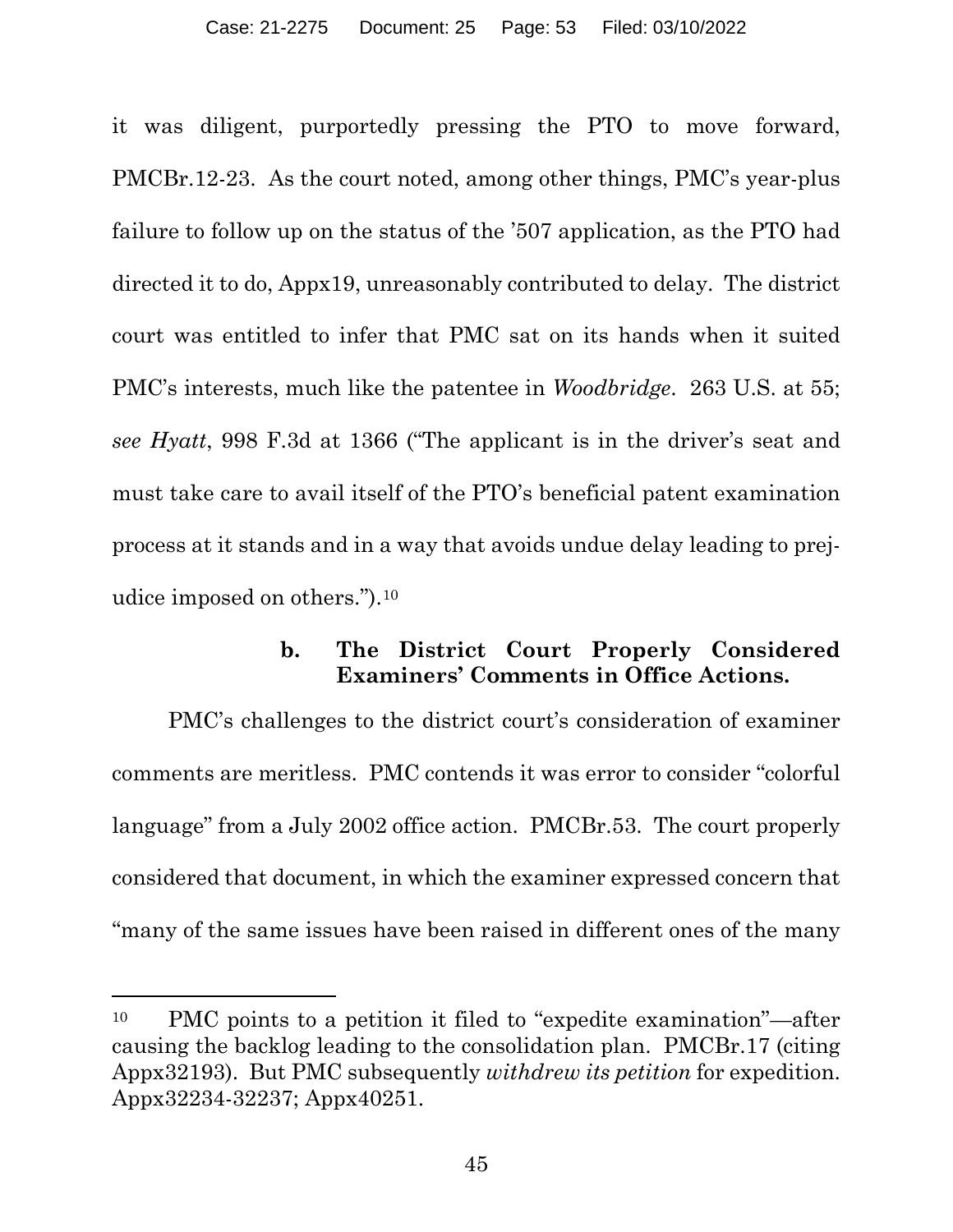copending applications" … and that "these issues appear to have been handled and addressed inconsistently between applications." Appx48029. The examiner added the "examiner/Office was unquestionably misled by many statements made by applicant" regarding whether the claims were entitled to a priority date of 1981 or 1987. Appx48029- 48030. The examiner characterized various PMC arguments as an "unnecessary drain on already limited PTO resources," Appx48040, and as "absurd and wholly unsupportable." Appx48044.

PMC disagrees with those statements, PMCBr.53-54, but fails to show they were wrong or that the district court erred in considering them. As the court noted, PMC does not show *the PTO* "withdr[ew], vacated, or otherwise repudiated" the July 2002 office action or its description of PMC's conduct. Appx16. PMC instead shows only that prosecution of the '145 application (the "A"-track application corresponding to the "B"-track application that would become '091 patent) ultimately continued. The district court did not misunderstand the context, and the fact the examiner's remarks did not terminate the application does not make them irrelevant.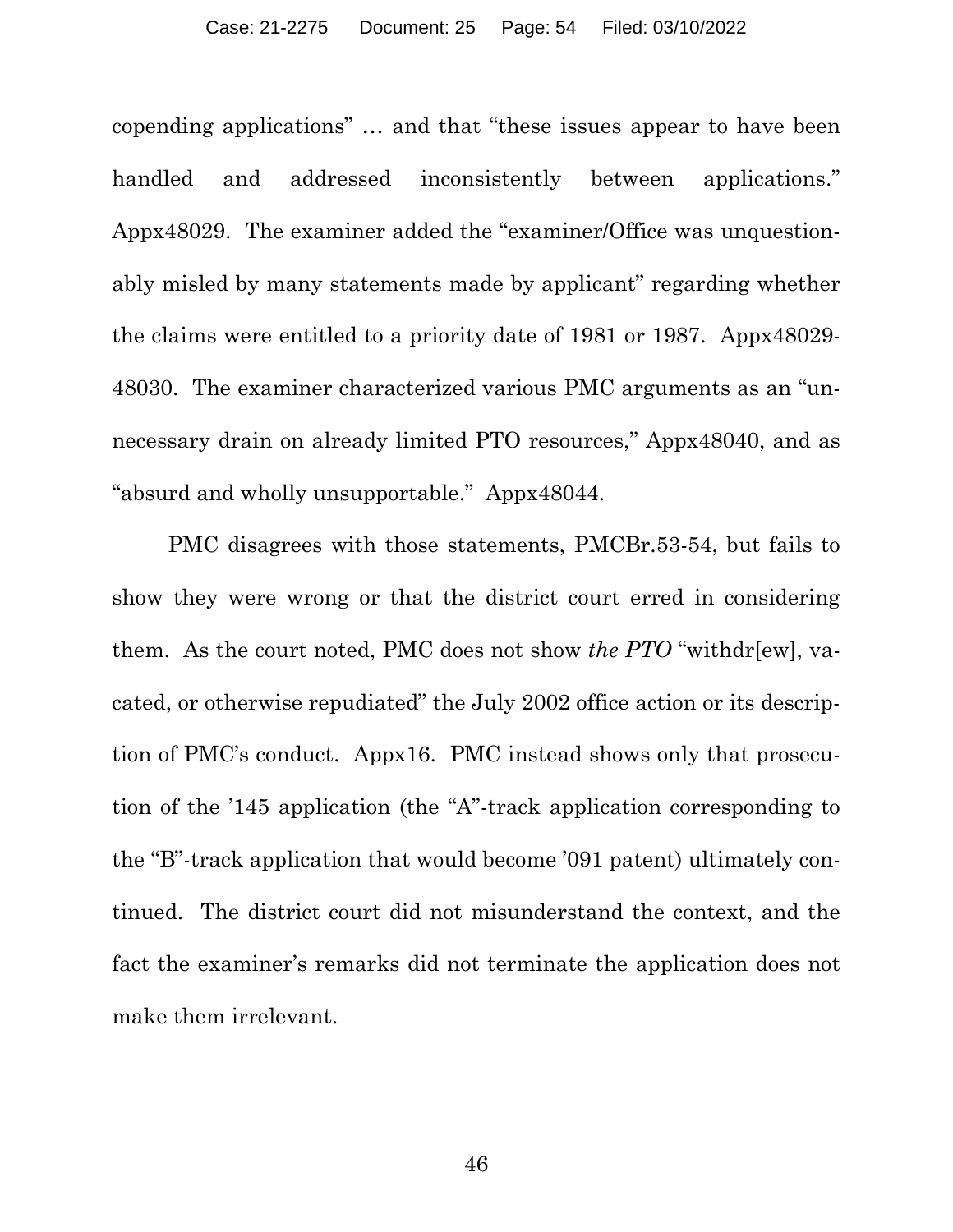PMC also fails to show error in the district court's discussion of "Examiner Luther's … 2001 notice of abandonment." PMCBr.55. The examiner issued a notice of abandonment based on PMC causing "unjustifiable and prejudicial delay." Appx20523; *see* Appx20512-20545 (detailing conduct). The PTO subsequently withdrew this notice of abandonment—*not* because the examiner was factually wrong and *not* because of the consolidation plan, but because the supervisory examiner believed that misconduct was not a *legally* proper ground to reject claims. Appx21282; *see*  Manual for Patent Examining Policy, §2010 (8th ed. 2001) (PTO "does not investigate" and "will not comment" on duty of disclosure issues). Subsequently, in *In re Bogese*, 303 F.3d 1362 (Fed. Cir. 2002), this Court confirmed that laches can serve as a basis for rejection.

As PMC admits, PMCBr.55, the district court was aware of this context. The court specifically "considered [the office action] only to state the personal opinions of Examiner Luther rather than the positions of the PTO, *and weighs this fact accordingly*." Appx14 n.6. PMC contends even that was erroneous because "the agency's vacatur and apology" meant the court should not have considered the notice at all. PMCBr.55. PMC cites no authority for that proposition, and its repeated invocation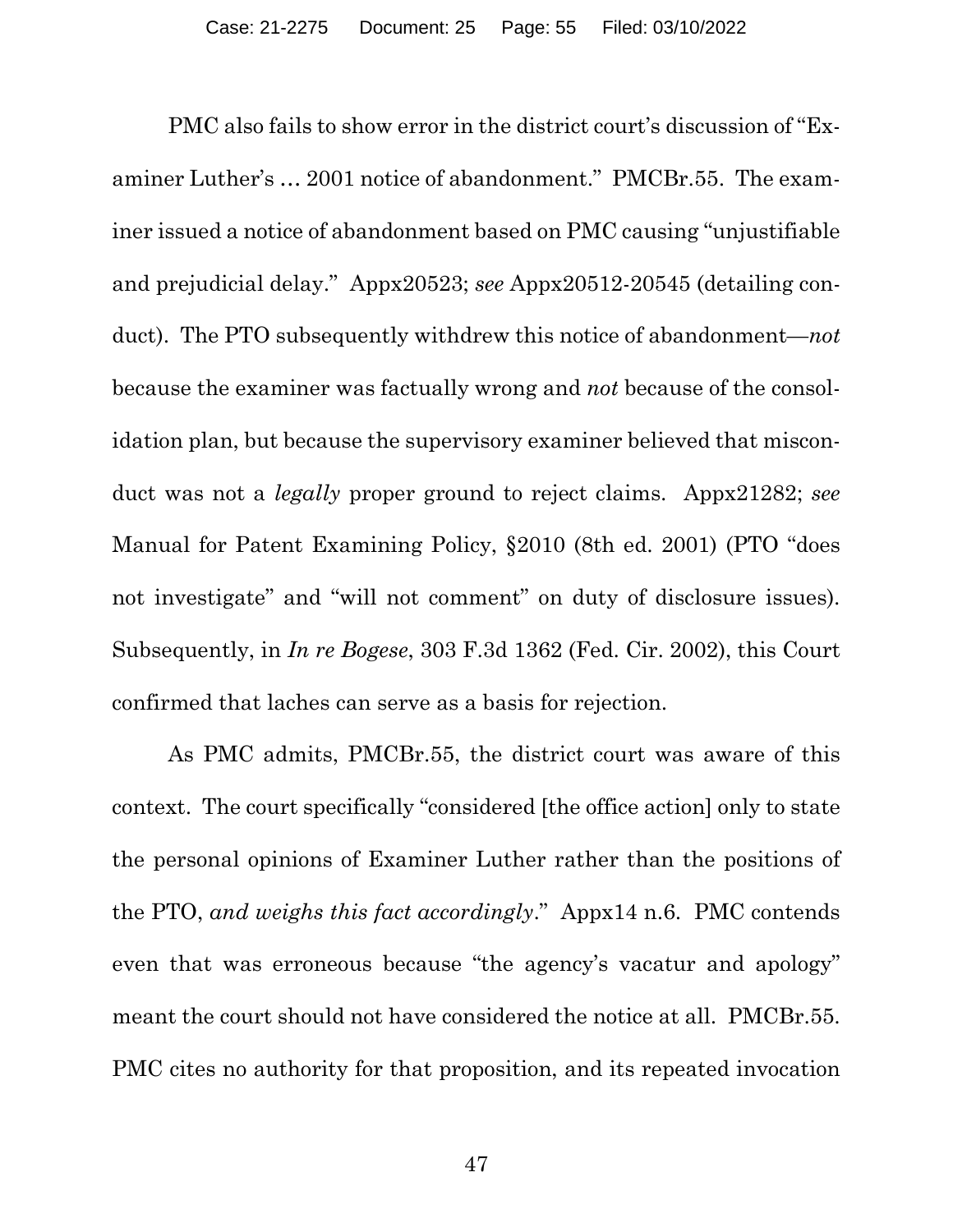of a so-called "apology" overstates the record. PMCBr.3, 18, 29, 37, 39, 44, 45. The supervisory examiner's statement that "[a]ny inconvenience to applicants is regretted," Appx21282, flowed from the erroneous view that examiners could not reject applications for laches—not an expression of approval of PMC's conduct. The examiner's view of the law, moreover, was ultimately vindicated in *Bogese* and the MPEP was amended. Manual for Patent Examining Procedure, §2190 (8th ed. rev. 1 Feb. 2003). PMC points to nothing suggesting the PTO believed the rejection was *factually* wrong. Indeed, PMC's internal documents acknowledge the action was vacated only because it was considered "outside the authority of the examiner to consider" laches. Appx38489-38490. The district court did not err in considering this evidence.

#### **c. The District Court Did Not Clearly Err in Assessing PMC's Conduct.**

PMC asserts the district court erred by finding PMC only provided subject-matter demarcation to the PTO after "pushback." PMCBr.56. That argument, however, relies solely on testimony from PMC's prosecution counsel Scott, who stated he provided the PTO with subject matter demarcation earlier. PMCBr.56. The district court was not required to credit that self-serving testimony, particularly when evidence showed the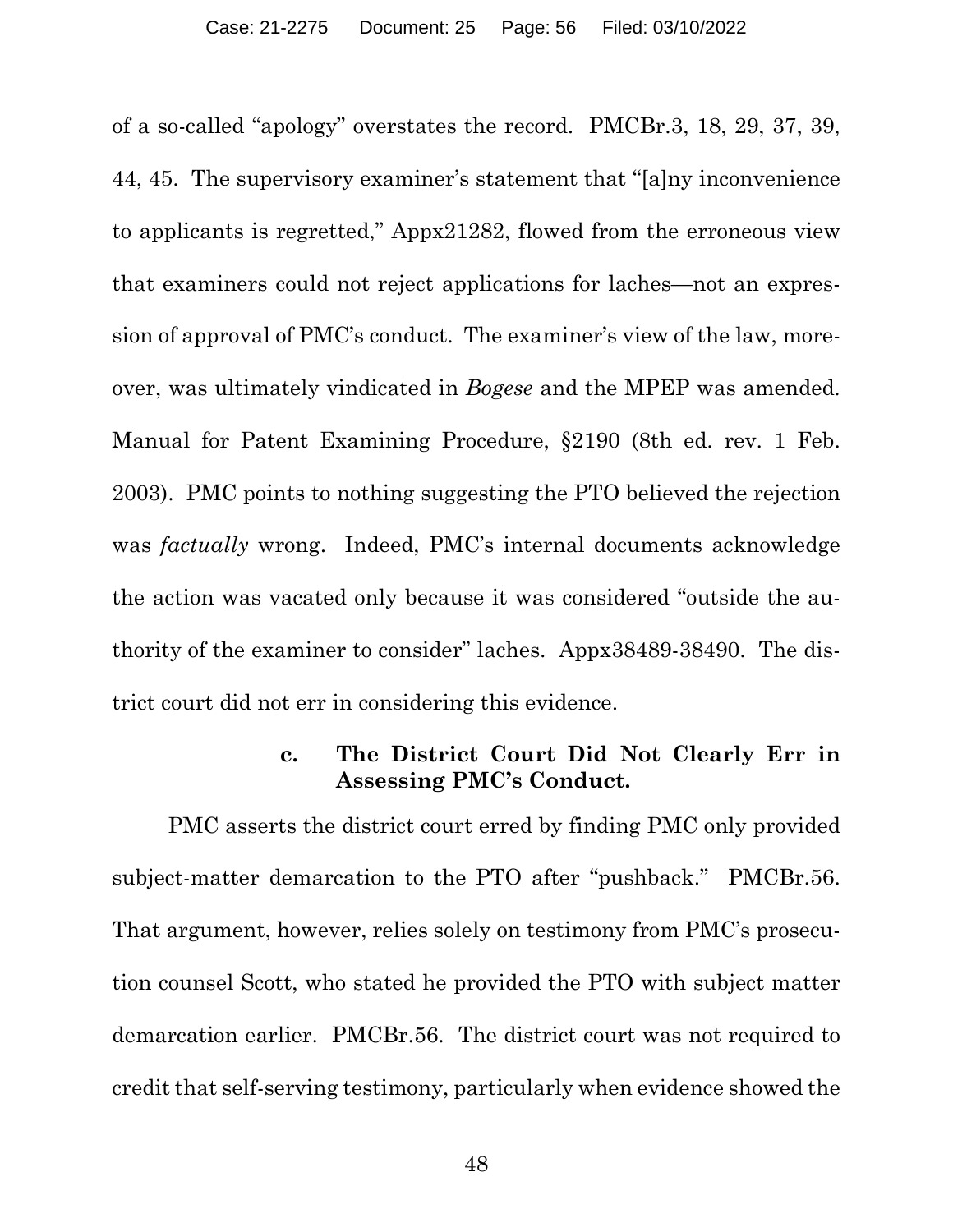PTO's years of struggle to identify any such demarcation. *Supra* pp.11- 15.

PMC faults the district court for finding delay from PMC's "thousands of prior art references," many bearing "questionable reference to the claimed inventions." PMCBr.56-57. PMC admits it filed irrelevant references, but asserts "only about a half dozen" references were "*facially* irrelevant" and were removed after several months. *Id.* That admission does not help PMC. Citations to a beehive, a chemical compound, a paper with only the word "ZING," a computer printout with the words "LST," and a page of business cards, are evidence that PMC dumped references into the files for the PTO to examine, with no regard for even *facial relevance*. *See* Appx12. Harvey admitted PMC disclosed many irrelevant references to the PTO, Appx12, and the references undisputedly numbered in the *thousands*. That the most frivolous ones may have only burdened PTO examiners for a few months does not mean that the district court erred in considering this conduct. Nor can PMC show error in the court's finding "[t]hese issues were not unique to the '091 patent's application, but were indeed systemic issues throughout the prosecution of the whole patent family." Appx12.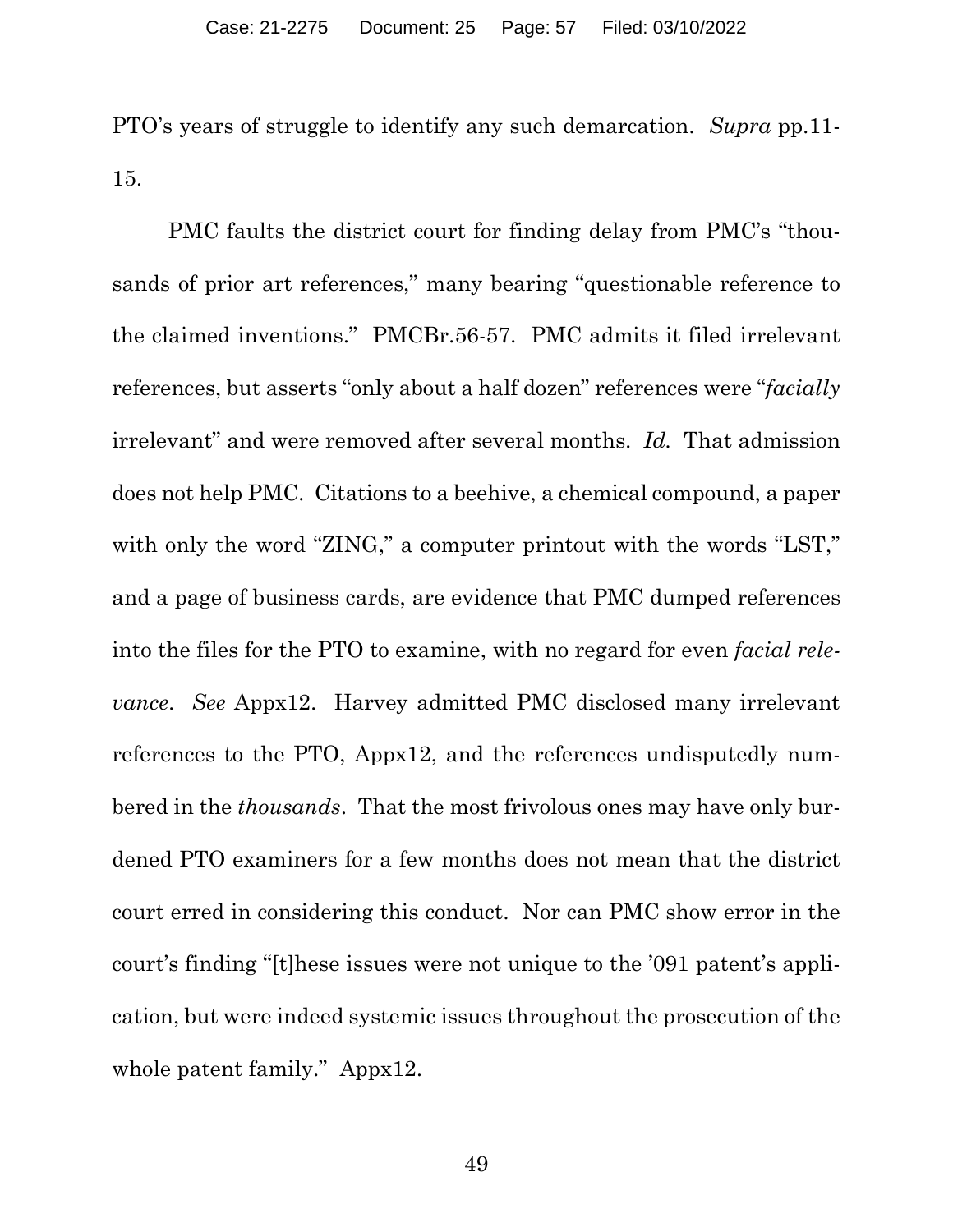PMC likewise fails to show clear error in the district court's discussion of PMC's pre-1995 activity. PMCBr.57-59. The court reviewed documentary evidence and heard testimony regarding PMC's desire to extend its "intellectual property position … for as long as 30 to 50 years," Appx39220, and was entitled to weigh that while assessing PMC's subsequent actions. The district court considered and permissibly rejected PMC's argument that PMC's document referred solely to PMC's copyright interests, not patents. Although PMC cites to a 1991 business plan referencing its copyright-holding subsidiary, PMCBr.58 (citing Appx37755-37757), the district court found PMC made explicit its intention to extend its intellectual property position for 30 to 50 years in a later business plan that did not even reference that copyright-holding subsidiary. Appx39220; Appx8573. PMC's disagreement does not establish clear error.

PMC's attempt to explain away its consultants' advice fares no better. PMC contends that advice concerned only *issued patents*, but provides no evidence for that assertion, and no reason to doubt the district court's evidence-weighing. PMCBr.58; Appx37818. PMC's documents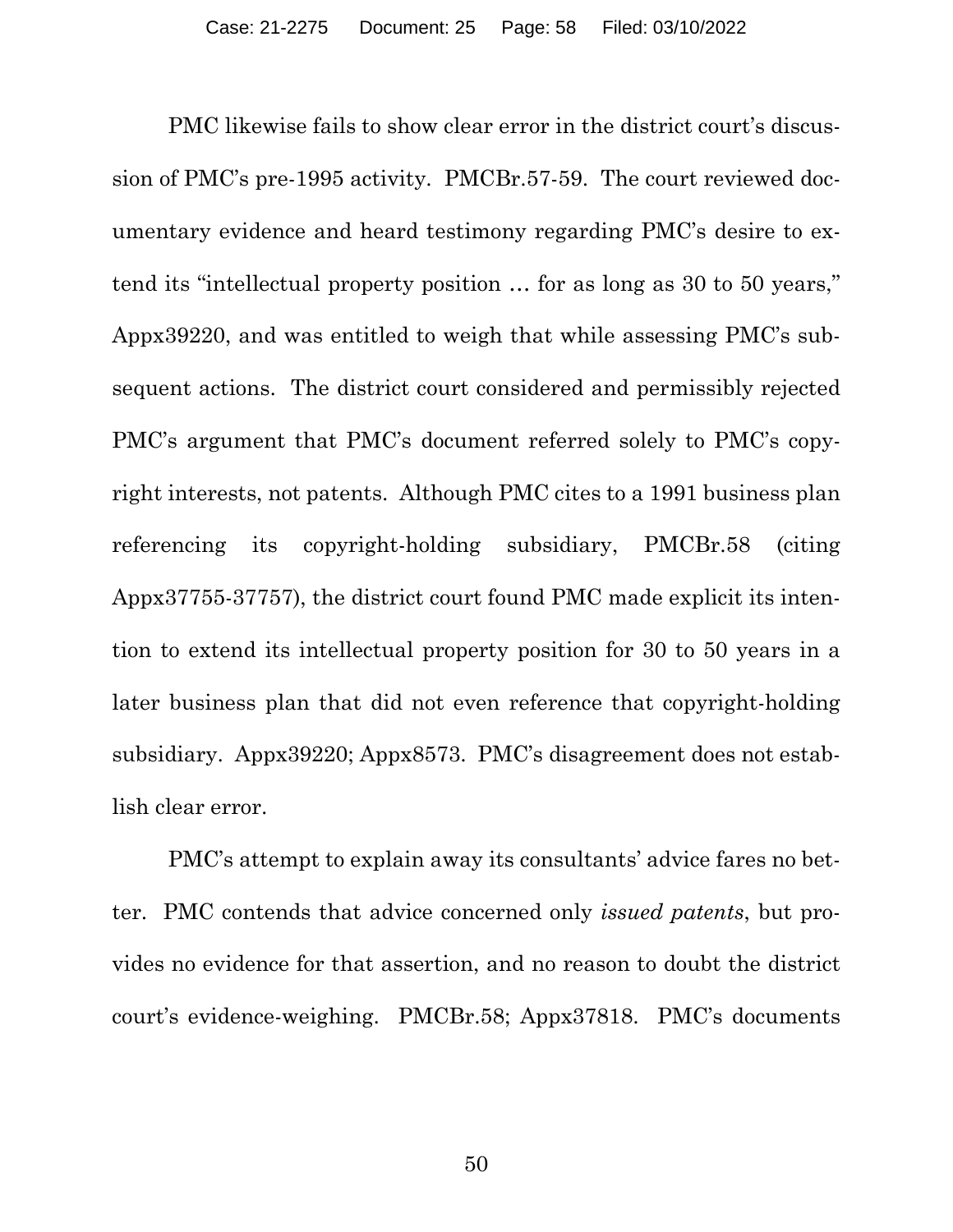state its "intellectual property portfolio will include: [c]urrent and pending patents; [and] *[f]uture patents covering new technologies as they emerge*." Appx37758. In any event, the district court acknowledged PMC's testimony "that PMC did not adopt the proposals in the St. Clair letter," but concluded "the record in this case indicates otherwise." Appx7.

PMC similarly points to alleged efforts to license patents starting in 1992, to suggest its documents did not really mean what they said about hiding inventions. But the existence of some licensing entreaties does not mean PMC was not also lying in wait for others, nor did it reveal the scope of the alleged inventions. The evidence showed PMC continued to keep the scope of its claimed inventions "hidden while industry infringement [was] quietly monitored." Appx7. That is exactly what it did with Apple—presenting claim charts for five patents it never asserted, while surreptitiously amending other applications (about which PMC was undisputedly *silent*) so it could sue Apple on later-issued patents. Appx40464-40471.

PMC's view of the evidence does not make the court's factual findings clearly erroneous.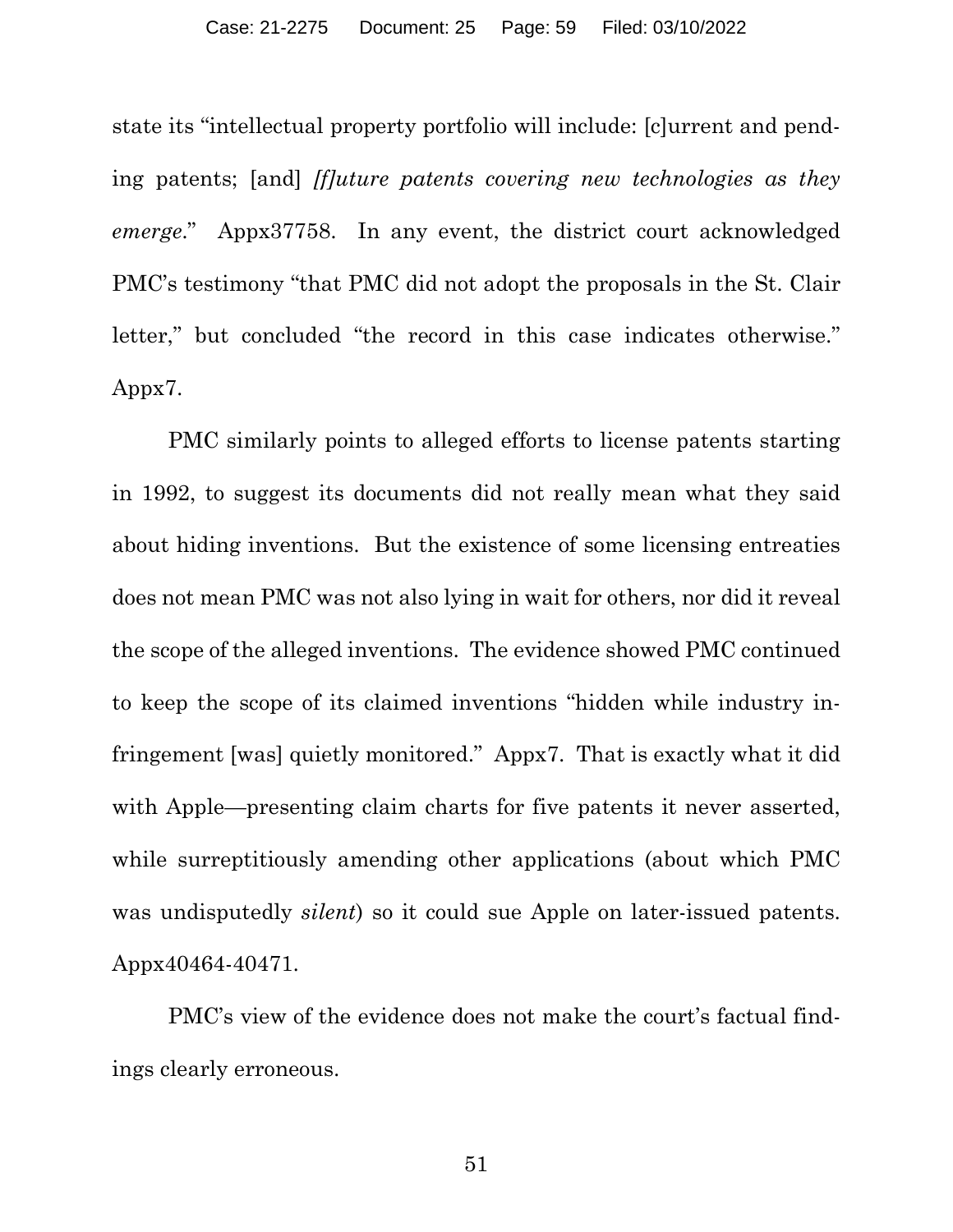## **d. The District Court Was Not Required To Blame the PTO For Delay.**

PMC faults the district court for giving "no weight" to PMC's "explanations" that some delay was the PTO's fault. PMCBr.42-44. In *Hyatt*, this Court reversed the district court for placing "[u]ndue [e]mphasis on the PTO's [c]onduct." 998 F.3d at 1364-66. The Court admonished that "the PTO's conduct may be considered in the totality of circumstances, but its delay 'cannot excuse the [applicant's] own delay.'" *Hyatt*, 998 F.3d at 1366 (quoting *Bogese*, 303 F.3d at 1362). PMC's arguments repeat the error this Court identified in *Hyatt*. The district court considered PMC's arguments and evidence, considered the PTO's actions in context, and reasonably concluded the delays were attributable to PMC's conduct.

*First*, PMC alleges "prosecution was suspended by the PTO from 1996 to 1998" only due to the PTO's *Schneller*-based rejections. PMCBr.42. That is factually incorrect for at least the '507 application that resulted in the '091 patent. Prosecution of that application was suspended for less than a year—from August 22, 1997, to July 7, 1998.11

<sup>11</sup> Appx40163; Appx40167; Appx40061 (December 1996 office action); Appx40125 (June 1997 response).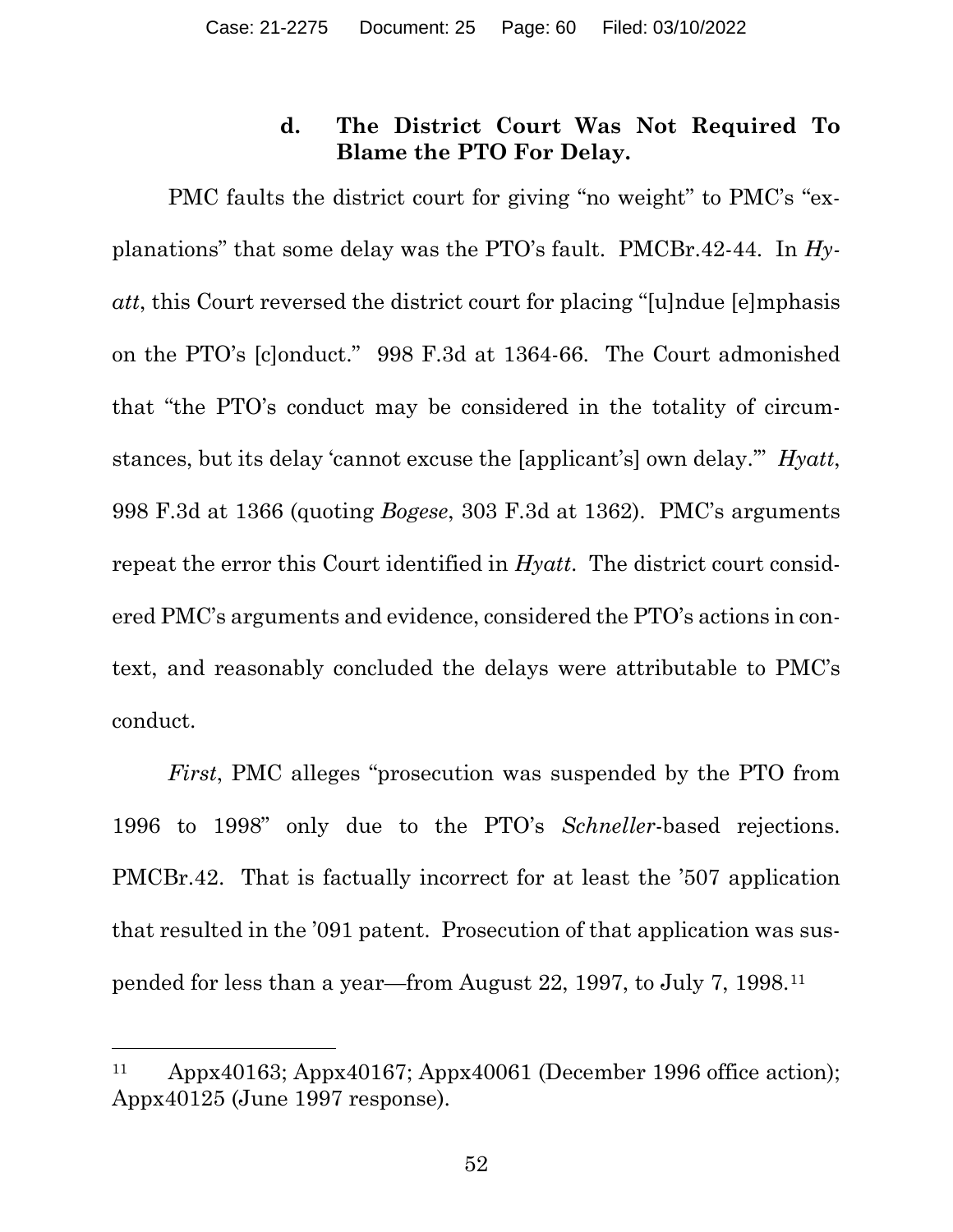Further, although PMC notes it overcame the *Schneller*-based rejections (PMCBr.42, 44), it ignores the broader point that its mass of overlapping applications was plagued with double-patenting problems that persisted—regardless of whether *Schneller* was the proper label for those concerns. During the very first interview between the PTO and PMC in 1995, the PTO informed PMC "that the issue of double patenting was expected to be a major issue," and subsequently raised the issue again. Appx40093-40096. In an initial office action for the '507 application, the PTO said PMC "should insure that substantially duplicate claims do not appear in different cases." Appx40069. In the July 7, 1998 office action, although the PTO did not assert a *Schneller*-based rejection as such, it maintained double-patenting rejections. Appx13; Appx40168-40169. The PTO found "clear evidence that [] conflicting claims exist between the 329 related co-pending applications," but "an analysis of all claims in the 329 related co-pending applications would be an *extreme burden* on the Office requiring *millions* of claim comparisons." Appx40175-40176; Appx8625; Appx12-13.

The district court did not clearly err by finding "PMC's prosecution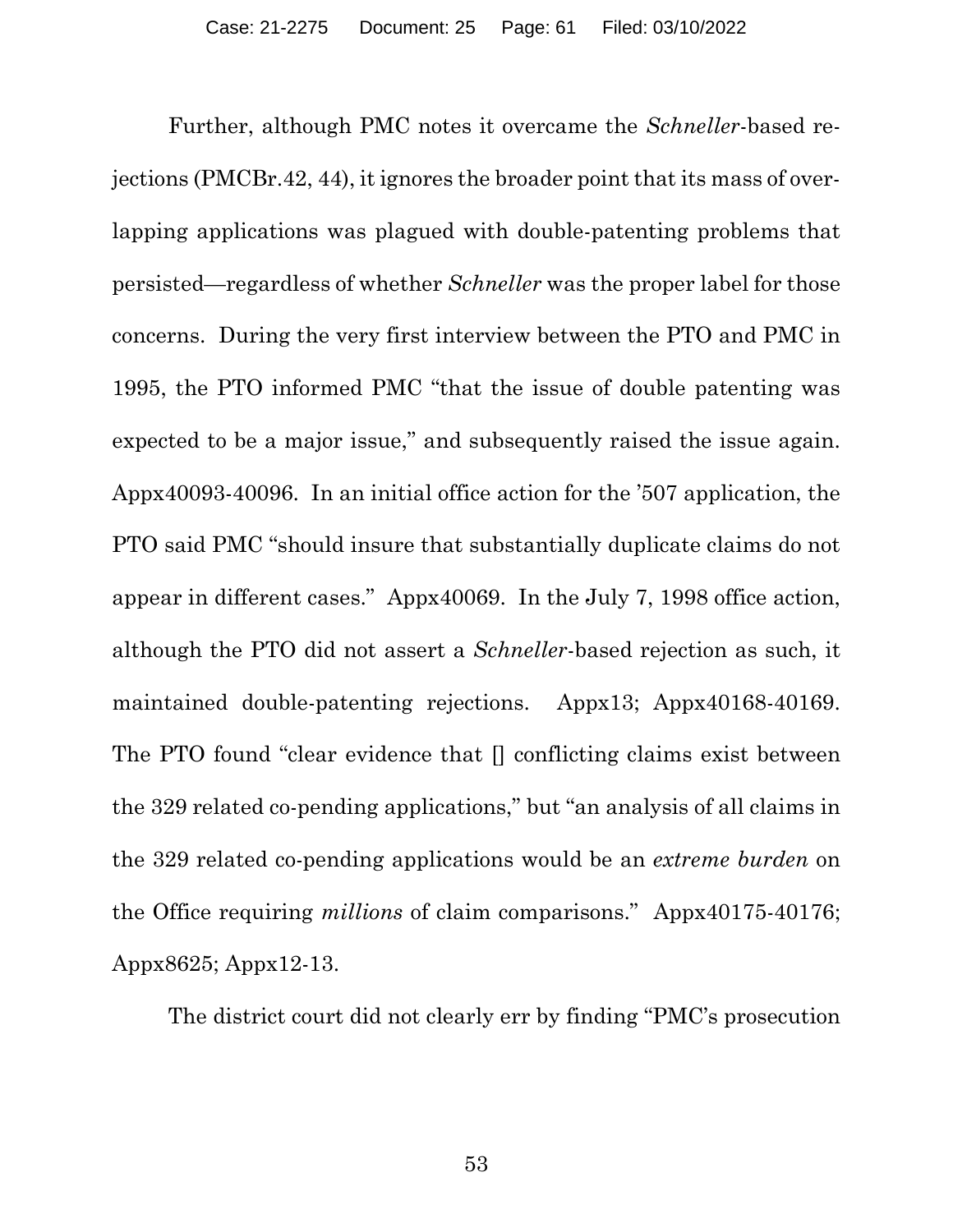conduct made it virtually impossible for the PTO to conduct double patenting … analyses." Appx37. The court was not required to blame the PTO for suspending prosecution while it resolved certain double-patenting rejections.

*Second*, PMC alleges "prosecution was delayed by the PTO from 2001 to 2002" while PMC addressed a notice of abandonment in a related application. PMCBr.42. That notice concerned *a different application* and *did not halt* prosecution of the '507 application. The notice of abandonment was issued January 18, 2001, Appx14; Appx20512, but shortly after on March 21, 2001, the PTO issued a new office action in the '507 application, in which it continued to ask PMC to comply with the Administrative Requirement. Appx40209-40212. PMC's response *did* cause delay: Rather than comply, PMC fought the requirement. Appx40218; Appx13; Appx40223-40224. PMC then caused further delay by asking that the '507 application be held in abeyance as a "B" application. Appx40243. Any delay between 2001 and 2002 was due to *PMC's* actions—not the PTO's. The district court could not have erred by giving PMC's erroneous "explanation[] no weight." PMCBr.42.

Similarly, PMC asserts it deserves credit for what it describes as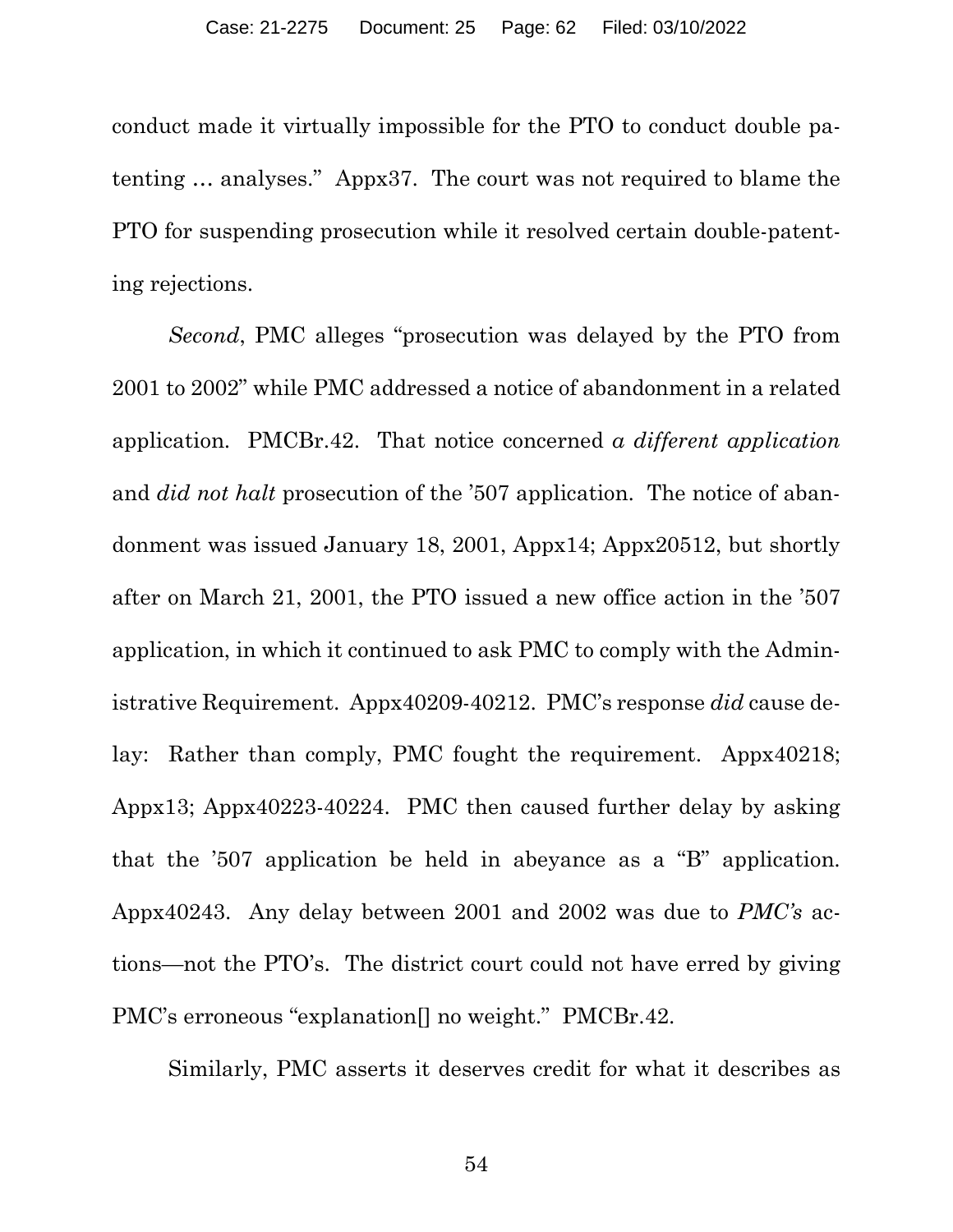the PTO's recognition of "PMC's 'bona fide attempt to advance' the '507 application to final action." PMCBr.37; *see id.* 19, 39. But that statement related only to PMC's *withdrawal of objections to the Administrative Requirement*. Appx40251. The district court was not required to credit PMC for finally abandoning opposition to PTO requests.

*Third*, PMC alleges that "prosecution was suspended by the PTO from 2003 to 2009" while PMC addressed reexamination of its previouslyissued patents. PMCBr.42. But prosecution of the '507 application had been suspended because it was designated a "B" application, not due to the reexaminations. Appx40250-40252. Then, "[b]eginning on January 6, 2005, the PTO suspended prosecution of both the '145 application and the '507 application, initially for six months, pending reexamination." Appx22.

The PTO found it was "appropriate to suspend prosecution" because the reexamination decisions were "likely to affect the outcome" of the '507 application. Appx40263. After all, the applications had *identical* specifications, so that "[t]he issues present in the reexamination proceedings are related to the issues" in the '507 application. *Id.*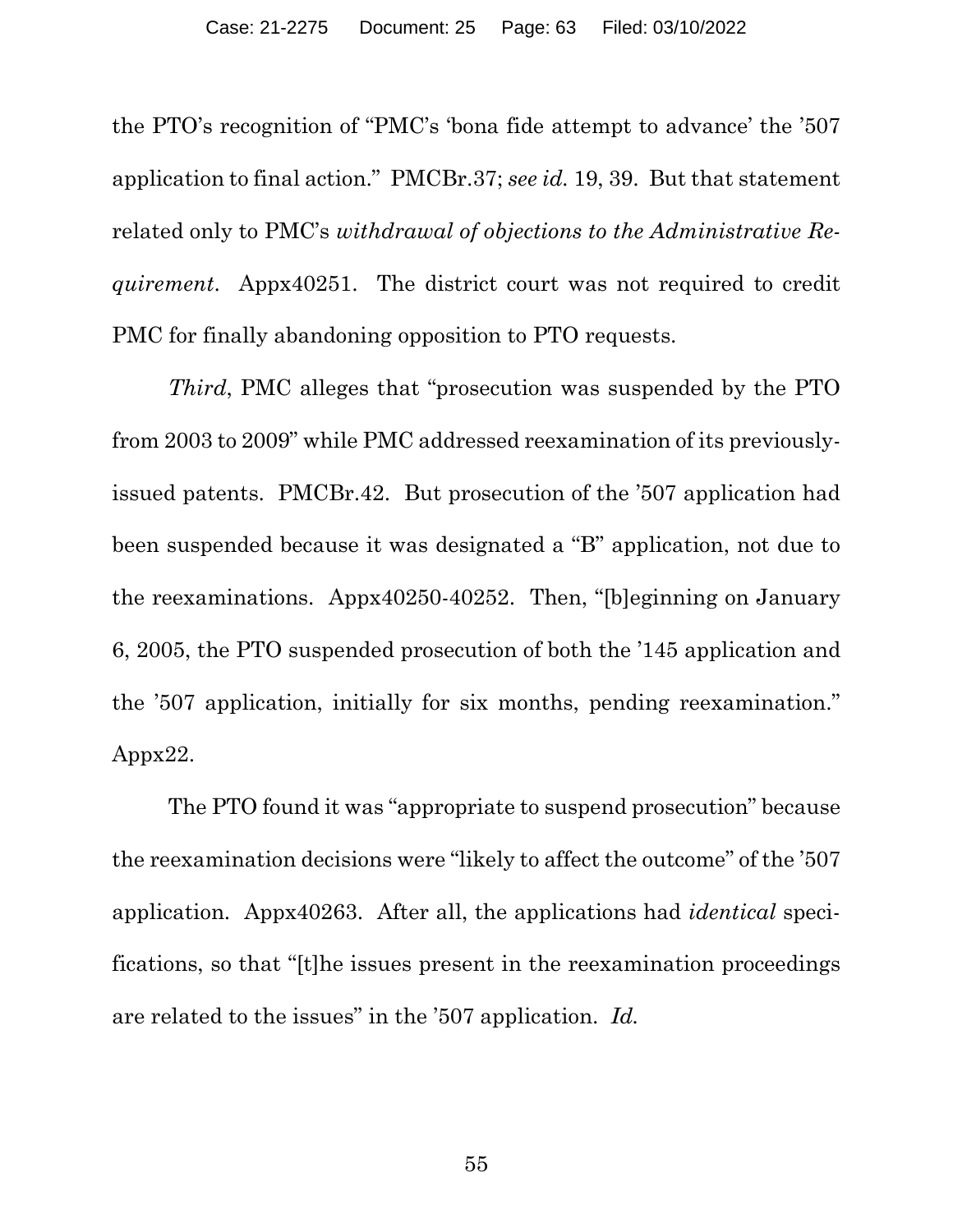The district court reasonably concluded this suspension was "directly attributable to the manner in which PMC prosecuted its applications in the first place." Appx35. Indeed, "by the time [the] PTO began suspending PMC's applications pending reexamination," "*PMC's applications had already been pending for ten years*." Appx22; Appx35. The PTO was overwhelmed by the number of applications PMC had filed; continuing to examine pending applications with the knowledge that the results of the reexamination were likely to affect them, including the '507 application, could have "rendered meaningless" the time the PTO spent examining those applications. *See Hyatt*, 998 F.3d at 1365 (period when prosecution suspended pending challenges to PTO procedures attributable to Hyatt because outcome of challenges could render PTO time meaningless). It was PMC's actions burdening the system that led to suspension pending reexamination in the first place.

The district court did not clearly err in how it weighed PMC's explanations under the totality of the circumstances.

#### **3. PMC Achieved Delay Through Its Approach to Consolidation.**

PMC points to a consolidation plan, contending its "compliance with the consolidation agreement precludes a finding of laches as a matter of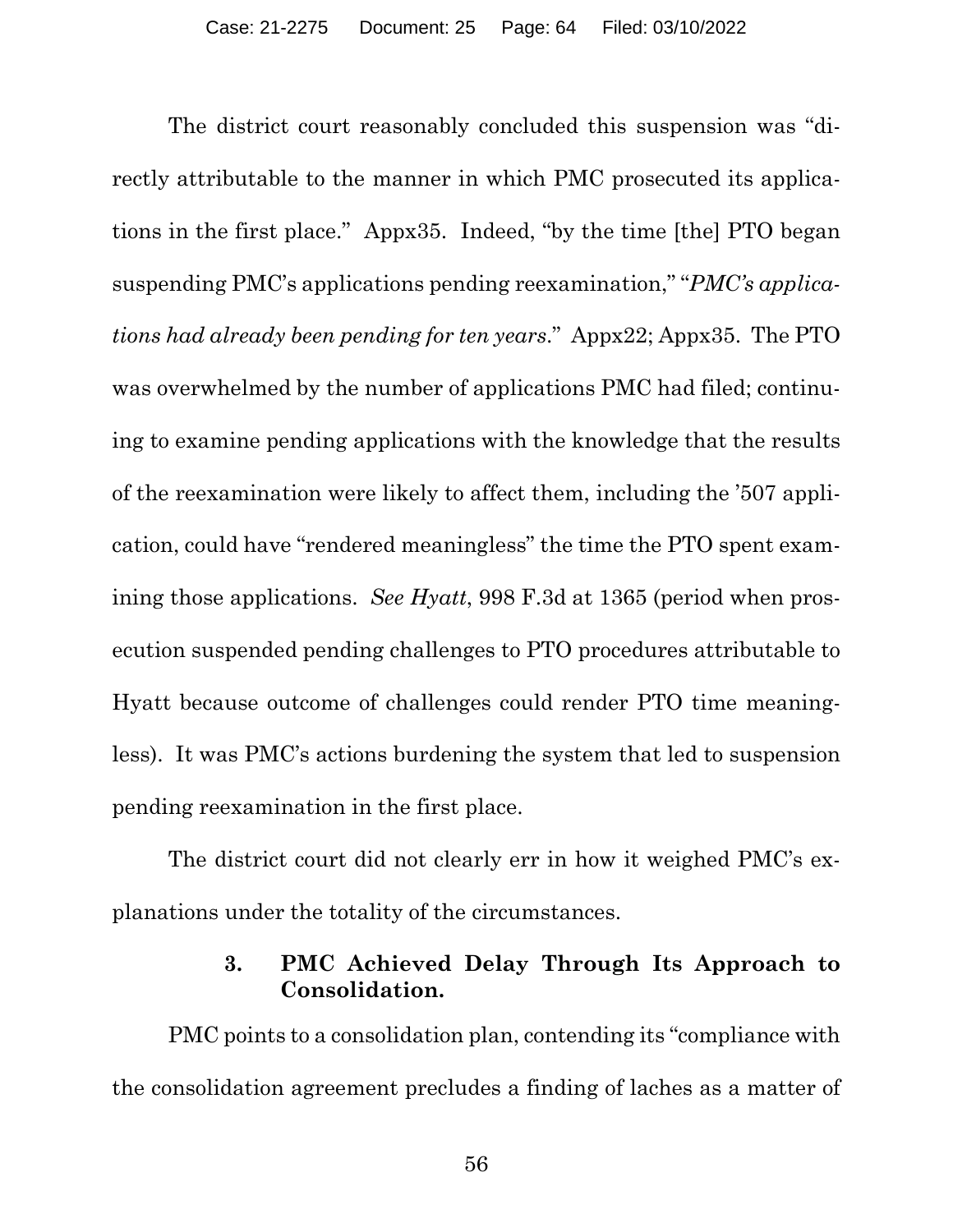law." PMCBr.39-42. PMC misapprehends the so-called "consolidation agreement," and overstates its supposed "compliance." The PMC-funded amicus repeats the same errors. FundBr.20.

As described above, *supra* pp.15-18, what PMC calls the "consolidation agreement" was the PTO's attempt to mitigate the mess PMC created. Through amendments, PMC converted its glut of 328 placeholder applications into a mass of 10,000-20,000 overlapping claims that overwhelmed the PTO. And PMC further buried examiners in thousands of prior-art disclosures (many irrelevant). At that time, the PTO was processing applications as paper files, Appx9576(212:22-24), and many examiners also did not believe they had authority to enforce prosecution laches (prior to *Bogese*). In 1999—5 years into trying to examine PMC's applications, with few options available—the PTO suggested a consolidated approach to PMC's applications to permit more efficient triage. *Supra* pp.15-18.

Although the consolidation approach was supposed to bring order to the chaos of PMC's applications, PMC continued to game the system for advantage. As the district court explained, "[t]he consolidation agreement itself contributed to delays" because it "permitted PMC to realize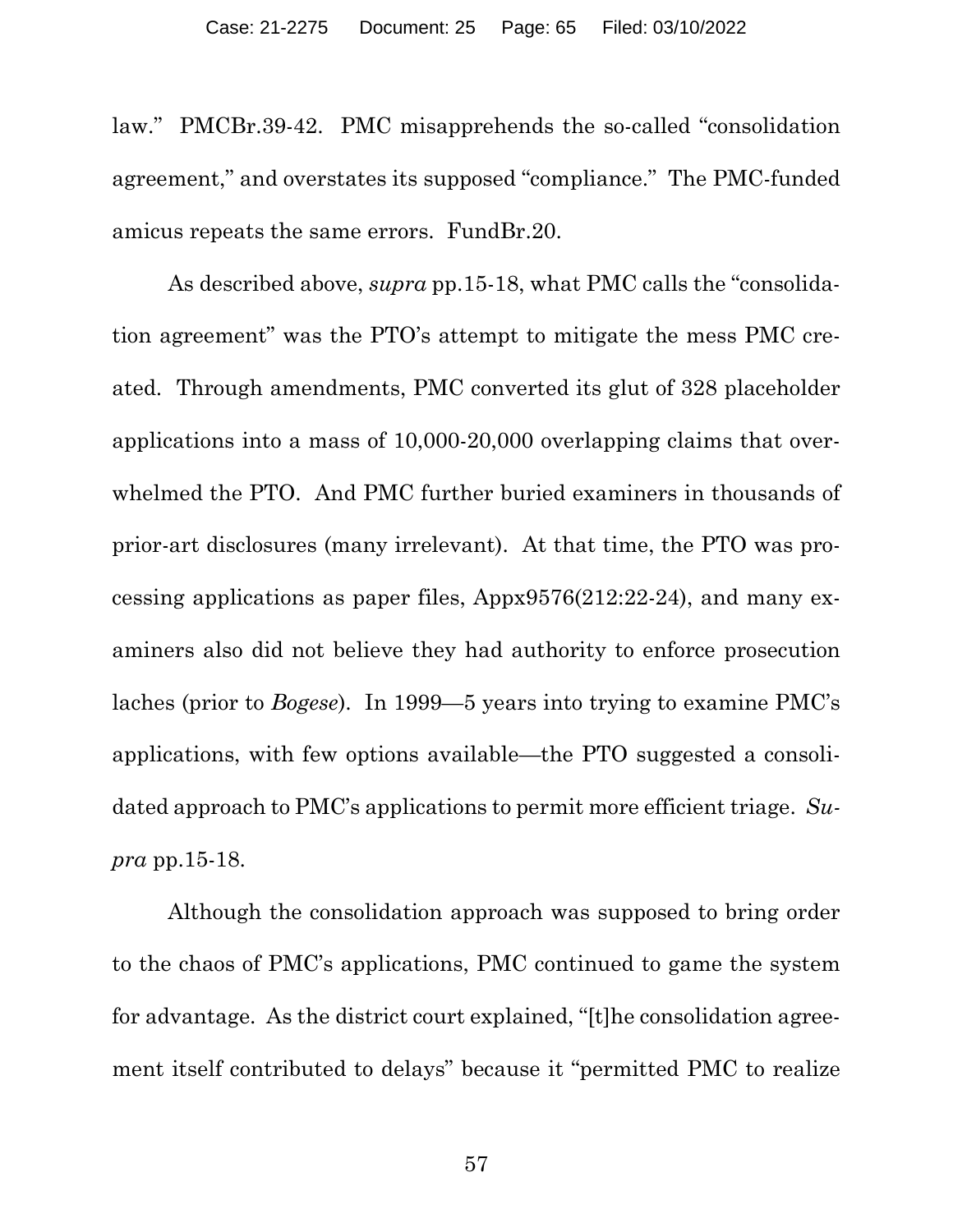its initial strategy of serialized prosecution, notwithstanding the GATT amendments and the URAA." Appx36. Among other things, PMC abused the consolidation framework to present the same claims to different examiners, years apart and in different applications.

Asserted claim 13 of the '091 patent, for example, issued in 2012 from the '507 "B" application even though it was presented *9 years earlier*  in the '145 "A" application, but not pursued to either allowance or final rejection in that form. PMC did not tell the '507 examiner that, as added to the '507 application, the claim was *identical* to one that had been previously rejected. *Id.*; Appx40273 (claim 45); Appx48137-48141 (claim 22); Appx48265 (rejecting claim 22); Appx48272 (amending claim 22); Appx48281 (same); Appx48287 (same); Appx48305 (same). In fact, PMC represented the opposite—that it made "*additional amendments* [to] place the claims in condition for allowance." Appx23; Appx40270. Through manipulation and misrepresentation, PMC was permitted "in 2011 to present to the PTO a claim initially presented in 2003, and to have it issued (with minor amendments) in 2012." Appx36.

Incredibly, PMC contends all of this is to PMC's *credit*. PMC contends the district court "committed legal error by giving PMC no credit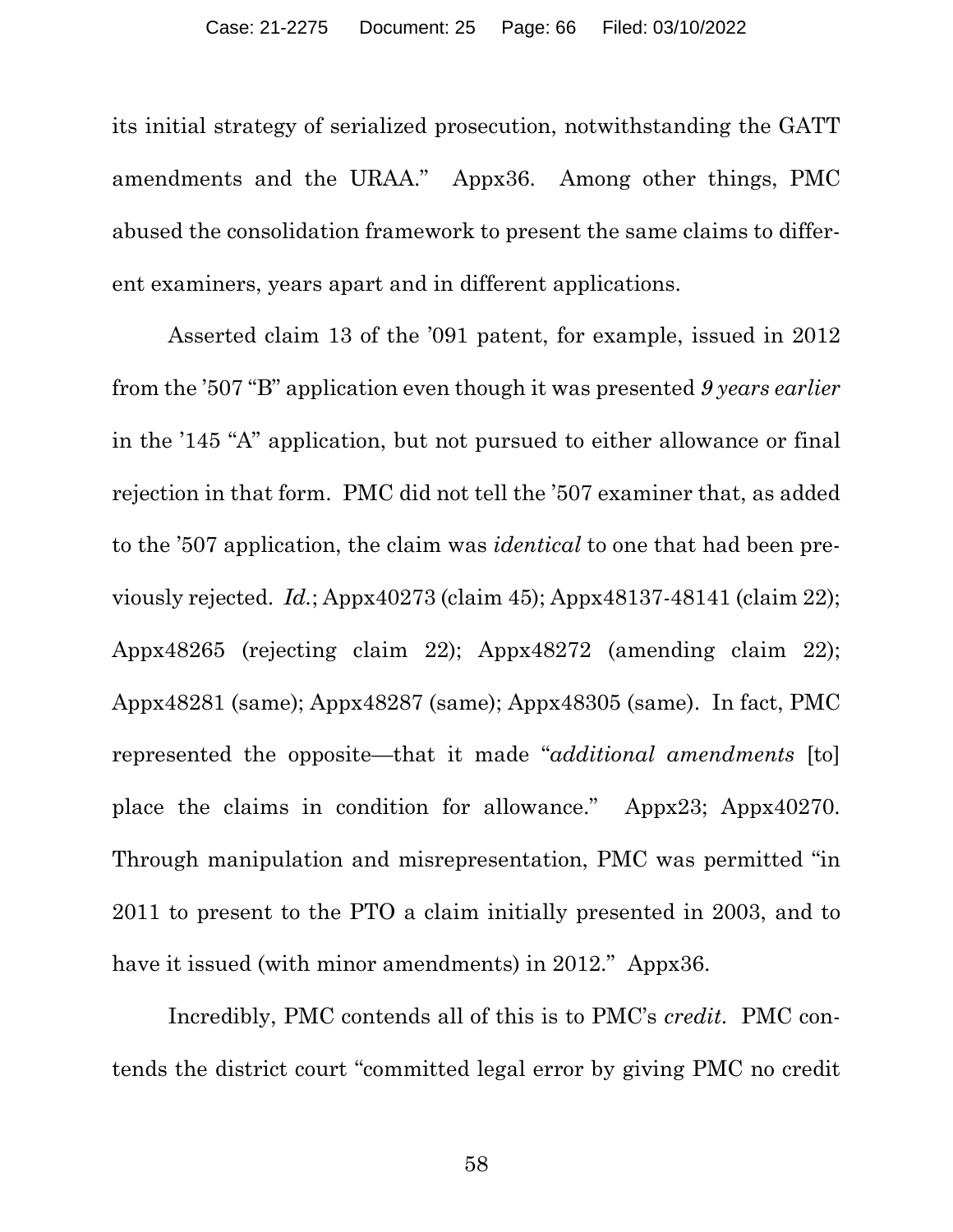for entering an agreement with the PTO," PMCBr.1, that the PTO's consolidation framework "was an *approval* by the PTO of PMC's moving forward with its reorganized application on the sequenced A/B basis," PMCBr.40 (original emphasis), and that PMC's purported "compliance" precludes laches "as a matter of law." PMCBr.39. PMC cites no authority for that argument, and for good reason.

No legal principle required the district court to view PMC's conduct favorably. Even accepting PMC's framing of "compliance" with an "agreement," prosecution laches is concerned with an applicant's "abuse of the patent system," even where individual actions "did not literally violate regulations or statutory provisions." *Hyatt*, 998 F.3d at 1369. PMC still had an obligation to "prosecute its applications in an equitable way that avoids unreasonable, unexplained delay that prejudices others." *Id.* at 1366. Patentees cannot avoid prosecution laches by contending the PTO permitted the delay. Appx34; *Hyatt*, 998 F.3d at 1366; *Woodbridge*, 263 U.S. at 57-58 (rejecting argument based on PTO's alleged "permission and acquiescence"). And PMC's "matter of law" framing ignores the abuse-of-discretion standard. *Highmark Inc. v. Allcare Health Mgmt. Sys., Inc.*, 572 U.S. 550, 563-64 (2014).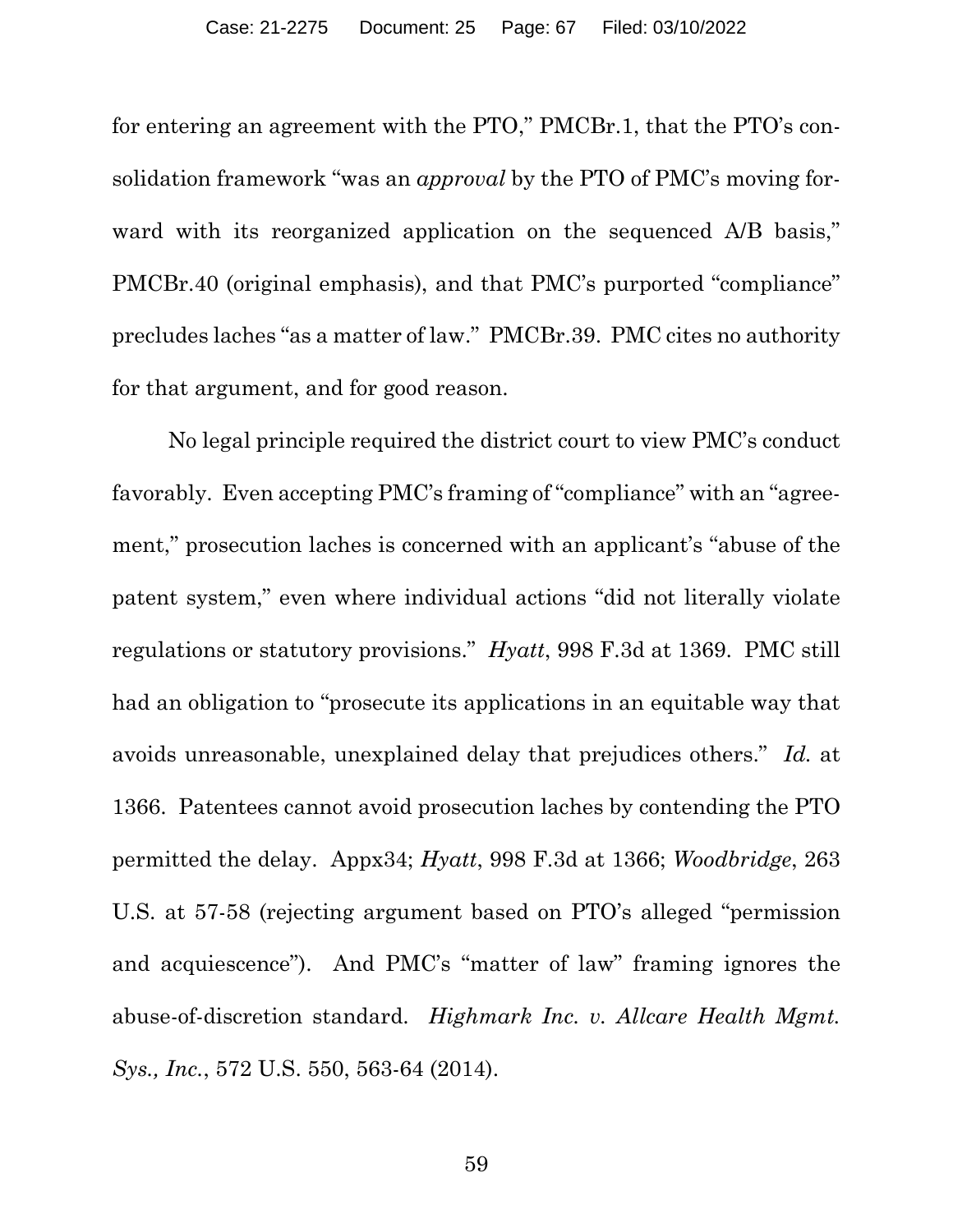More fundamentally, the district court did not fault PMC for conduct the PTO "*approved*." PMC *created the problem* "consolidation" was meant to address. The plan for which PMC wants "credit" arose only after years of the PTO trying to examine PMC's hundreds of applications. In 1999, the PTO drew up a plan to manage the thicket of pending PMC claims. Appx27725(flowchart). It did not condone the decisions that led to the need for the consolidation plan in the first place. Nor did the PTO immunize PMC from any consequences for its abuse. At most, the PTO acquiesced in a framework designed to reduce the number of claims PMC had dumped on its doorstep and to prevent serial re-hashing of claims: Claims would be prosecuted once, either to allowance or final rejection, and then bifurcated into separate applications that could either issue promptly or be appealed to the Board. Appx27725. PMC's demand for "credit" under those circumstances surely "qualifies for one of [this Court's] 'chutzpah' awards." *Dainippon Screen Mfg. Co. v. CFMT, Inc.*, 142 F.3d 1266 (Fed. Cir. 1998) (collecting cases).

PMC is also wrong to frame its conduct as "compliance." As the district court explained—and PMC does not refute—PMC abused the consolidation plan by presenting the same claims repeatedly, and not just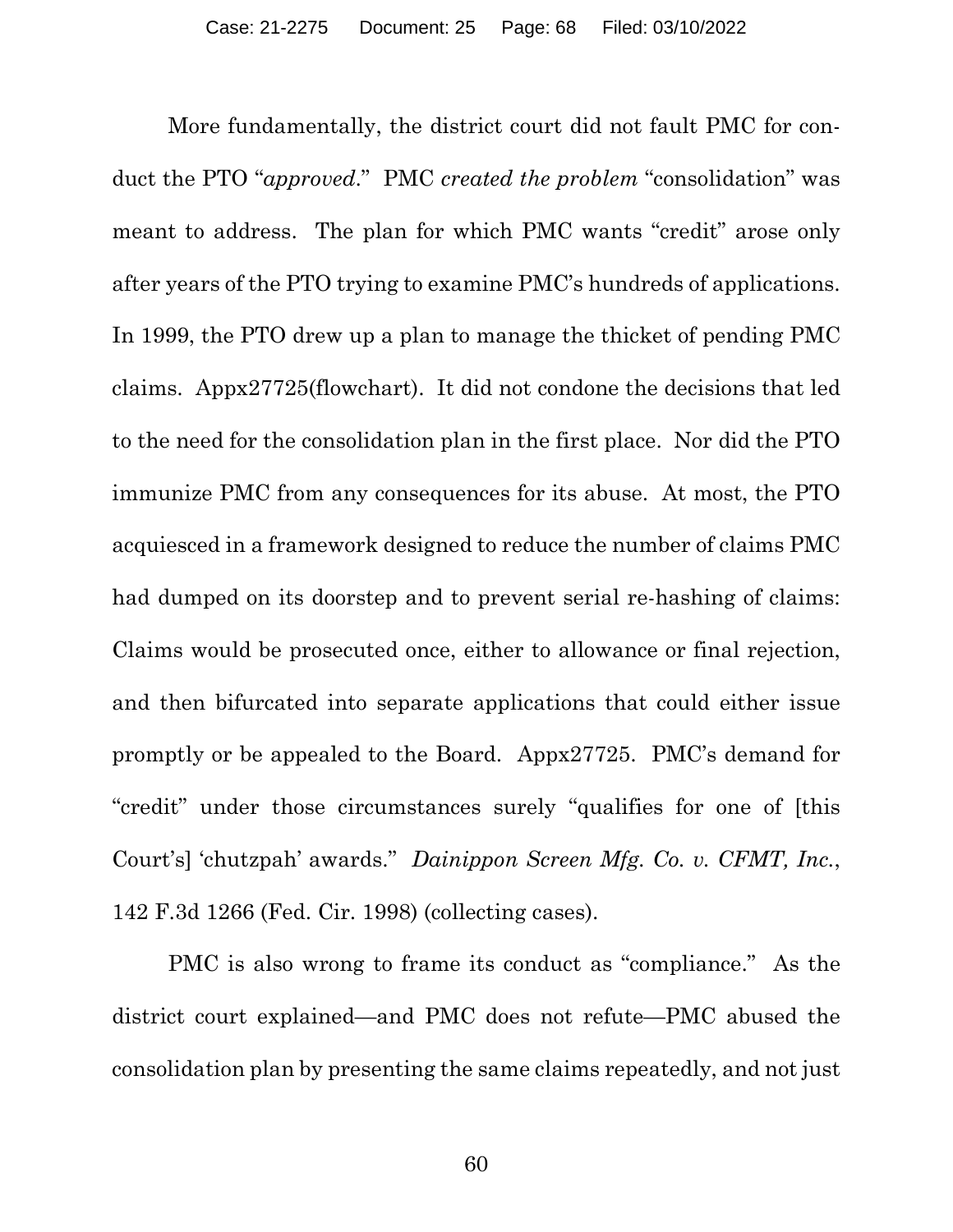after a *final* decision (including claims of the '091 patent), to different examiners, to give itself multiple tries at allowance. Appx36. That is not what the consolidation framework contemplated. Appx27725.

When PMC amended the '507 application in 2011 to recycle previously rejected claims, it both failed to adhere to the approach outlined in the consolidation plan and misrepresented to the examiner what it was doing. The "B" track was not intended to permit a do-over for claims that were narrowed during "A" track prosecution; it was to provide a vehicle for prosecuting claims that had been *finally rejected*, subject only to appeal from the examiner. Appx27725. The relevant claim of the '145 "A" application was *allowed* after narrowing, but PMC went back to an earlier version and used the '507 "B" application as a do-over. The district court illustrated this vividly in a comparative chart. Appx23(chart). If PMC wanted that broader claim, it should have pursued it to finality in the earlier, '145 application, which issued as the U.S. Patent No. 7,992,169 ("'169 patent") in 2011, not abuse the consolidation plan to "realize its initial strategy of serialized prosecution, notwithstanding the GATT amendments and the URAA." Appx36.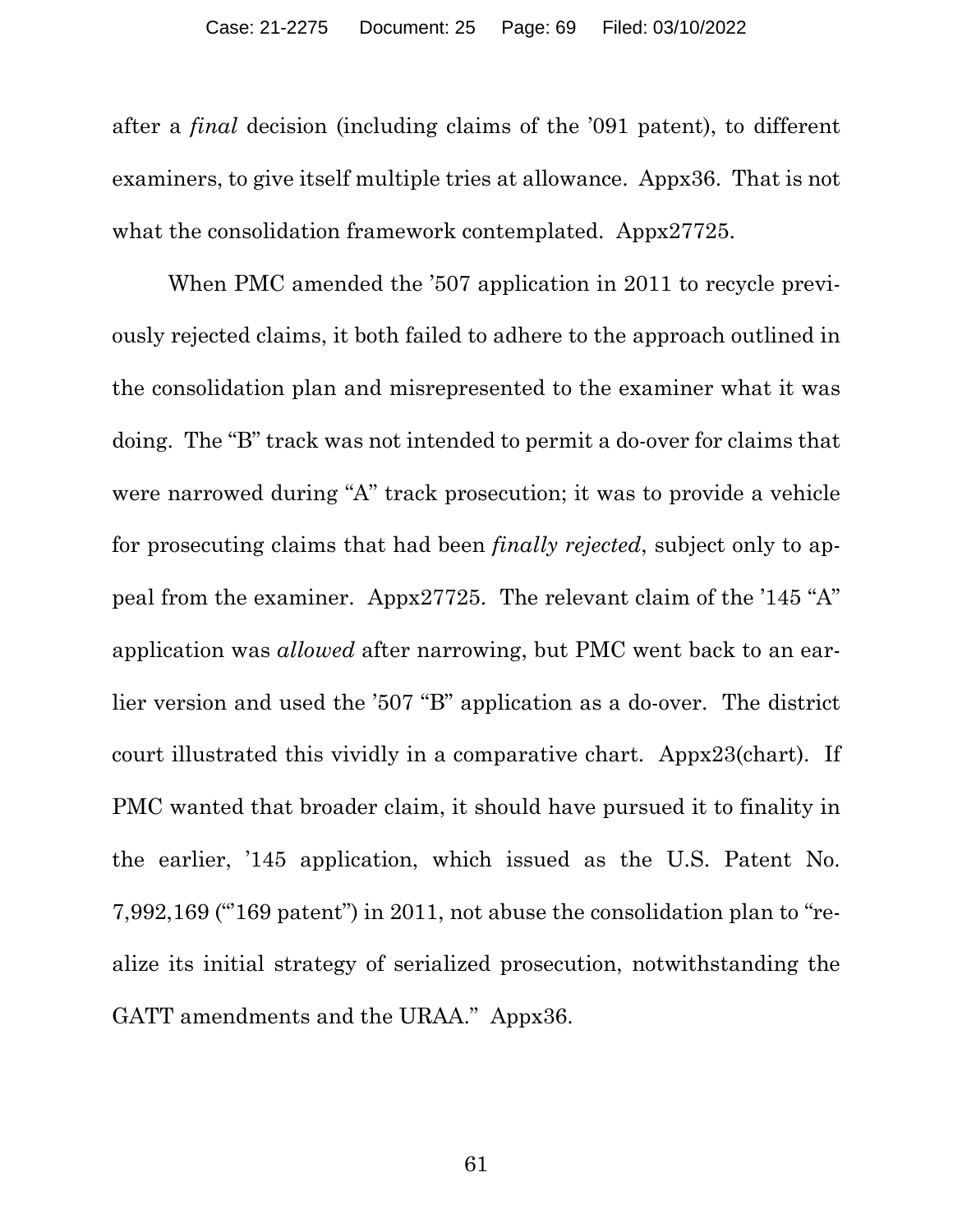Worse, as noted above, PMC told the examiner in its 2011 amendment that the claims added from the "A" application to the "B" application had "*additional amendments* that Applicants believe place the claims in condition for allowance." Appx23; Appx40270. That was not correct. New application claim 45 in the '507 application was *identical* to the earlier, un-amended February 4, 2003, version of '145 application claim 22, which had been rejected. Appx23; Appx40273; Appx48141. Application claim 22 in the '145 application was "amended significantly" after February 4, 2003, and issued—as narrowed—as claim 17 of the '169 patent. Appx23; Appx48259-48288; Appx48535. PMC did not inform the '507 application's examiner that it had presented a claim that had previously been rejected and lacked the subsequent amendments that rendered it allowable.

In addition, PMC's continued abuse after 1999 led the PTO to impose Administrative Requirements and led to additional "lengthy delay." Appx35. Although PMC asserts it provided "definitive priority dates for each application," PMCBr.37, the PTO was still struggling in 2002 to sort out which priority application provided written description support for each application. In the related '145 "A" application, the PTO described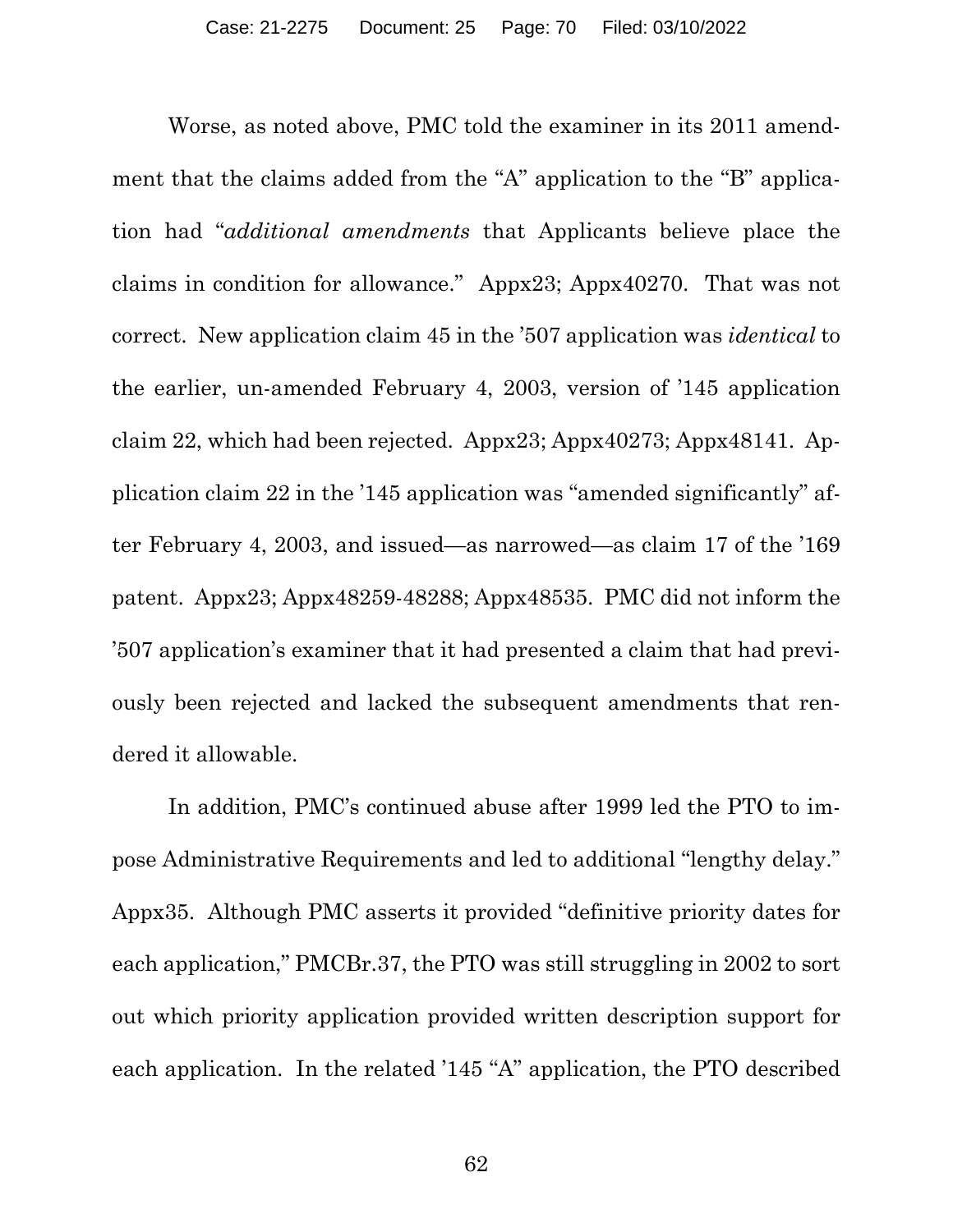the confusion PMC created across multiple pending applications. Appx15-16; Appx48029-48033; Appx48052-48056; Appx48069-48075.

If more is needed, it bears noting that the consolidation plan only commenced years after PMC filed its 328 continuation applications, and does not address much of PMC's continued conduct. "PMC's after-thefact development of a plan to demarcate its inventions … does not excuse its absence of a plan at the time of its voluminous filings." Appx35. "Only in the intervening three years—after pushback from the PTO—did PMC engage in any demarcation." *Id.* Whatever its significance, the consolidation plan cannot broadly "preclude[] a finding of laches." PMCBr.39. The district court properly considered that the PTO's "hands-on approach," Appx34, was not approval of PMC's prior or subsequent conduct or a prospective grant of immunity for prosecution laches. And even if it somehow were, prosecution laches protects the public, not the PTO. The court correctly recognized that, "[e]ven though the PTO assented to this consolidation plan, that does not automatically vindicate the public interest that prosecution laches protects." Appx35.

## **4. PMC Achieved Delay Through Its Amendment Strategy.**

The district court also considered how PMC used amendments for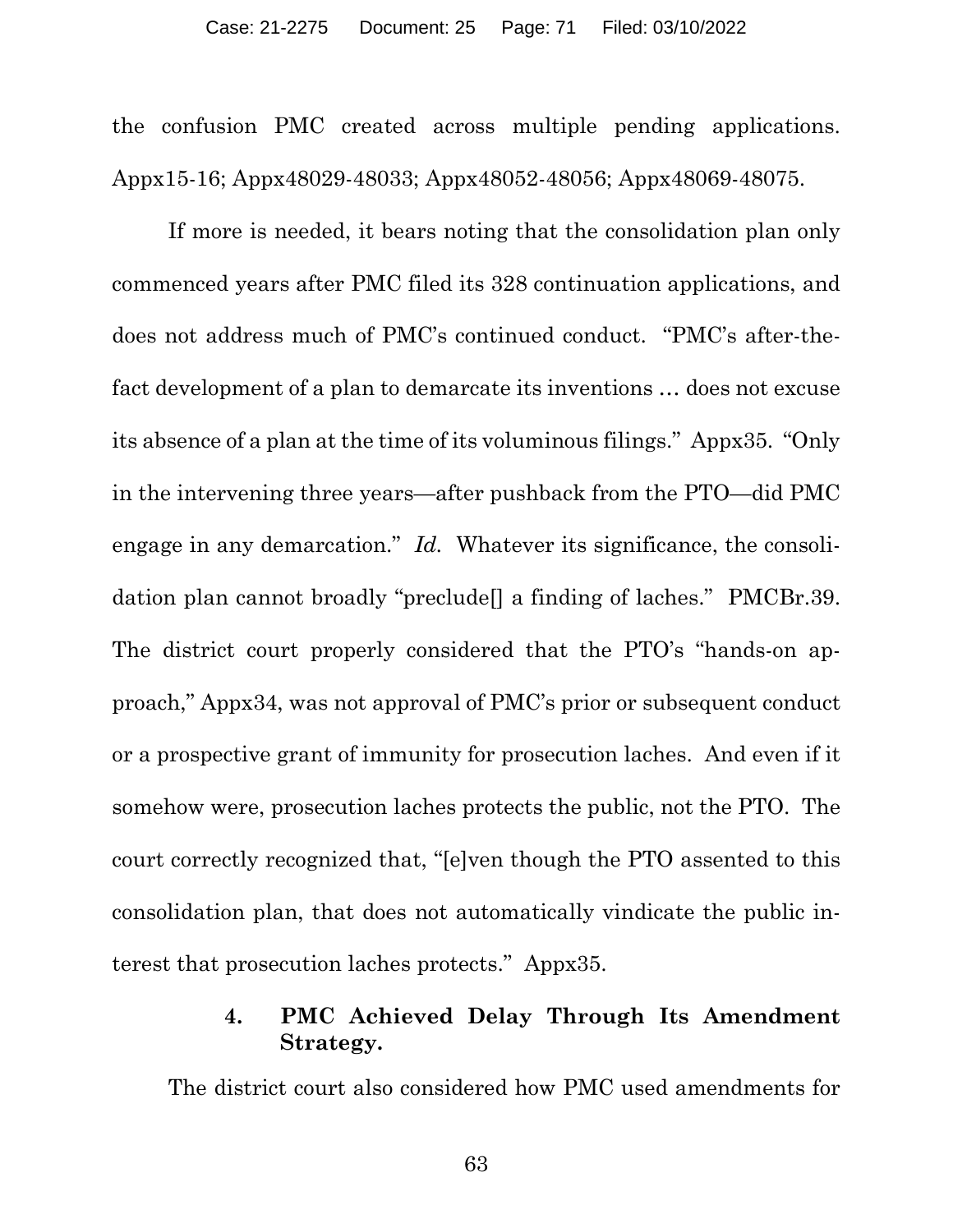strategic delay. Delay started with waiting 8 years to file 328 continuation applications, each including the same placeholder claim. Appx10; Appx19. PMC argues it "was allowed to file a continuation with an exact duplicate of the parent application, including the claims," and that it quickly amended the claims through a preliminary amendment. PMCBr.47.12 But the fact that PMC could lawfully file duplicates does not make *328* duplicates reasonable. PMC's general counsel and prosecuting attorney, Scott, admitted that even after amendment "at least some of these claims were merely 'placeholder' claims." Appx10; Appx33; Appx9588(224:13-19).

The district court properly found PMC's conduct leading to independent claim 13 in the '091 patent was further evidence of strategic delay. As the court explained, "eight years after filing" its continuation applications, PMC further amended the precursor to claim 13 "to claim encryption and decryption for the first time." Appx25; *see* Appx22. In total, *PMC waited at least 16 years to present the asserted claims for examination* in 2003. But, as discussed above, it accepted a materially narrower

l

<sup>&</sup>lt;sup>12</sup> The record does not support PMC's repeated suggestion it amended them *all* that "same day." *Compare* PMCBr.29, 47, 55, *with* Appx8077- 8078.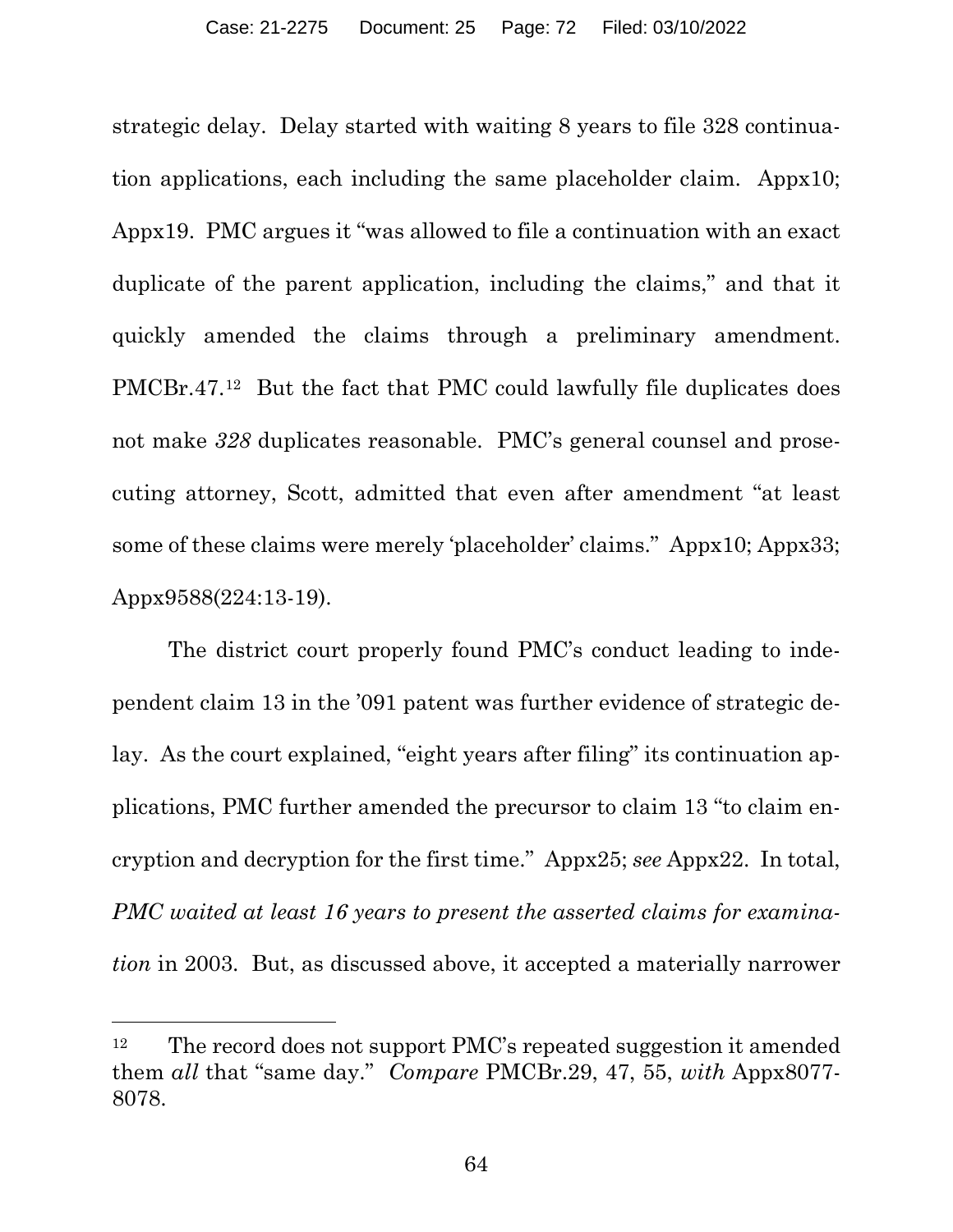claim in the '145 application, but tried again in 2011 in the '507 application—*24 years* after the priority application was filed. Appx32-33.

PMC argues it is "legally erroneous" for the district court to point to PMC's delay because the 2003 "amendment *narrowed* the claims at issue." PMCBr.47. That is erroneous and irrelevant. PMC fails to substantiate its "narrowing" premise. The district court did not say the 2003 amendment was "narrowing" (it referred only to a subsequent amendment that way). Appx40. The district court found the claim had previously covered "materially different subject matter." Appx25. Regardless, earlier versions of the claim said nothing about "keys." Even PMC subsequently described an identical claim as different "subject matter." Appx40270. But the main point, as district court reasonably concluded, was that "[h]ad PMC prosecuted its applications diligently—rather than filing hundreds of placeholder applications—it could have claimed this invention much earlier," and its monopoly would have expired much earlier. Appx39.

PMC similarly misunderstands the court's concerns over the delay from PMC's conduct in amending the claims of the '507 application in 2011 to inject earlier-draft claims from the '145 application. PMCBr.47-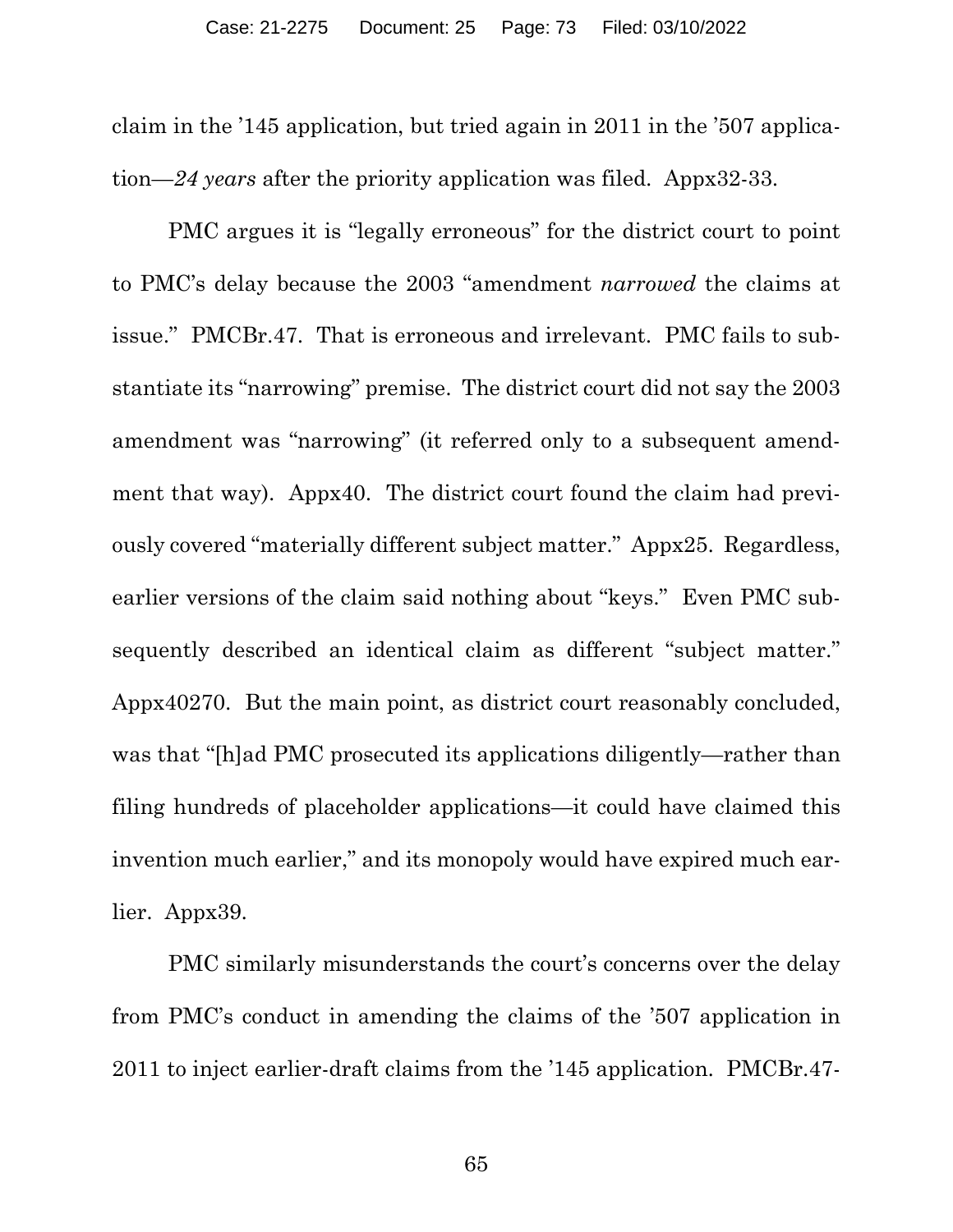48. The problem with PMC's amendments was *not* the specific changes PMC made in 2011, as PMC asserts. It was PMC's conduct in *abusing the consolidation plan to re-prosecute claims* years later. *Supra* pp.20-21, 58, 60-62. That "guaranteed PMC the opportunity to prosecute rejected claims far into the future" without consequence. Appx36. The consolidation framework did not immunize PMC from the consequences of its own dilatory conduct.

## **5. The District Court Reasonably Found PMC's Conduct "Remarkably Similar" to** *Hyatt.*

PMC takes issue with the district court's factual comparisons to the *Hyatt* case. PMCBr.36-39. The standard, of course, is whether "the patentee's delay in prosecution was unreasonable and inexcusable under the totality of circumstances," *Hyatt*, 998 F.3d at 1362, not whether PMC's conduct was better or worse than Hyatt's. To be sure, the doctrine is only for "egregious cases of misuse of the statutory patent system." *Symbol II*, 422 F.3d 1385. Here, the shoe fits comfortably. PMC's systematic abuse of the prosecution process is an outlier by any measure, and similar in design and scale to Hyatt's. The district court did not err in observing numerous parallels. Appx32; Appx37; Appx41.

PMC's bulk-filed GATT-Bubble applications are strikingly similar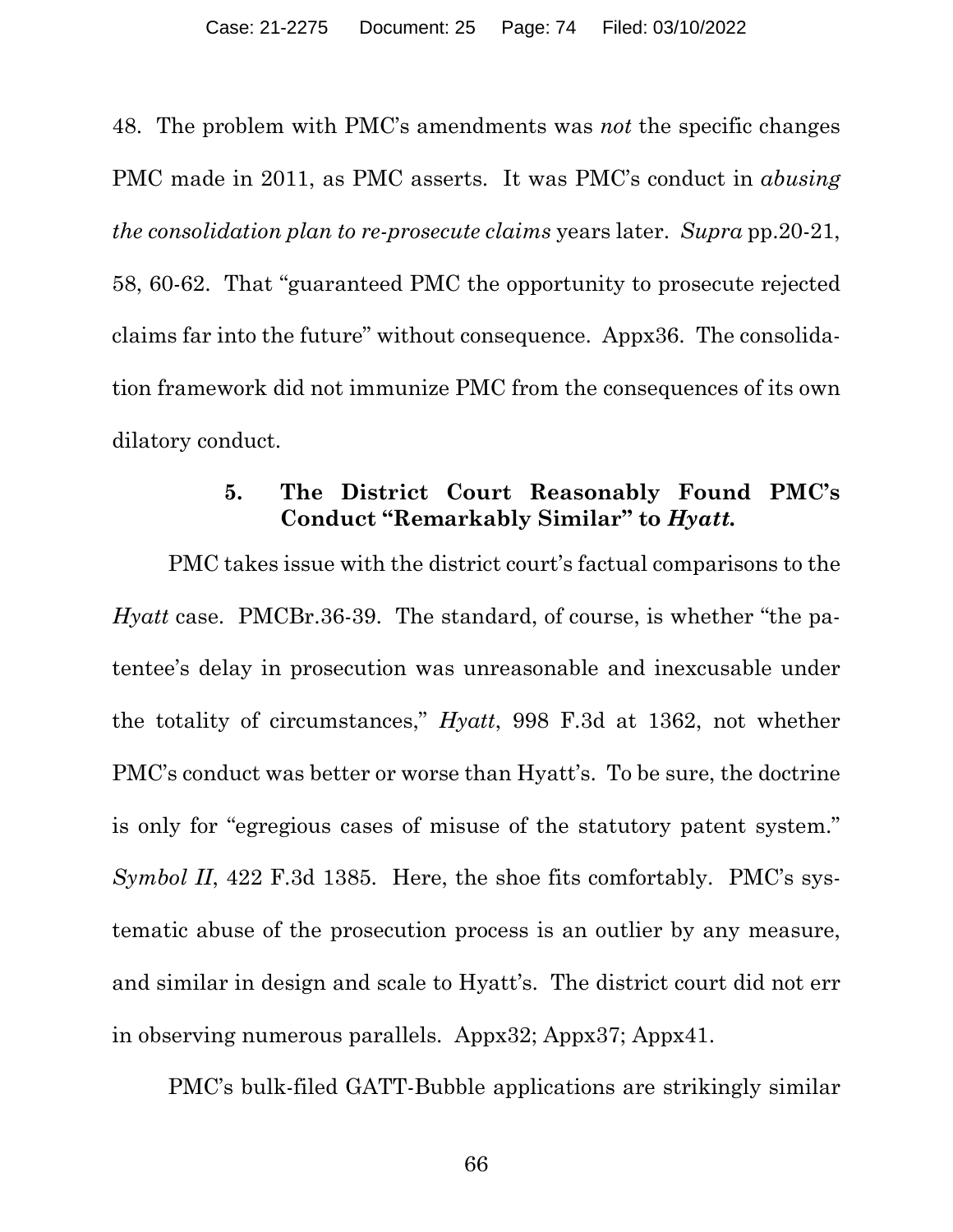| Hvatt                                                                                                                    | PMC                                                                                                                                                                         |
|--------------------------------------------------------------------------------------------------------------------------|-----------------------------------------------------------------------------------------------------------------------------------------------------------------------------|
| 381 GATT-Bubble applications.<br><i>Hyatt</i> , 998 F.3d at 1353                                                         | 328 GATT-Bubble applications.<br>$Appx9-10.$                                                                                                                                |
| Each application was a photocopy<br>of one of 11 earlier patent applica-<br>tions. Id.                                   | PMC's applications duplicated its<br>1987 specification. Appx10;<br>Appx32.                                                                                                 |
| Hyatt's applications were "atypi-<br>cally long and complex," including<br>three with over 500 pages of text.<br>Id.     | "Like PMC's applications, Mr. Hy-<br>att's applications were 'atypically<br>long and complex." Appx33.<br>PMC's applications contained<br>over $557$ pages of text. Appx10. |
| The applications, "[w]hen filed,<br>contained small claim sets, many<br>of which were identical to each<br>other." $Id.$ | Each of the applications "was"<br>originally filed with a single<br>claim." Appx10; Appx33.                                                                                 |
| Hyatt filed amendments that<br>grew the number of claims to ap-<br>proximately 115,000. Id.                              | "Over time, PMC greatly in-<br>creased the total number of<br>claims" in the range of 10,000 to<br>$20,000$ claims. Appx10.                                                 |

to Hyatt's in ways this Court considered relevant in *Hyatt*:

Hyatt's and PMC's post-filing conduct are also similar. In *Hyatt*, the PTO issued "atypical Requirements" to deal with the "extreme prosecution conduct." *Hyatt*, 998 F.3d at 1366. Here, the PTO had to issue Administrative Requirements and develop a consolidation plan for PMC's applications. As in *Hyatt*, the PTO faced repeated failures to distinguish "between related applications" and "[e]nsure that substantially duplicate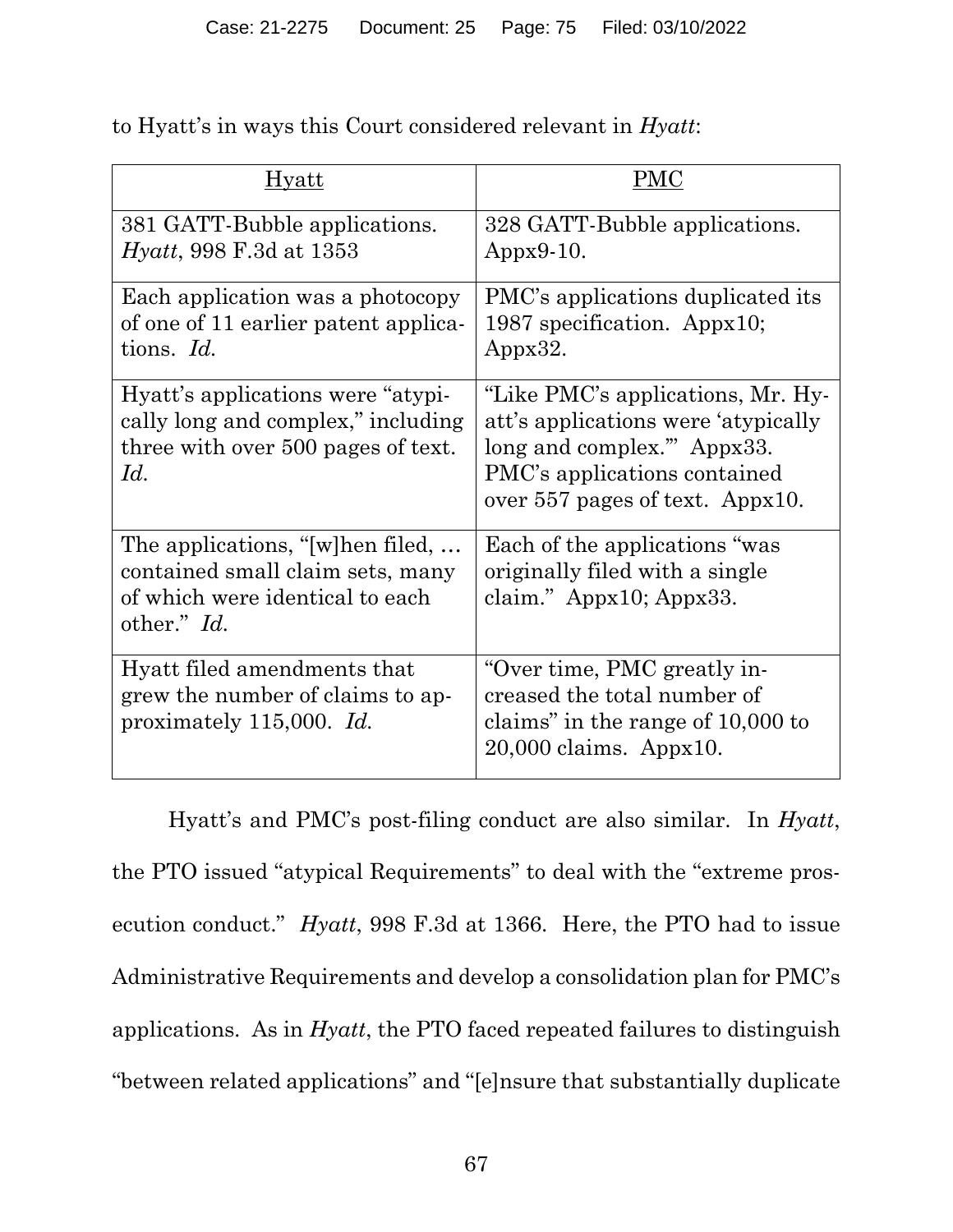claims do not appear in different cases." *Compare* Appx13; Appx40069; Appx40093-40094; Appx40176; Appx47864; *with Hyatt*, 998 F.3d at 1366.

PMC tries to distinguish itself from *Hyatt* with its purported "compliance" with a consolidation plan. PMCBr.39-40. But PMC's conduct created the need for the plan, which it subsequently used to examinershop and recycle rejected claims. *Supra* pp.11-21. Regardless, Hyatt *also* met with the PTO to discuss how to manage his 300+ GATT-Bubble applications—but did so in 1995, only 5 months after filing his applications. 998 F.3d at 1353. PMC waited until 1999, after years of additional delay. Appx14.

The magnitude of Hyatt's and PMC's delays are also similar. Hyatt contended he "delayed only seven to 11 years to file … and between 10 and 19 years before presenting the claims [] in dispute," which this Court found "enough to trigger prosecution laches." *Hyatt*, 998 F.3d at 1367- 68.

PMC waited 8 to 14 years to file the '507 continuation application in 1995, an *additional* 8 years to present claims with encryption, decryption keys, and instruct-to-enable signal limitations, and 8 *more* years to add such claims to the application in which they would issue. Appx32-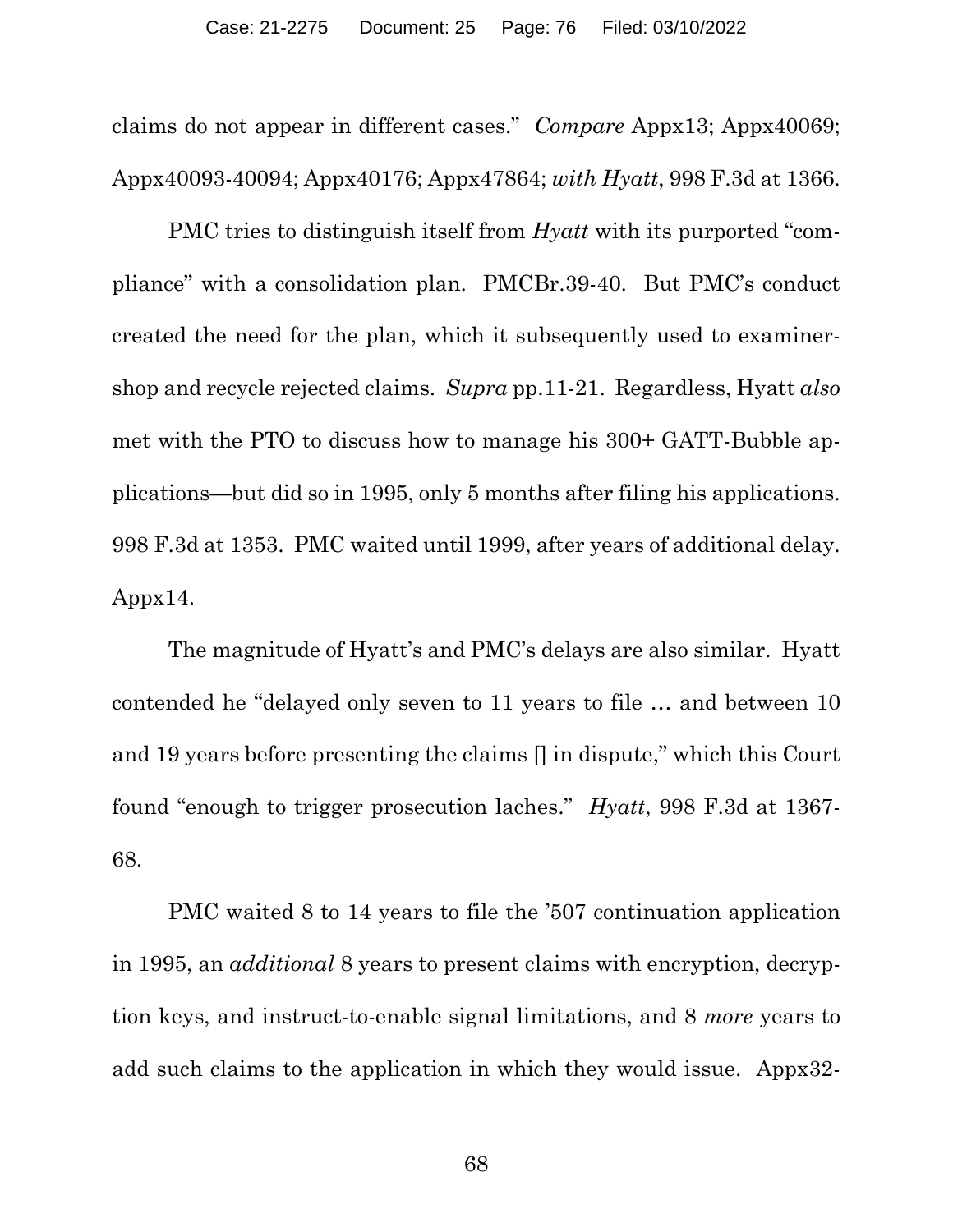33; *supra* pp.20-21. Like *Hyatt*, the "quantities of time are enough to trigger prosecution laches." Appx32-33.

PMC's other attempts to distinguish *Hyatt*, are unpersuasive and irrelevant. PMCBr.36-39.

First, PMC asserts "the PTO … viewed the situations differently" because the PTO raised laches against Hyatt and had not issued Hyatt new patents since the mid-1990s. PMCBr.36. The PTO's use of laches is a nonstarter, as prosecution laches is an affirmative defense to infringement of an issued patent. *Hyatt*, 998 F.3d at 1362; *Symbol I*, 277 F.3d at 1365-66; *Webster*, 264 U.S. at 464-66. It is not limited to cases in *Hyatt*'s procedural posture. The PTO, moreover, did not assert laches during *prosecution* of Hyatt's applications. It rejected claims on §112 and obviousness-type double patenting grounds, raising laches only *as a defense* to Hyatt's civil action under §145. *Hyatt*, 998 F.3d 1355-56. Here, an examiner *actually did* conclude PMC's conduct triggered laches. Appx14; Appx20523; Appx20537-20538. The PTO withdrew that notice not because it was factually wrong, but because the supervisory examiner believed at the time, pre-*Bogese*, that the PTO lacked authority to reject claims for laches.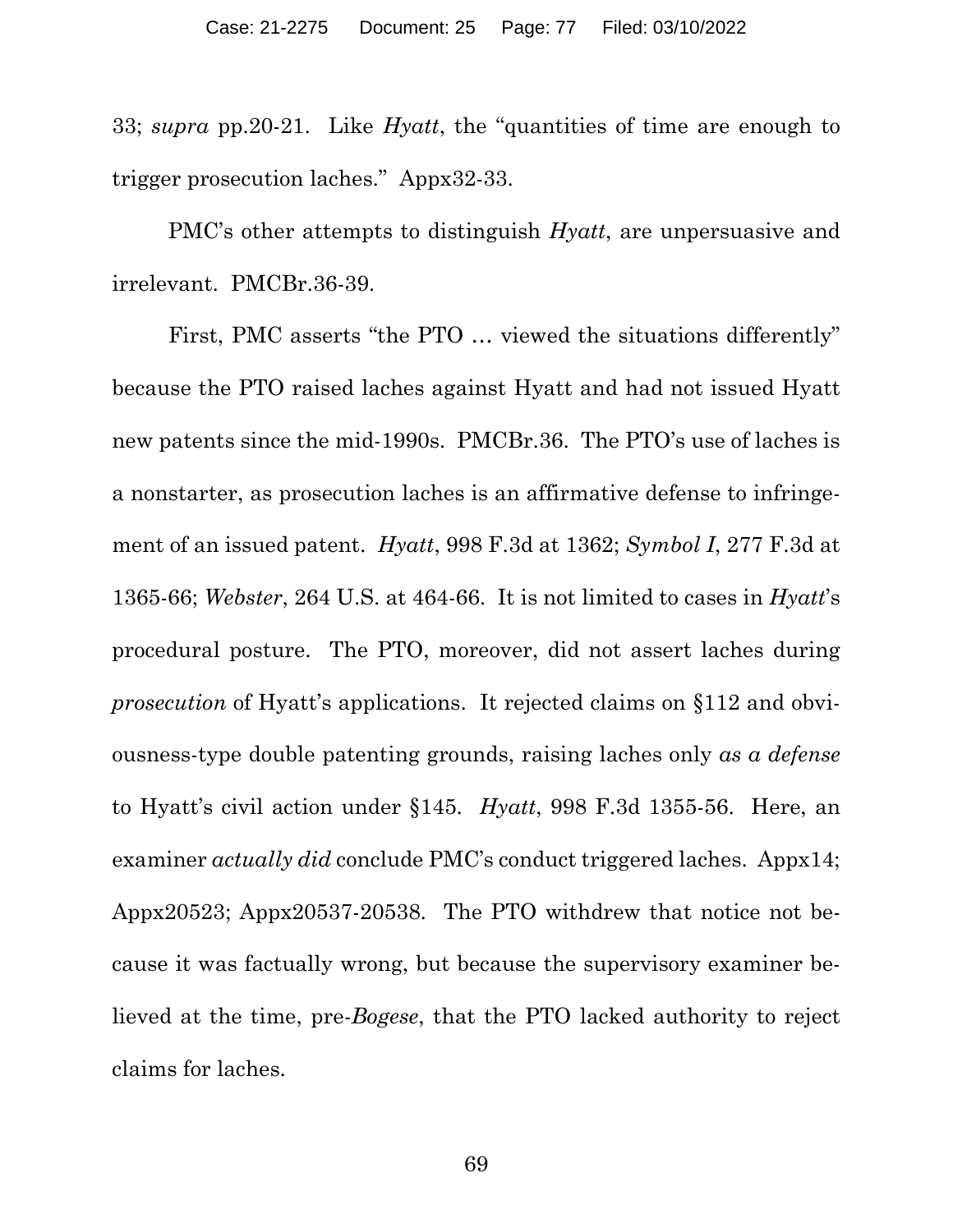Nor does it matter that the PTO issued patents to PMC. The PTO was ready to issue patents to Hyatt, *Hyatt*, 998 F.3d at 1355, *supra* pp.44, and it is not a defense to prosecution laches that a strategy to obtain lateissuing patents with improperly extended terms succeeded. *See Symbol II*, 422 F.3d at 1380, 1384-86.

Second, PMC alleges "differences in how the applicants interacted with the PTO," contending that "PMC played it straight." PMCBr.37-38. The district court's factual findings show otherwise and are not clearly erroneous. PMC buried the PTO with "thousands of prior art references—many of which bore little relevance to [the] disclosed inventions," Appx11-12, fought administrative requirements for years, repeatedly failed to demarcate among inventions, and used the consolidation plan as an opportunity to examiner-shop and recycle rejected claims. The court was not required to find PMC "played it straight."

Third, PMC contends the testimony in *Hyatt* was better. PMCBr.38. Even if that were true, it would be irrelevant. No authority required the district court to hear testimony from an "expert in patent prosecution," *id.*, to determine whether a patentee engaged in unreasonable and unexplained delay. *Cf. Centricut, LLC v. Esab Grp., Inc.*, 390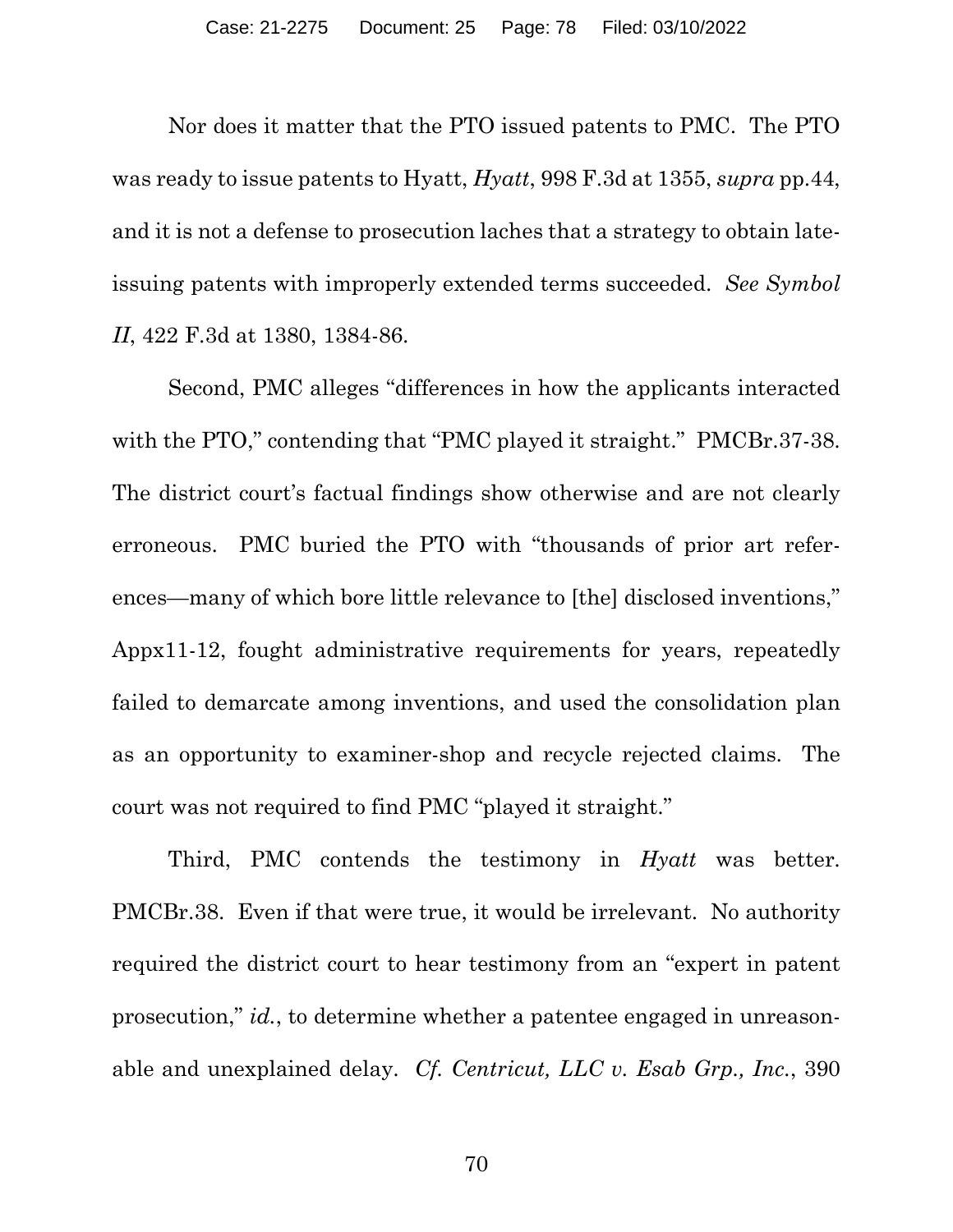F.3d 1361, 1369 (Fed. Cir. 2004) ("In many patent cases expert testimony will not be necessary ...."). Nor does PMC suggest the court was confused, unfamiliar with the patent system, or somehow in the dark about the purpose and effect of PMC's conduct. As detailed above, *supra* pp.25-28, the trial record amply supported the court's exercise of discretion. PMC's suggestion that another case's record may have been *even more egregious* is simple misdirection.

Finally, PMC's assertion it did not "violate<sup>[]</sup> legal standards governing prosecution," PMCBr.38-39, misses the point. "[P]rosecution laches places an additional, equitable restriction on patent prosecution conduct beyond those imposed by statute or PTO regulation." *Hyatt*, 998 F.3d at 1366. Here, as in *Hyatt*, PMC's "conduct—including [its] delay in presenting claims, [its] creation of an overwhelming, duplicative web of applications and claims, and [its] failure to cooperate with the PTO—was a clear abuse of the patent system, *even if it did not literally violate regulations or statutory provisions*." *Id.* at 1369.

## **B. The District Court Properly Found That Apple Suffered Prejudice Attributable to PMC's Delay.**

The second element of a prosecution laches defense is "that the accused infringer suffered prejudice attributable to the delay." *Hyatt*, 998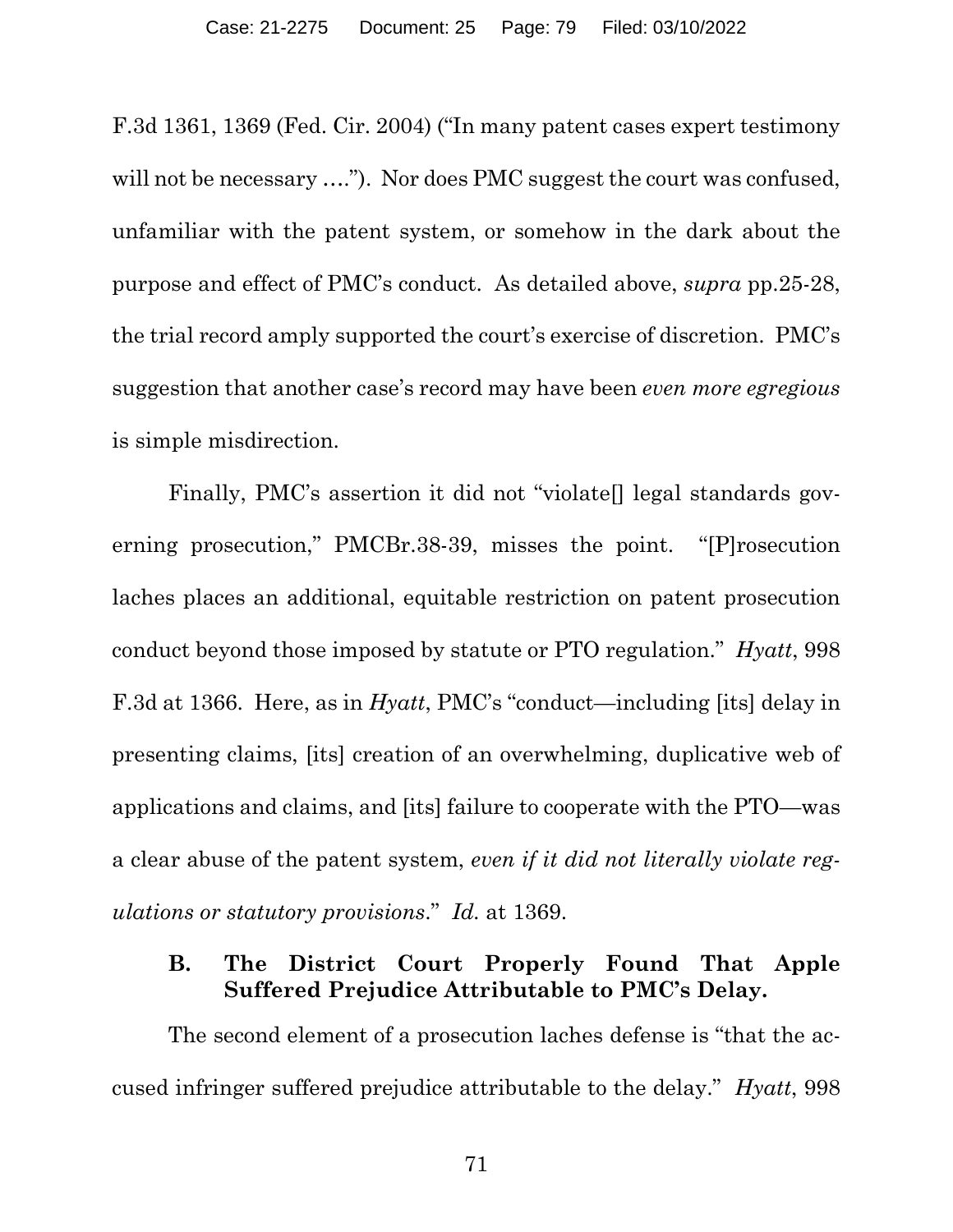F.3d at 1362 (citing *Cancer Rsch. Tech. Ltd. v. Barr Lab'ys, Inc.*, 625 F.3d 724, 728-29 (Fed. Cir. 2010)). The district court found that element was satisfied: "Apple ha[d] presented clear and convincing evidence that it worked on, invested in, and used the claimed technology during the period of delay," and therefore was prejudiced by PMC's conduct. Appx41; Appx39. The court found "PMC delayed presentation of an instruct-toenable-signal-based decryption method to the PTO until at least 2003," by which point Apple "had already begun investing in FairPlay's development and continued to do so." Appx39; *see* Appx22; Appx26.

Indeed, "as Apple was developing FairPlay, PMC was prosecuting the claims it would later assert." Appx39; *see* Appx26; Appx8085(¶76); Appx4713(684:21-23). During years of licensing discussions, from 2008- 2011, PMC never identified the '091 patent nor claims it later asserted. Appx40. Finally, as the district court observed, delaying issuance until others had invested in, worked on, or used the technology was PMC's plan for maximizing revenue all along. Appx40.

PMC makes only a skeletal argument in response to these findings, PMCBr.59-60, contending the evidence did not show "that PMC *still* was engaged in egregious conduct causing delays *after 2003*." PMCBr.59.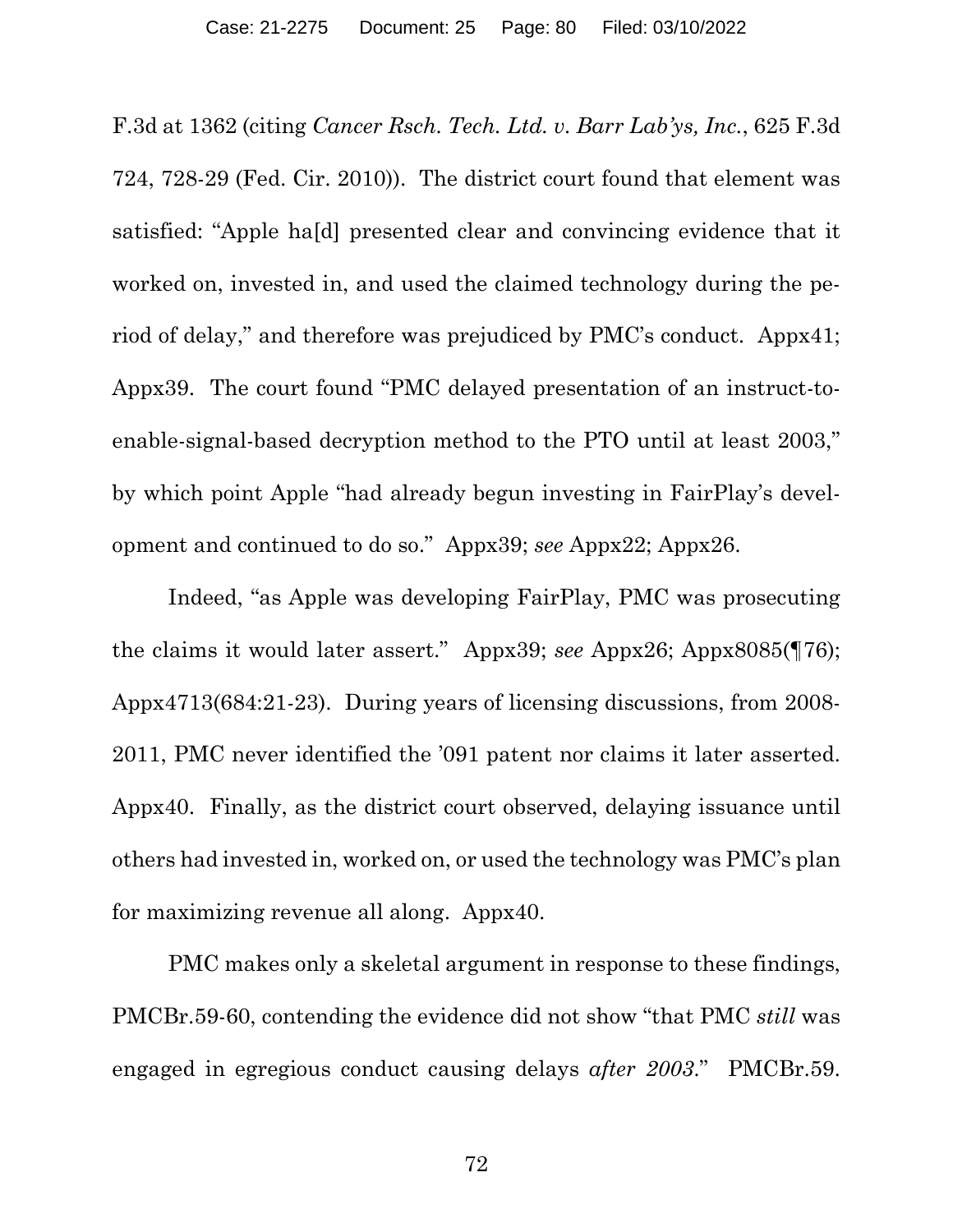The argument is legally and factually unsound.

First, PMC cites *Cancer Research* to suggest *only* conduct from 2003 onward matters. In *Cancer Research*, the original application was filed in 1982 and delay occurred during the next decade until the application issued as a patent in 1993. *Cancer Rsch.*, 625 F,3d at 728, 731. The patentee's NDA issued in 1999. *Id.* at 731. Although the defendant was entitled to file an ANDA in 2003, it "did not do so until 2007," which was "*more than thirteen years after the issuance* of Cancer Research's patent and more than seven years after approval of Cancer Research's product." Id. Moreover, there was "no evidence presented that anyone was deterred from entering the market … because Cancer Research's patent issued in 1993 rather than several years earlier." *Id.* With no evidence that others "invested in, worked on, or used the claimed technology during the period of delay," "the delay had only limited consequences to [defendant] and the public," and laches could not be sustained. *Id.* at 729, 731.

The facts could not be more different. Here, instead of a 13-year gap between patent issuance and the defendant's subsequent activity, there is *at least an 8-year overlap* between the delayed prosecution and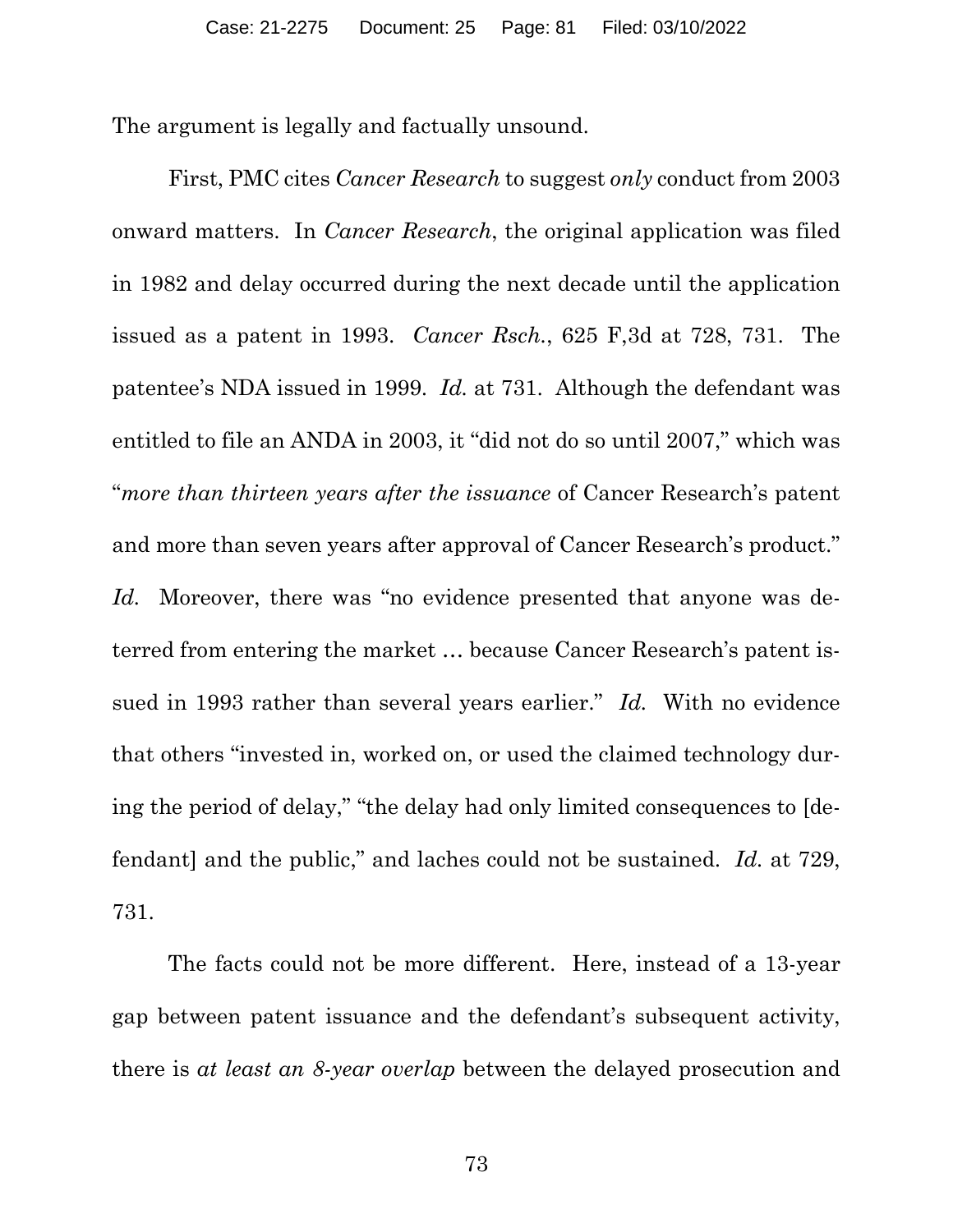Apple's work on FairPlay. The prejudice question is not close or difficult on this record: PMC's strategy was designed to *maximize* the "consequences to [Apple] and the public" *by causing ongoing* delay. Even if it were somehow true, as PMC suggests, that PMC's affirmative misconduct had stopped by 2003, the *delay in prosecution continued* due to its earlier misconduct.

No authority holds "delay" for prosecution laches purposes is limited to the specific moments in time when the patentee acts in the manner that *causes* ongoing delay—as opposed to considering the delay *resulting* from those acts. Whereas the delay in *Cancer Research* consisted of a defined period of delay from punting prosecution—receiving rejections, filing continuations, and abandoning the old applications (multiple times)—this case involves conduct deliberately intended to (and that did) *affirmatively hamper* the PTO's examination and cause *ongoing delay in examination for years* after its occurrence. Unlike *Cancer Research*, where the delay ended when the patentee began diligently prosecuting its claims, here the systemic delay PMC caused persisted. The district court was not required to find that this had been cured by 2003, and PMC points to no evidence *compelling* such a finding.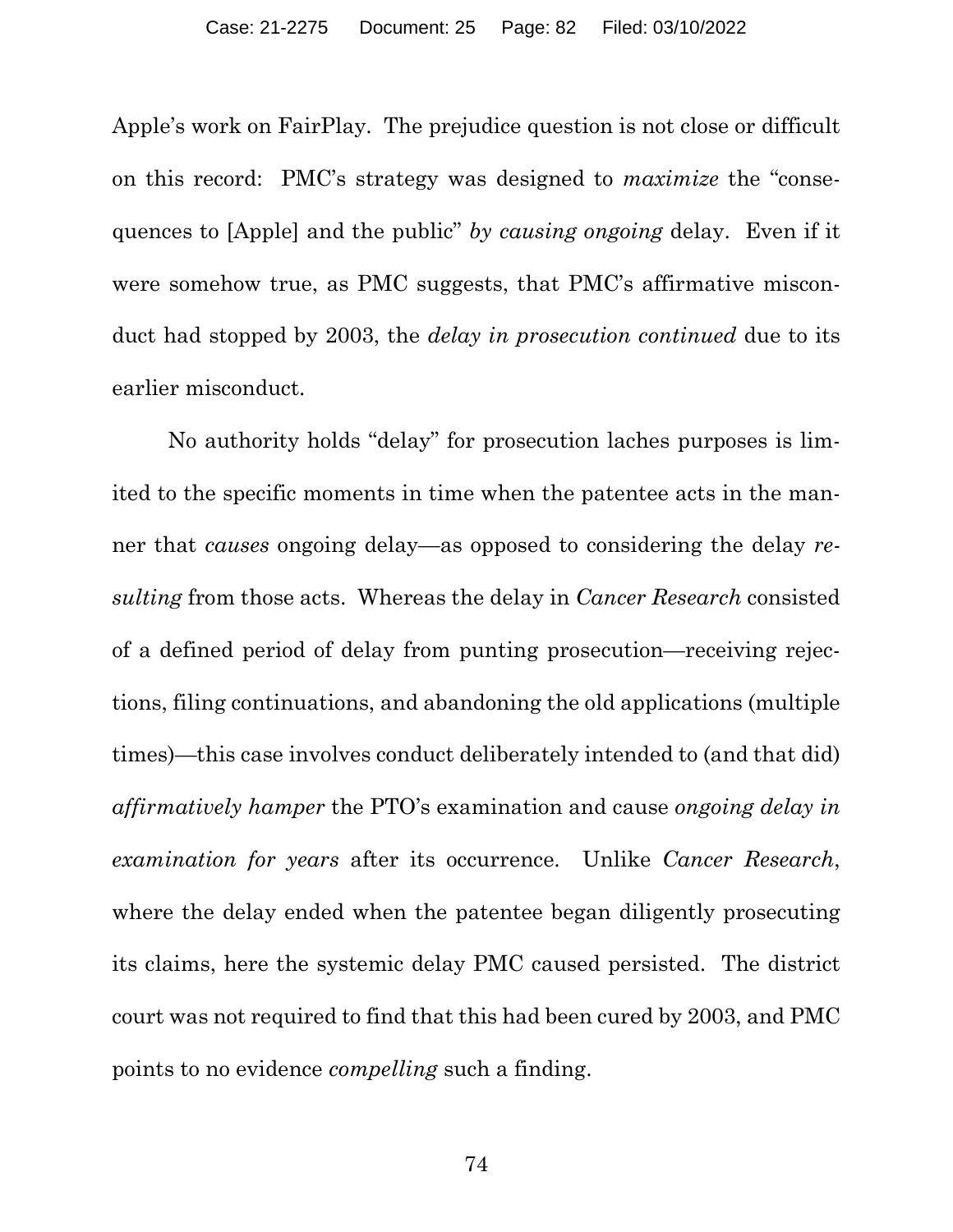Precedent focuses on "the consequences" to others from the delay, by asking whether the defendant or others "invested in worked on, or used the claimed technology during the period of the delay." *Cancer Research*, 625 F.3d at 729. Here, the district court found the delay caused by PMC's daisy-chain-turned-bulk-filing strategy and other prosecution tactics "significantly delayed the issuance of [PMC's] patents." Appx40- 41. And for at least the last *8 years* of "the delay" PMC engineered, Apple "worked on, invested in, and used" the FairPlay technology. Appx41. As in *Symbol II*, "all the subject matter in the patents in suit was pending for an unreasonably long period of time … during which parties, including the plaintiffs, have invested in the technology described in the delayed patents." 422 F.3d at 1386. PMC's delay prevented the '091 patent from issuing *years earlier* and had major consequences for Apple—which was of course PMC's plan from the start. Appx39-40.

Second, regardless, the district court's factual findings that PMC continued to cause unreasonable delay in 2003 and beyond, are amply supported. As noted above, PMC first revised any related claims to address encryption and decryption keys in 2003 (8 years after filing the application), and the court reasonably viewed this as "materially different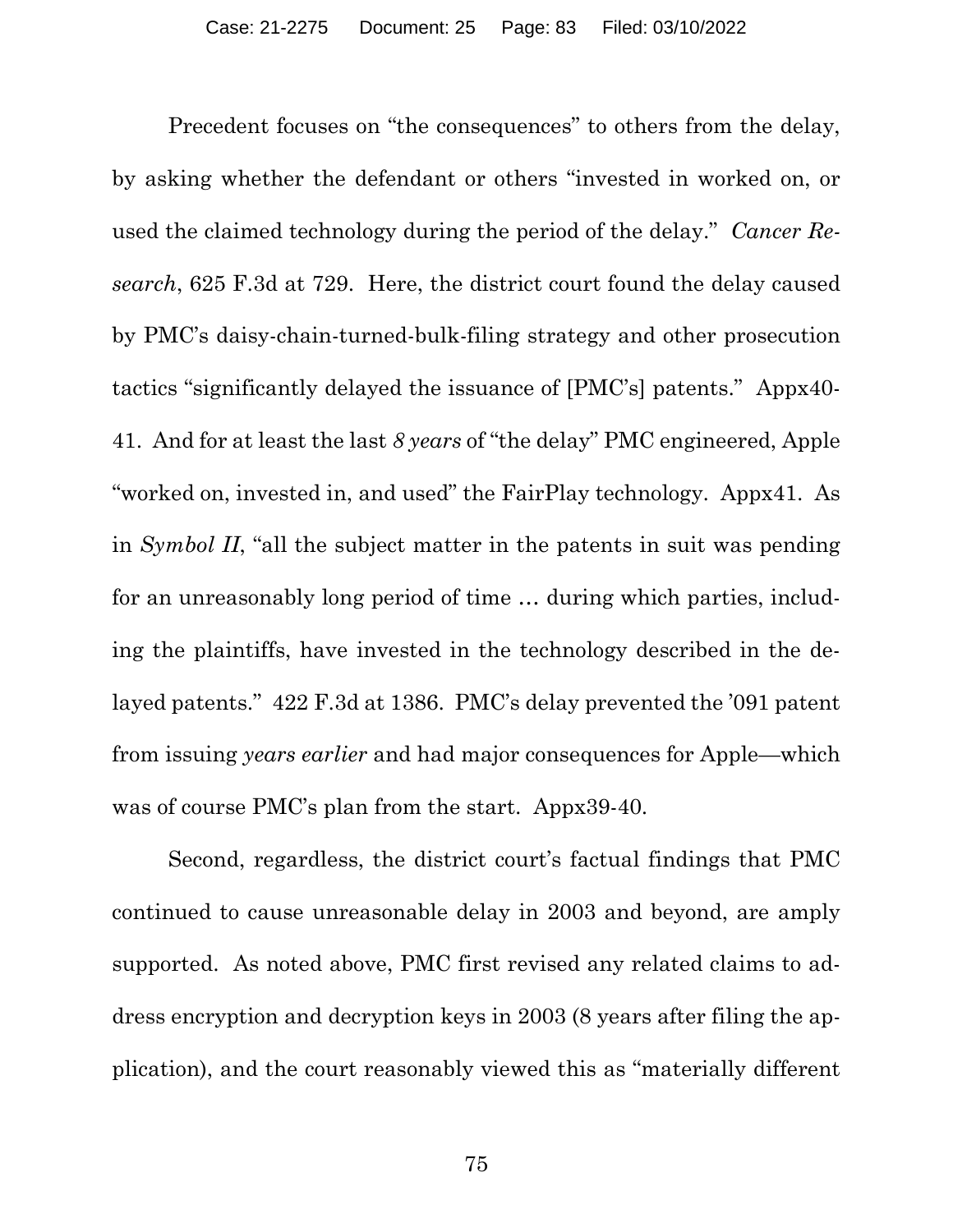subject matter." Appx25. *Supra* pp.64-65. PMC offers only attorney argument in response. PMCBr.47.

PMC also ignores that one of its more egregious tactics occurred in 2011. As discussed above, PMC took a claim that was *not* finally rejected from a corresponding "A" application and recycled it in the application that became the '091 patent (conduct the consolidation framework was supposed to prevent), while misrepresenting to the examiner what had occurred. Appx23. PMC decided in 2011 to try again to obtain the 2003 version of the claim in the '507 application, even though it had previously decided *not* to pursue that claim to finality in the "A"-track '145 application and instead accepted a narrower claim. And that maneuver was only possible because of PMC's prior tactics, allowing it to still have multiple pre-GATT applications pending in 2011, which PMC could manipulate without sacrificing a 17-year-from-issuance patent term.

PMC cannot excuse its delay by blaming the PTO suspension from 2003-2009. Again, PTO delay does not excuse patentee delay. *Bogese*, 303 F.3d at 1369. And as the district court found, the PTO suspension was "directly attributable to the manner in which PMC prosecuted its applications in the first place." Appx35; *see Hyatt*, 998 F.3d at 1365.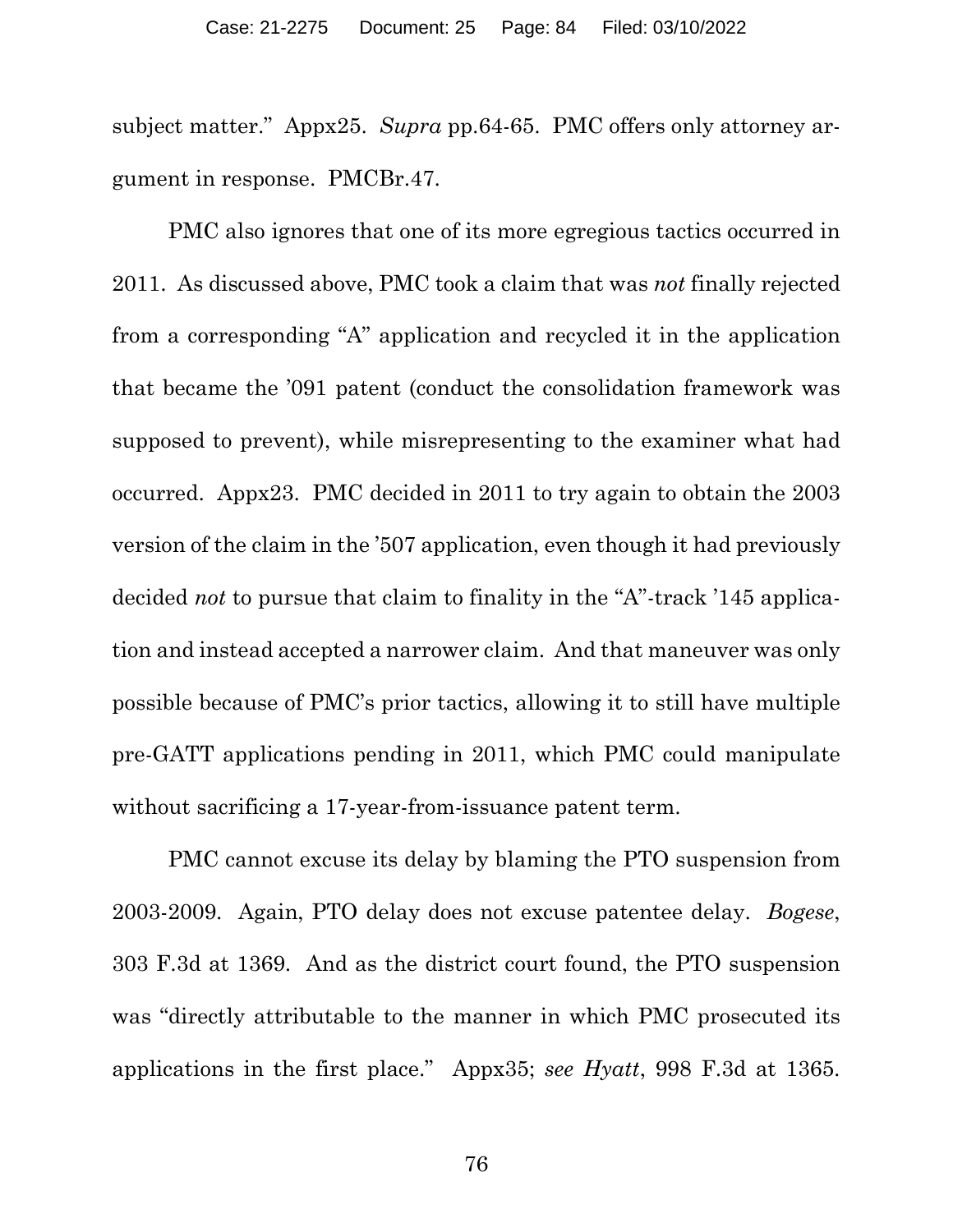Even after 2009, PMC still waited two more years to pursue the claim it would eventually assert against Apple. The district court did not clearly err in its factual finding that PMC's delays prejudiced Apple.

Finally, the district court's conclusion of prejudice is reinforced by the "presumption of prejudice" this Court recognized arises from "unreasonable and unexplained prosecution delay of six years or more." *Hyatt*, 998 F.3d at 1370. Although the district court did not apply a presumption, finding instead Apple proved prejudice by clear and convincing evidence, the magnitude of delay here far exceeds that presumptively-prejudicial amount, providing additional grounds for affirmance.

## **CONCLUSION**

The judgment should be affirmed.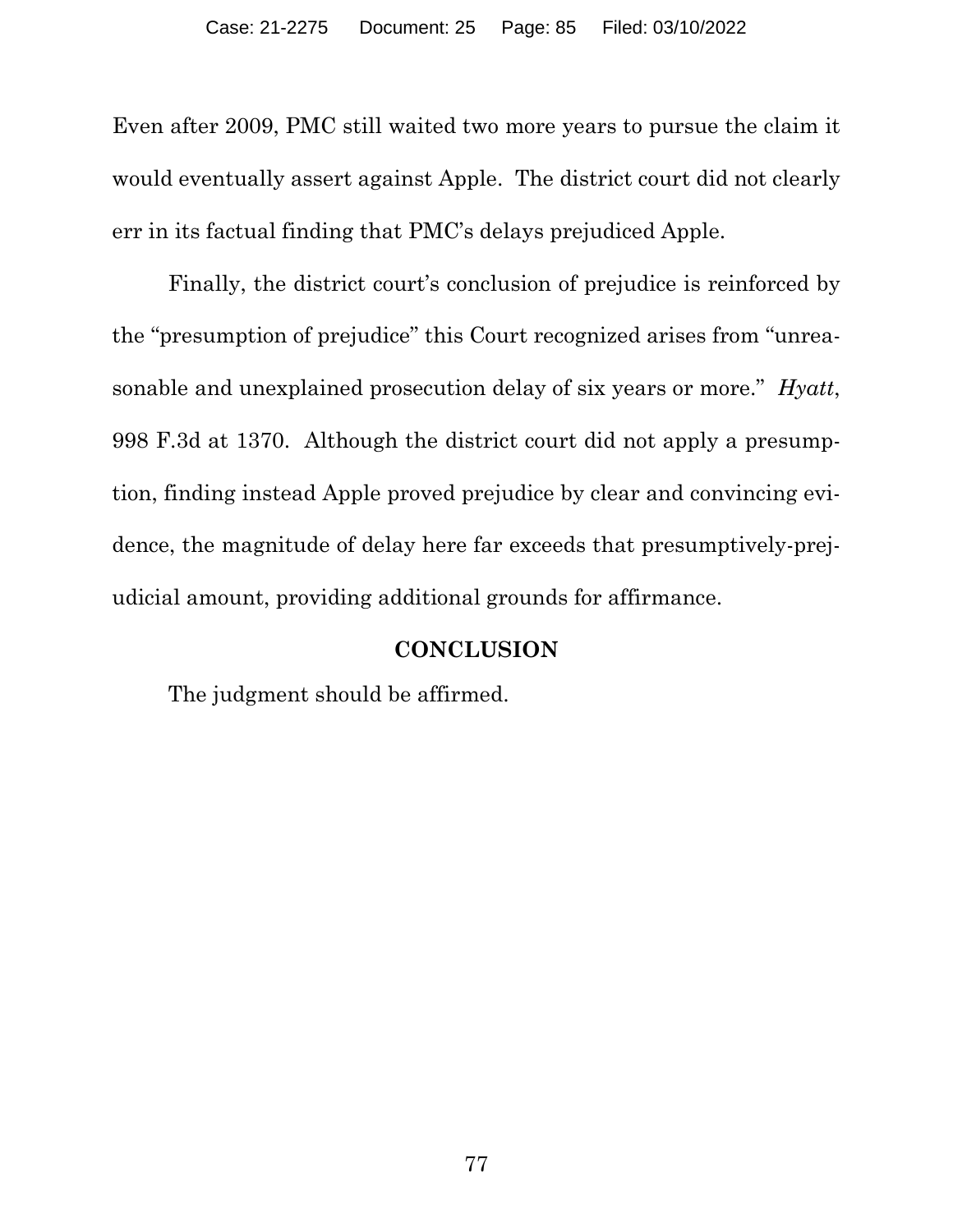March 8, 2022

Greg Arovas KIRKLAND & ELLIS LLP 601 Lexington Ave. New York, NY 10022 (212) 446-4800

Marc Sernel KIRKLAND & ELLIS LLP 300 North LaSalle Chicago, IL 60654 (312) 862-2000

Respectfully submitted,

*/s/ John C. O'Quinn*

John C. O'Quinn Nathan S. Mammen KIRKLAND & ELLIS LLP 1301 Pennsylvania Ave., NW Washington, DC 20004 (202) 389-5000

Luke L. Dauchot Ellisen Shelton Turner KIRKLAND & ELLIS LLP 555 South Flower Street Suite 3700 Los Angeles, CA 90071 (213) 680-8400

*Counsel for Appellee Apple Inc.*